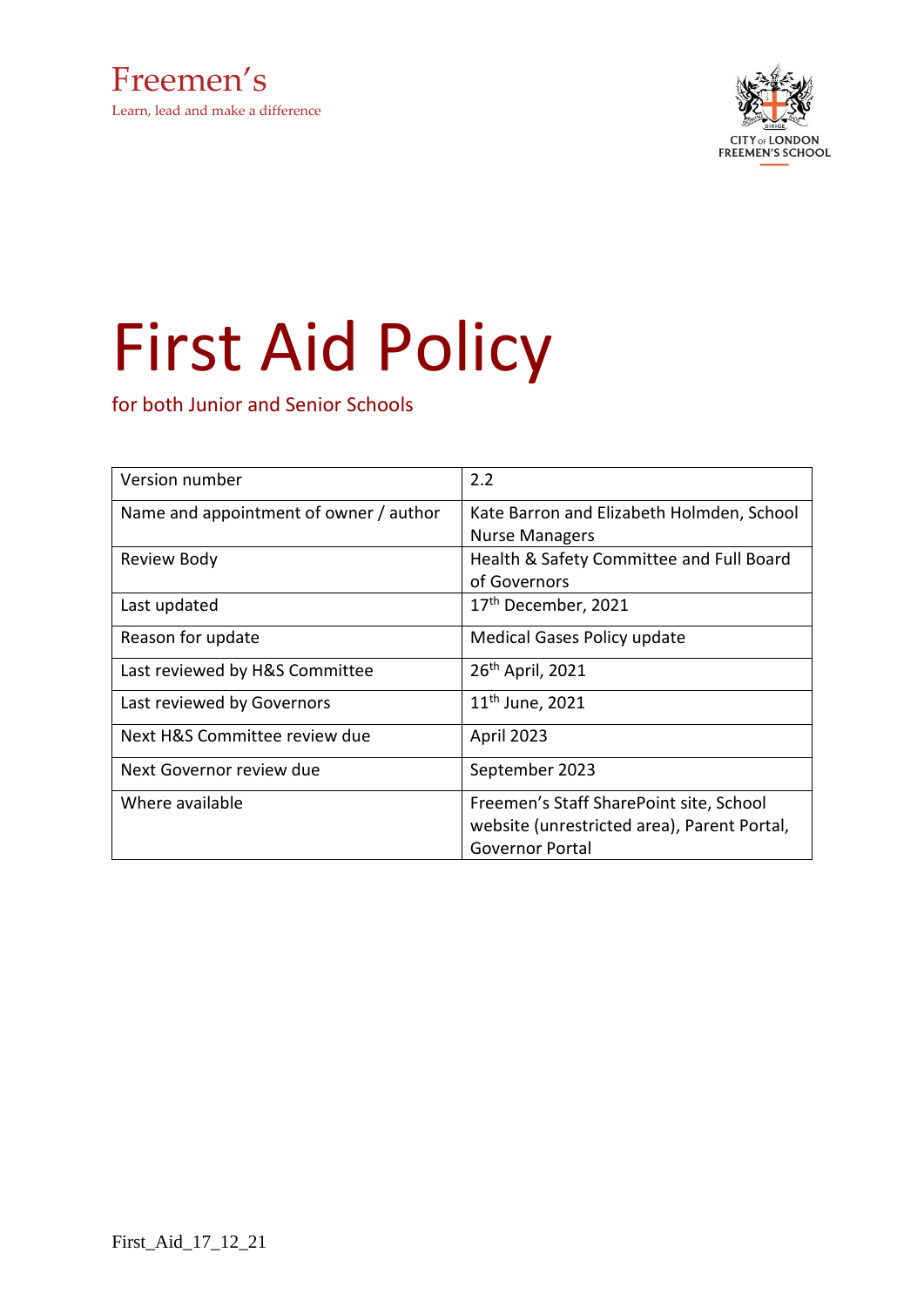Freemen's Learn, lead and make a difference



## **FIRST AID POLICY**

#### **Contents:**

**1) Policy Statement**

#### **2) Definitions in** *Health and Safety (First Aid) Regulations 1981*

#### **3) Responsibilities under the Policy**

- 3.1.1 Health and Safety Committee
- 3.1.2 HR Manager and Deputy Head
- 3.1.3 The school Nursing Team
- 3.1.4 Qualified First Aiders
- 3.1.4 Director of Sport
- 3.1.5 Heads of other Departments

#### **4) First Aid Risks**

- 4.1. Risk Assessment of First Aid needs
- 4.2 Layout and Location of Buildings and Grounds
- 4.2.1 Specific Hazards
- 4.2.2 Specific Health Needs
- 4.2.3 Out of Hours and Off-Site activities

#### **5) Provision of First Aid Personnel and Equipment**

- 5.1 The Medical Centre
- 5.1.1 First Aid Kits
- 5.1.2 Sports Specific First Aid Kits and Asthma Kit
- 5.1.3 First Aid kits for Trips/off site activities
- 5.1.4 Vehicle First Aid kits
- 5.1.5 First Aid Out of Hours and Lone Working
- 5.1.6 Stocking of First Aid Kits
- 5.1.7 AED Automated External Defibrillator
- 5.1.8 Asthma Inhalers for Emergency Use

#### **6) Information**

- 6.1 New Staff/ Induction
- ` 6.1.1 First Aid notices/Alerts

#### **7) Training**

- 7.1 Training Qualifications
- 7.2 Pupil Involvement and Enrichment
- 7.3 Training Qualifications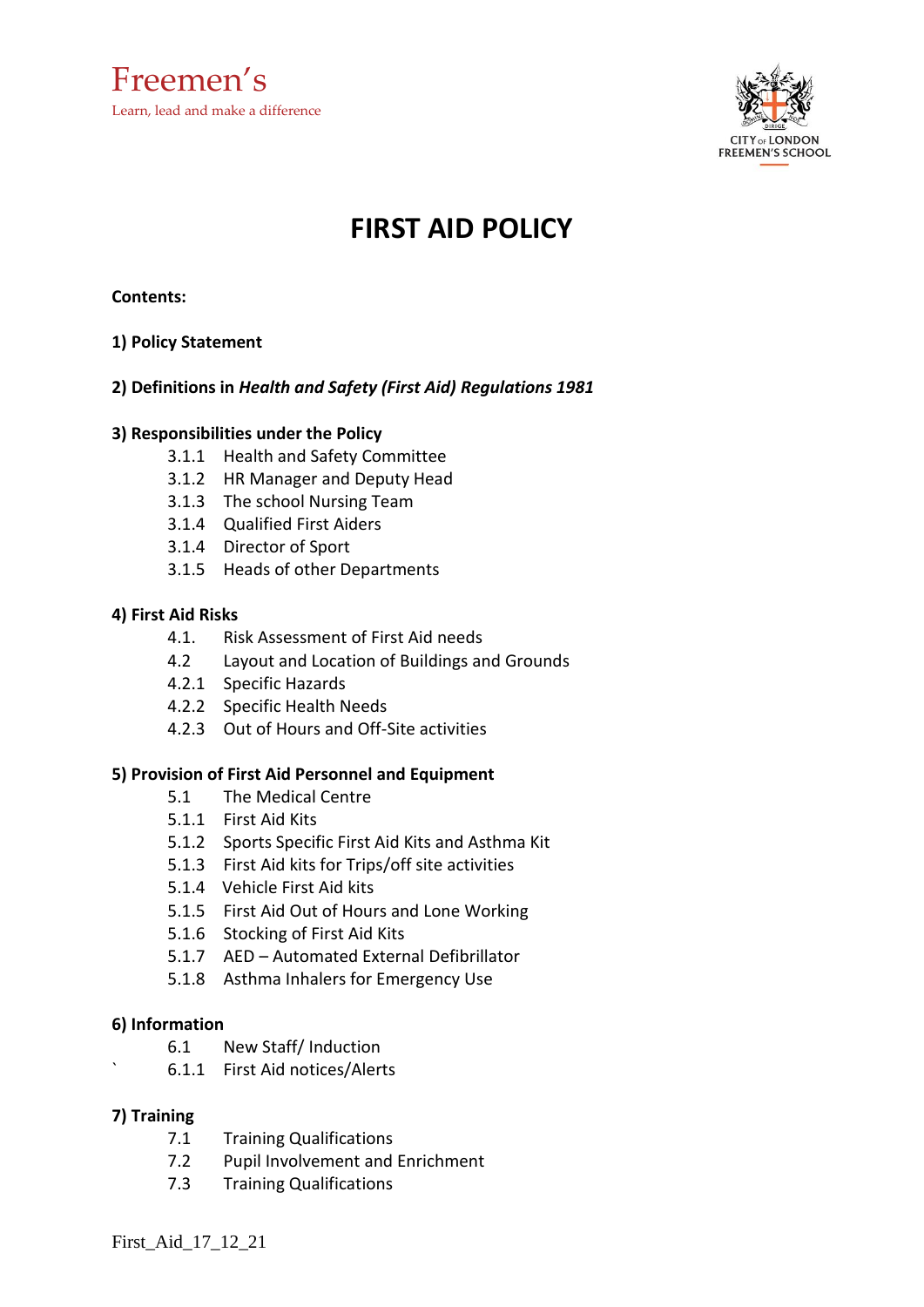Freemen's Learn, lead and make a difference



- 7.4 List of Trained First Aiders
- 7.5 Mental Health First Aid

#### **8) Emergency Procedures**

- 8.1 During school hours
- 8.2 Out of hours
- 8.3 Walbrook (Boarding House)

#### **9) Reporting, recording and investigation of accidents and incidents**

- 9.1 Record keeping and Documentation.
- 9.2 Reporting an accident/incident on a local accident form or via the City Of London Report line
- 9.3 (RIDDOR) Reporting of Injuries, Diseases and Dangerous Occurrences Regulations 2013
- 9.4 Reviewing accident data

#### **10) Infection Control Procedures**

- 10.1 Procedures for dealing with spillages of body fluids
- 10.2 Guidelines for prevention of COVID-19 transmission

#### **11) Policy Review**

#### **Appendices**

- A. List of first aiders
- B. AED Location map
- C. AED Guidelines
- D. Medication
- E. Procedure for pupils with Asthma
- F. Asthma flow chart
- G. Procedure for managing food allergies and intolerances
- H. Managing the care of pupils with Diabetes
- I. Management of Epilepsy guidelines
- J. Concussion and Head Injuries
- K. Guidance on Immunisations within school
- L. Use of Medical Gases Policy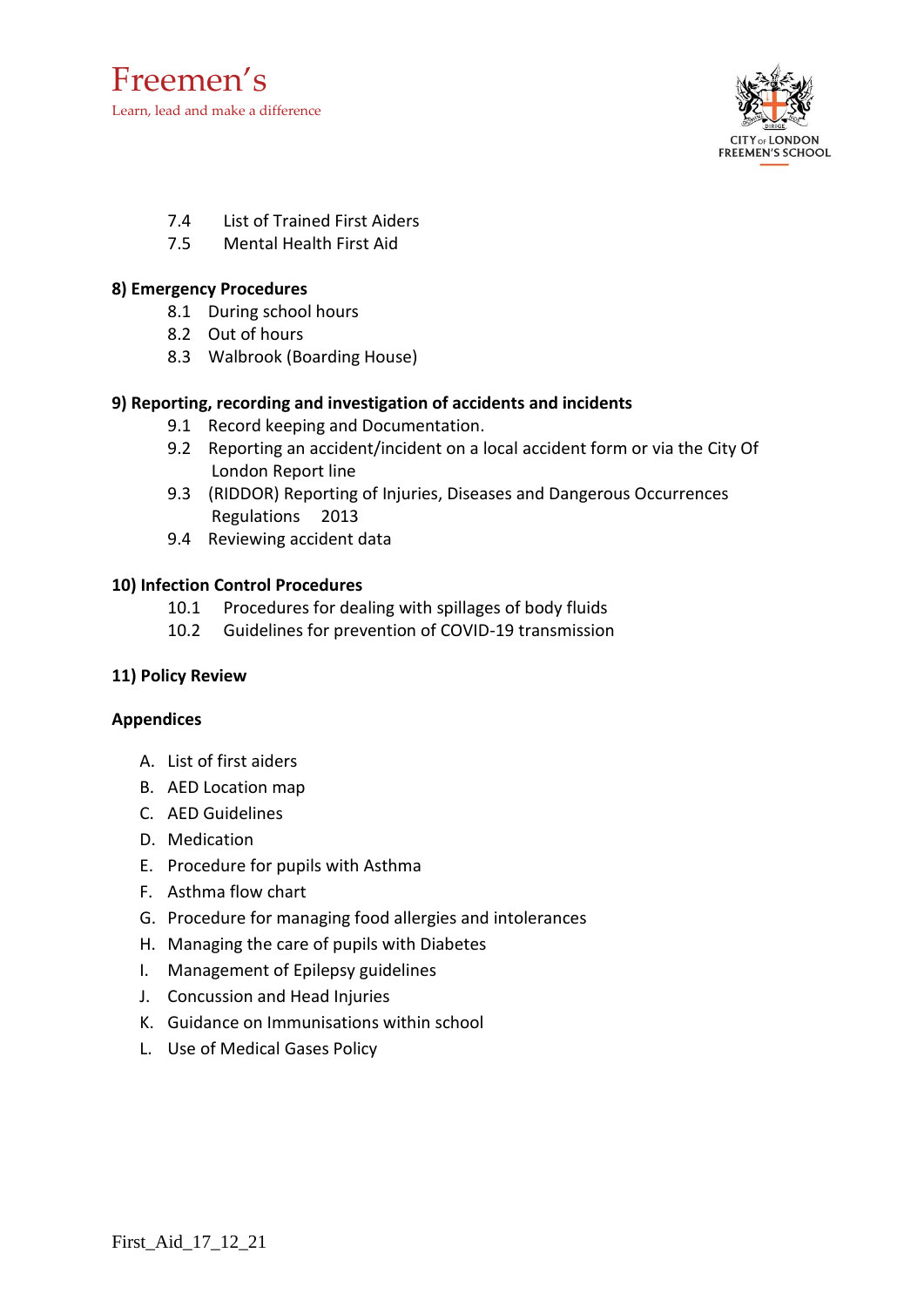

#### **1) Policy Statement**

City of London Freemen's school aims to produce confident, motivated, happy young achievers. As part of this aim pupils need to feel safe, secure and healthy.

In order to achieve this aim, this policy has been devised for use by parents, pupils and staff. The policy adheres to the principles set out by the *Health and Safety legislation (Health and Safety (First Aid) Regulations 1981), Department for Education Guidance on First Aid in Schools (2014), Supporting Pupils at School with medical conditions (2017)* and *National Minimum Standards for Boarding (2015)*.

It is the responsibility of the City of London Freemen's School to ensure adequate and appropriate first aid provision at all times when there are people on the school premises and for staff and pupils during off-site visits and activities.

In order to ensure adequate first aid provision it is the policy of City of London Freemen's School that:

- There are sufficient numbers of trained personnel together with appropriate equipment available to ensure that someone competent in basic first aid techniques can rapidly attend an incident at all times when the school is occupied
- A qualified first aider is always available on site when children are present
- Adequate First Aid/pitch side arrangements are made for on-site sporting activities with appropriately trained First Aiders/nursing staff
- The trip organiser has responsibility to ensure, in liaison with the Medical Centre, that appropriate first aid arrangements are made whenever staff and pupils are engaged in off-site activities and visits

City of London Freemen's School is fully committed to ensuring that the application of the First Aid Policy is non-discriminatory, in line with the Equality Act (2010)

This policy should be read in conjunction with the School's:

- *Boarding Policy*
- *Data Protection Policy*
- *Health and Safety Policy*
- *Safeguarding Policy*
- *Trips and Educational Visits Policy*

#### **2) Definitions in "The Health and Safety (First Aid) Regulations 1981**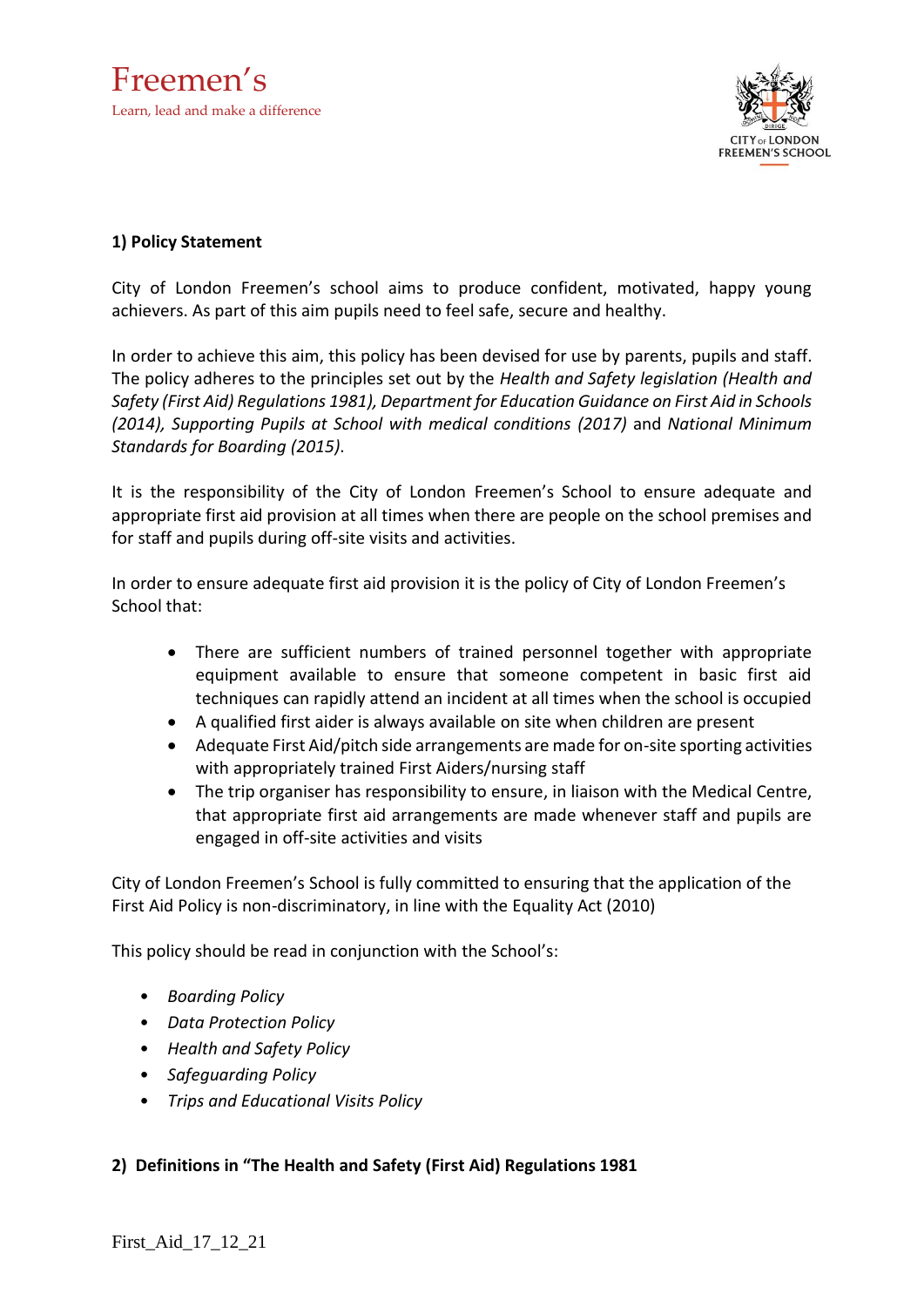

"First Aid" is defined as:

- "in cases where a person will need help from a medical practitioner or nurse, treatment for the purpose of preserving life and minimising the consequence of injury or illness until such help is obtained"; and:
- The "treatment of minor injuries which would otherwise receive no treatment or which do not require treatment by a medical practitioner or nurse".

#### **3) Responsibilities under the Policy**

- 3.1.1 Health and Safety Committee of City of London Freemen's School, on behalf of the City of London Corporation, is responsible for ensuring:
	- Adequate First Aid provision, including appropriate equipment and facilities;
	- Sufficient numbers of "suitable persons" are available at all times. This may be a first aider or an appointed person depending on circumstance and risk;
	- The provision of first aid services during school hours;
	- Appropriate first aid cover is available for out-of-hours and off-site activities;
	- Annual review of First Aid provision.
- 3.1.2 HR Manager, Deputy Head and Nurse Managers are responsible for:
	- Arranging attendance on appropriate first aid training courses;
	- Maintaining a record of all first aid training undertaken by school staff;
	- Maintaining a current list of first aiders for distribution throughout the school;
	- Liaison with Heads of Departments for PE/Games and Medical Centre to determine First Aid arrangements for matches and that appropriate cover available for all out of hours sports activities;
	- Line-management of Medical Centre (Deputy Head).
- 3.1.3 The school Nursing Team, on behalf of the Health & Safety Committee, is responsible for:
	- Risk assessing the First Aid needs throughout the school; identifying and advising on appropriate levels of First Aid provision;
	- Liaise with the Director of Sport to ensure there is adequate pitch side cover for sports events (Appropriately trained first Aid personnel must be present for all Home Rugby matches);
	- Providing First Aid training to identified staff as part of an Awarding body;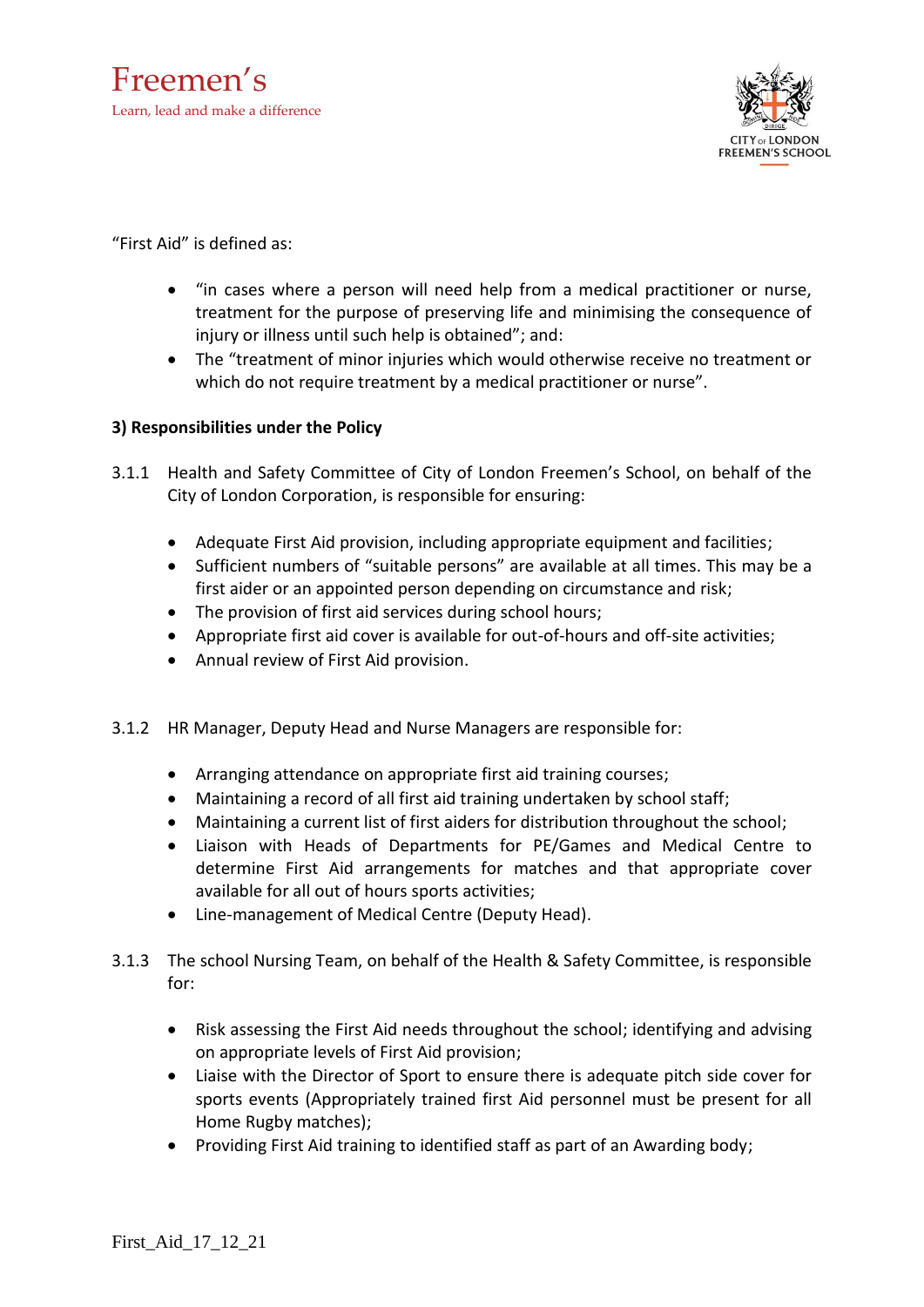

- Arranging supplementary in-house training in between official, first aid requalifying courses;
- Providing training for staff involved with pupils with special health needs. For example, training in the use of epi-pens in cases of anaphylaxis;
- Reporting to the Health and Safety Committee on first aid issues;
- Providing first aid cover at the school during normal school hours;
- Organising provision and replenishment of first aid equipment;
- Maintaining accurate records of first aid treatments given in the School Medical Centre.
- 3.1.4 Qualified First Aiders are responsible for:
	- Responding promptly to calls for assistance;
	- Providing first aid support within their level of competence;
	- Summoning appropriate medical help as necessary & informing parents/guardians;
	- Reporting to the Medical Centre all first aid treatments given to an individual;
	- Ensuring pupil's individual care plans, medication and first aid kits for off-site trips are collected and subsequently returned promptly as agreed on collection;
	- Taking responsibility for the safe storage of care plans and medication;
	- Wearing green First Aider lanyards;
	- Checking and replenishing first aid kits, asking Medical Centre for the stock as necessary;
	- Ensuring own first aid knowledge is kept current and contact Medical Centre for additional training if required.

3.1.5 Director of Sport is responsible for establishing systems within the PE Department that deliver the following:

- Risk assessing the First Aid needs throughout the sports department, liaising with the Medical Centre to ensure appropriate levels of First Aid provision for all sporting activities and events;
- Ensuring First Aid kits & emergency medication are taken to all practice sessions and matches (accessing care plans);
- Ensure staff are reporting all first aid treatments and incidents to the Medical Centre and/or incident line if appropriate and to parents/guardians as soon as is practicable;
- Ensure staff are checking and replenishing first aid kits.
- 3.1.5 Heads of other Departments are responsible for: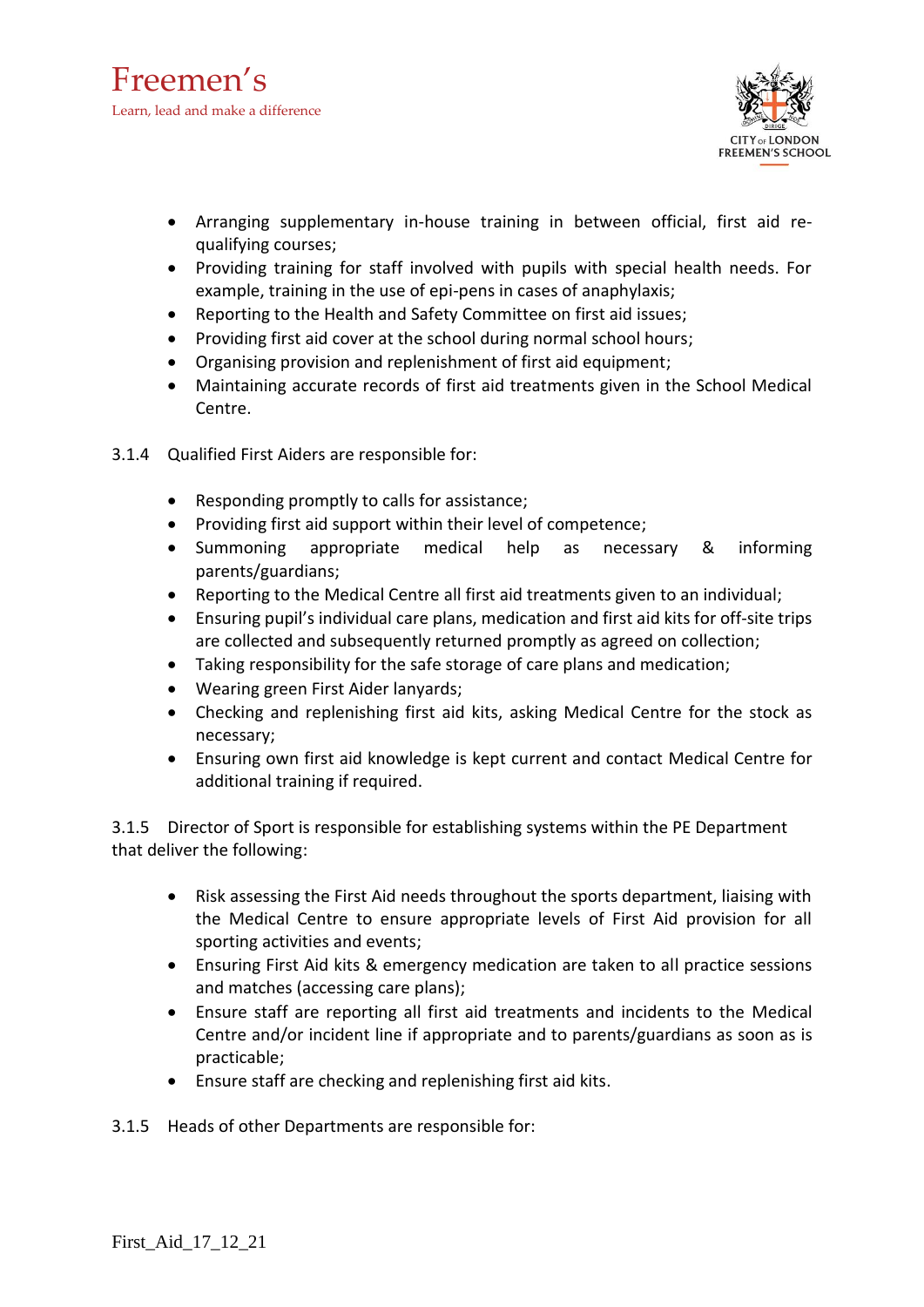

- Ensuring replenishment of first aid supplies in their area of work. This duty may be delegated but must be to a named individual. At the start of each term the Medical Centre should be e-mailed with any supplies that need replenishing via [medical@freemens.org;](mailto:medical@freemens.org)
- Highlighting the need for a staff member to access first aid training and ensuring that there are appropriately trained first aiders for the department.

It is the duty of all staff to act in the capacity of a responsible adult in the event of an emergency and to summon help as needed.

#### **4) First Aid Risks**

The School Nursing Team alongside the Health & Safety Committee will carry out continuous assessment of first aid needs. The assessment takes account of:

- Numbers of pupils, staff and visitors on site;
- Layout and location of buildings and grounds;
- Specific hazards;
- Special health needs;
- Hours of work;
- Out-of-hours and off-site activities.

#### 4.1. *Risk Assessment of First Aid needs*

The first aid risk assessment identifies:

- How many first aiders are needed during the school day;
- Out-of-hours and off-site arrangements;
- Arrangements to cover absence of first aiders;
- High-risk areas needing a qualified first aider within the department;
- First aid equipment needed;
- Location of first aid equipment;
- Necessary first aid notices and signs;
- Good practice in record keeping.

During the school day there are approximately 1,115 people on site. At the time of this report, this comprises 907 pupils, including 62 boarders, and 208 staff which includes the visiting music teachers. The number of visitors will vary on from day to day basis, usually between 0- 20.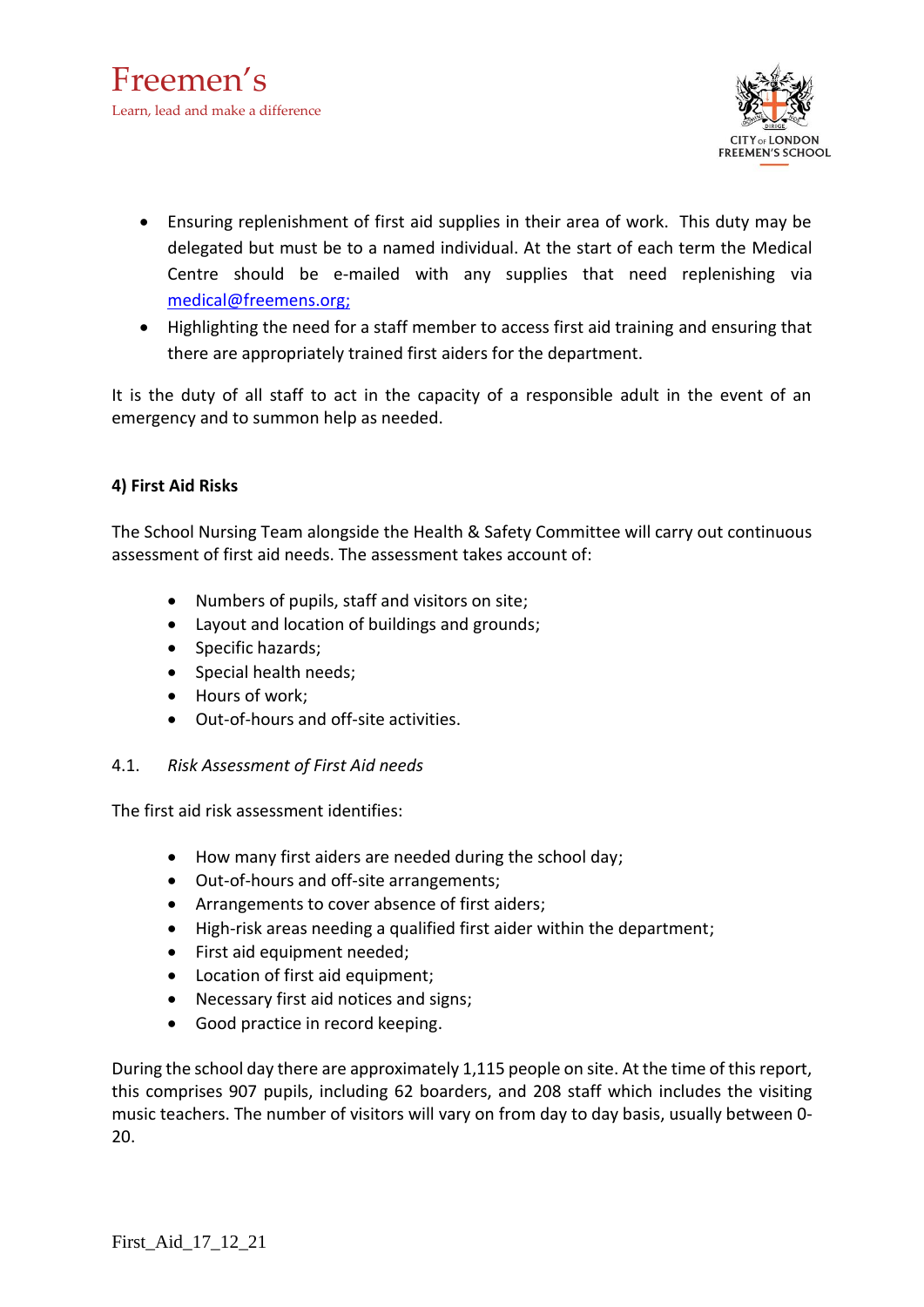

The level of first aid provision is based on perceived risk and legislation on the minimum number of First Aid at Work/Paediatric First Aid trained personnel as set by Health and Safety (First Aid) Regulations 1981.

#### 4.2 *Layout and Location of Buildings and Grounds*

The school has extensive grounds and some scattered buildings. Accidents can happen anywhere at any time and therefore all staff need to be aware of how and where to obtain help in a first aid emergency situation. (See Appendix for list of First Aid kit locations and trained staff.)

Additional reviews of First Aid provision will be carried out by the Health and Safety Committee following any significant changes in structure, such as new buildings, relocation or changes in staffing and/or student numbers.

#### 4.2.1 *Specific Hazards*

Statistics of incidents/accidents can provide vital information on the most common locations, times and causes. Review of such incident reports indicate that injuries and accidents are most likely to occur during games lessons or matches, during science, technology and art lessons. There are also more incidents at break-times (especially on the outdoor play equipment at the Junior School) and for staff in the kitchens and maintenance departments.

There may be certain activities out of hours and off site which have particular risks involved depending on its nature, the location the numbers of pupils and staff involved. For example, outdoor pursuits and remote locations.

Rugby matches carry a particularly high risk of serious injury, especially at senior level. Therefore, appropriately trained first aid personnel must be present at all senior rugby matches played at home. Currently this is provided in the first instance by the Medical Centre as a separate out-of-hours provision. If they are unable to cover, an external agency will be sourced. It is the responsibility of the member of staff in charge of the match to check the presence of specialist first aid cover before the match commences.

The school uses an external service called Return 2 Play to help support pupils and staff following injury. This service has a team of doctors to guide and assess those with injuries particularly concussion, the aim being to safely manage their recovery and return to sporting activity. As part of this service they provide the school with termly data and trends of recorded injuries. This data can highlight risks and any need for additional training.

#### 4.2.2 *Specific Health Needs*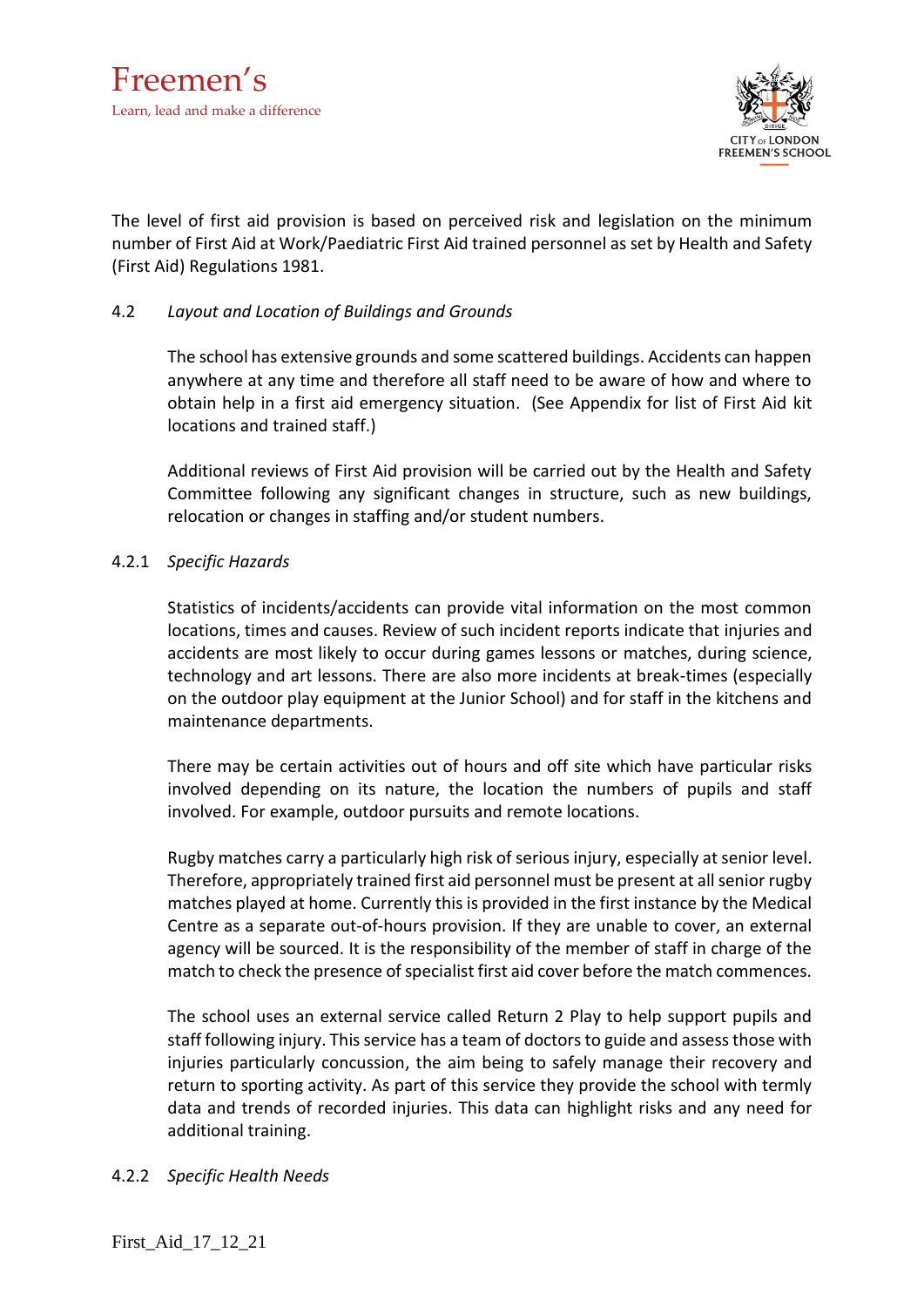

There are a number of pupils who have specific health needs, for example; Epilepsy, Diabetes, Asthma and those at risk of Anaphylaxis. These pupils have care plans to support staff in recognising and providing appropriate help.

Parental consent to the sharing of health information in school is obtained when the child joins the School. The School Nursing Team will then be able to give advice and information to staff as appropriate on a need to know basis. Parents can update this at any time via the parent portal.

It is the parents' responsibility to keep the school up to date with changing health needs and medications so that the school can keep their children safe.

#### 4.2.3 *Out of Hours and Off-Site activities*

Many school activities take place outside of normal school hours and/or off-site and First aid provision must be available for these times.

As a general rule, at least one trained First Aider is on every trip, although on occasions this requirement is waived by the Educational Visits Co-ordinator if safe to do so. They are responsible for ensuring all the care plans and first aid equipment is collected in advance of the trip. A list of relevant pupil conditions will be provided to this staff member.

#### **5) Provision of First Aid Personnel and Equipment**

#### 5.1 *The Medical Centre*

The School has a well-equipped Medical Centre staffed by a team of four Registered Nurses, with Paediatric and Adult specialism. They have a range of acute A&E and community experience.

The Medical Centre is open Monday to Friday 8.30am – 5.30pm in term time and can be contacted on **01372 822451.** The School Nursing Team has a mobile phone to enable contact during emergencies at any time during the above hours on **07769 955704.**

In the unlikely event that the school nursing staff are off-site during the school day, a notice will be displayed on the door of the Medical Centre and an email sent to the whole school giving details of how and where to obtain first aid assistance.

#### 5.1.1 *First Aid Kits*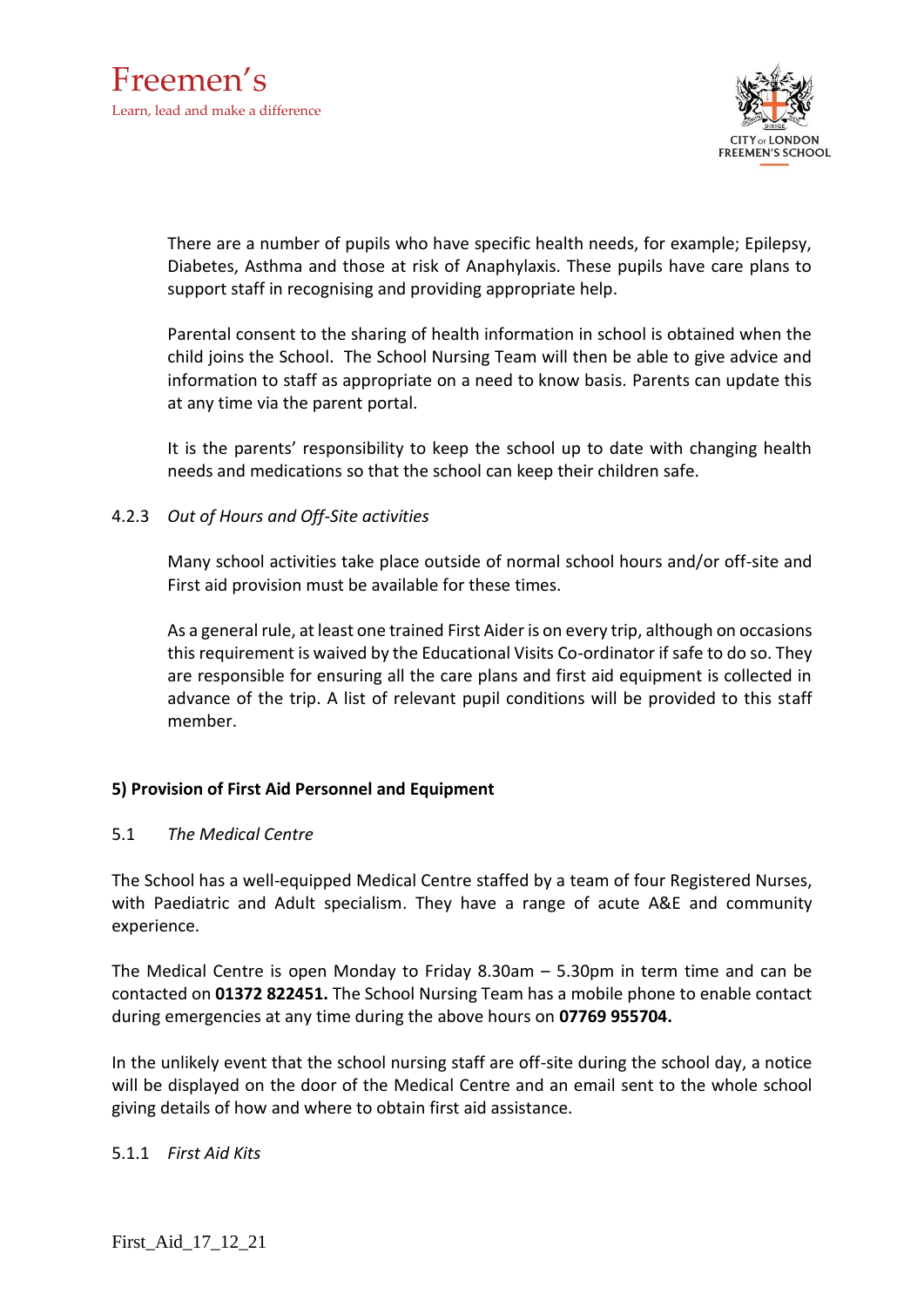

The school has numerous BSI-compliant First Aid kits across site to ensure easy access when required. These kits are clearly labelled in a green box or bag with white cross in accordance with Health and Safety Regulations. A list of locations can be found in the Appendix. The contents of first aid kits may vary depending on the particular needs in each location. For example, burns dressings in food areas or chemistry laboratories.

#### 5.1.2 *Sports Specific First Aid Kits and Asthma Kit*

All first aid trained PE staff are allocated a sports first aid kit, which is taken to all games lessons, practices and matches. The member of staff with an allocated kit is responsible for replenishing its contents and checking expiry dates. The Director of Sport is responsible for the universal first aid kits within the sports department. This duty may be delegated to a named individual to check and replenish on their behalf.

First aid trained Sports staff are provided with an emergency asthma kit. This can be used should a pupil or staff member develop an asthma attack, but only if they are prescribed Salbutamol or are a known asthmatic. Specific training is provided to staff before they are issued. The asthma kit must not be stored within the first aid kit but as an additional bag/attachment.

#### 5.1.3 *First Aid Kits for Trips/off site activities*

Adequate first aid kits must be taken to all off-site activities and visits. This is currently provided 1 kit to every 10 pupils. However, this is flexible and may be altered depending on where the trip is being held and how many staff members attending. The nurses and accompanying first aider will discuss at collection. A Qualified First Aider collects the kits from the Medical centre; they are responsible for them and take charge of an emergency situation. The kits provided are suitable for use on day trips and overnight stays. Any pupils care plans and emergency medication will also be provided at this time but must not be stored inside the first aid kits. The First aider is responsible for reporting any intervention required to the medial centre and the safe return of the care plans and first aid kits. Reference should be made to the *Trips Policy* for further information.

#### 5.1.4 *Vehicle First Aid Kits*

First aid boxes are provided in all vehicles used for transporting students. It is the responsibility of the driver to ensure that the contents of the first aid box checks with the contents list attached within the box or that the box is still sealed since its last use. Drivers using any items from the first aid box should notify the Medical Centre as soon as is practicable.

#### 5.1.5 *First Aid Out of Hours and Lone Working*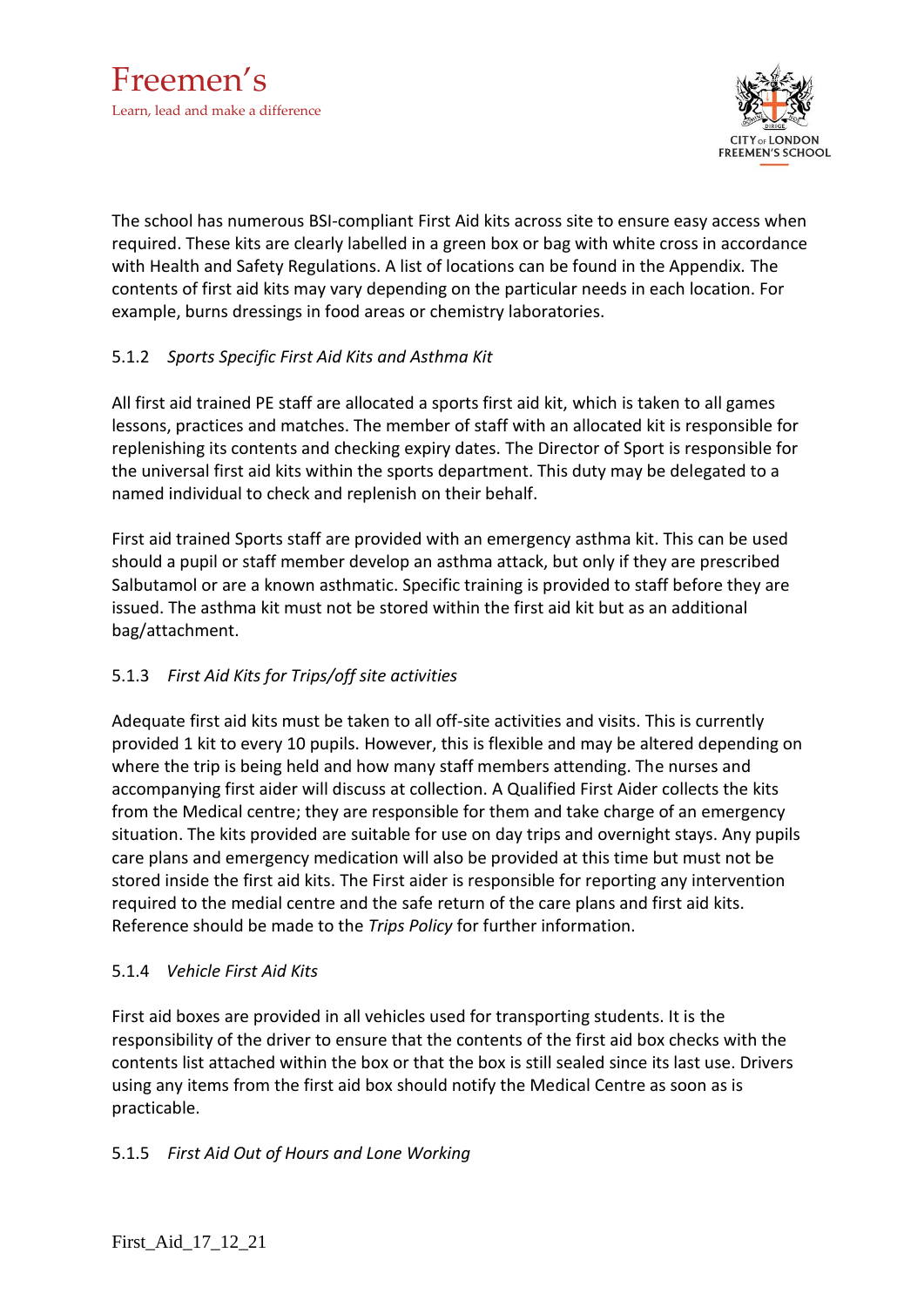

Permission to work outside of school opening hours should be granted by the Bursar, and the Gatehouse informed if working alone. They will hold a list of First aiders on site.

#### 5.1.6 *Stocking of First Aid Kits*

It is the responsibility of the allocated staff member to check the first aid kit in their area. The check needs to include expiry dates and stock levels. If any replacement items are needed then email the medical centre and request.

#### 5.1.7 *AED – Automated External Defibrillator*

The School recognises that, in the case of cardiac arrest, early intervention is vital to optimise survival and that this includes the early use of a defibrillator. AED'S are safe and effective when used by lay people, including if they have minimal or no training (Resuscitation Council UK Guideline 2015).

City of London Freemen's school has five AED machines, two of which are located on external buildings for ground/ maintenance staff of visitors to access if buildings are closed.

The AED's are situated in (see map at Appendix B):

The Medical Centre foyer Haywood Centre Entrance (external) The Sports Block Entrance (external) Walbrook (Boarding House) Foyer Gatehouse

#### 5.1.8 *Asthma Inhalers for Emergency Use*

In line with the Department for Health and Social Care's *Guidance of the use of emergency Salbutamol inhalers in schools* (March 2015), the School holds Emergency Asthma kits in various locations across the school including:

The Medical Centre Walbrook (Boarding House) Sports Office Junior School Reception Senior School Reception

The Medical Centre also have a supply of Emergency Asthma kits which can be taken on offsite trips if a pupil prescribed an inhaler is attending. The sports department have all been issued with a small travel Emergency Asthma kit, which they take with them to sports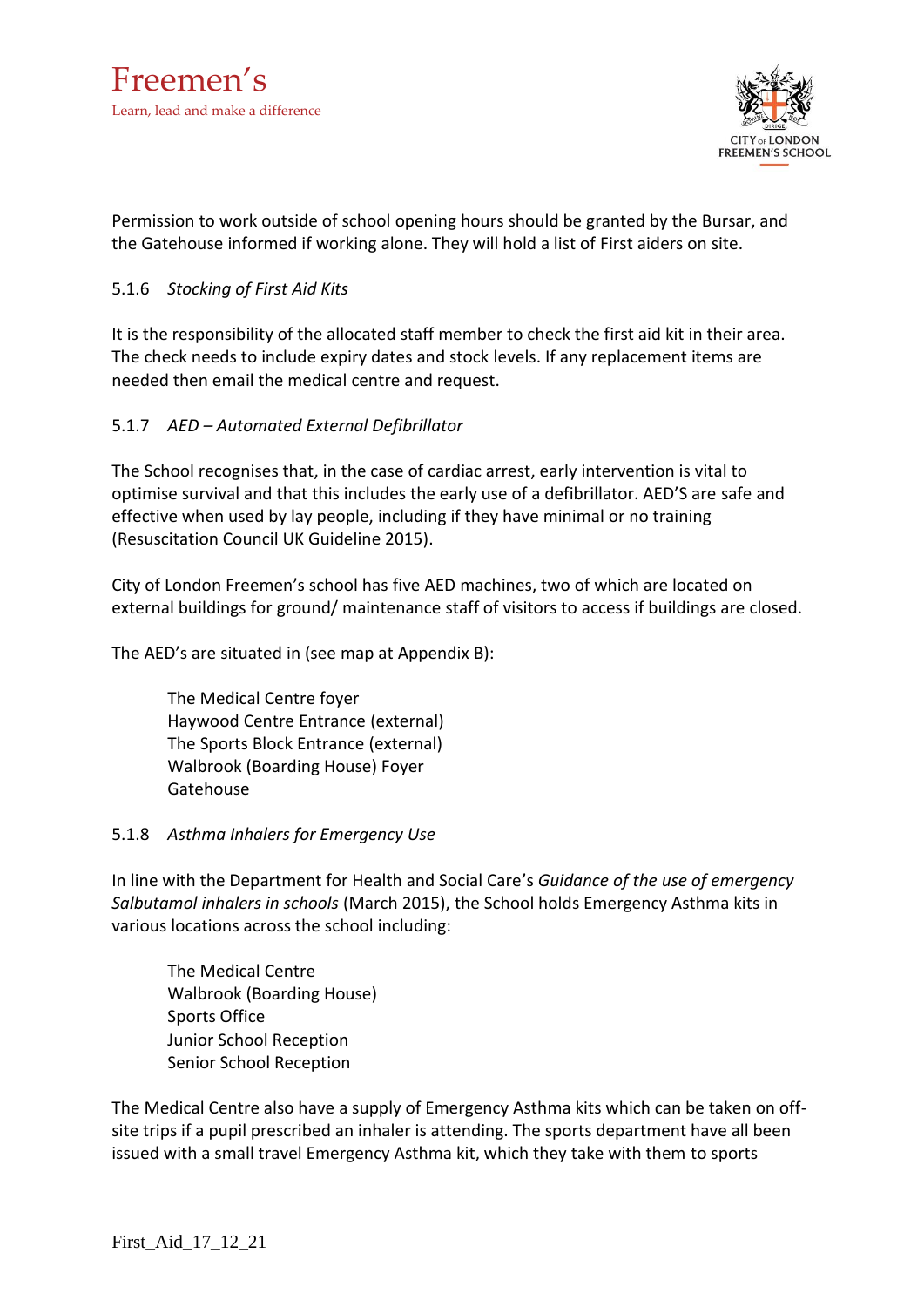



fixtures. It is the staff's responsibility to check that it has not expired and to replace after use.

#### **6) Information**

In order to keep pupils safe it is essential that there is accurate, accessible information regarding how to obtain emergency first aid assistance. It is also crucial that staff have awareness of pupils who have an emergency care plan and where these medications are held. All staff should be aware of the *General Data Protection Regulations (GDPR) 2018* and its implications when sharing pupil details.

#### 6.1 *New Staff/ Induction*

All new staff and pupils will be provided with appropriate information about how to access first aid assistance. This will include:

- location of Medical Centre;
- how to contact School Nursing Team in an emergency;
- how to contact a qualified first aider in an emergency;
- names, locations and contact details of qualified first aiders and appointed persons;
- location of first aid kits:
- how to call an ambulance.

#### 6.2 *First Aid notices*

First Aid notices are displayed throughout the school. They are easily recognisable by a white cross on a green background and are displayed in communal and high-risk areas such as science, technology and games departments. They include information on:

- location of first aid boxes;
- names and locations of qualified first aiders;
- emergency telephone numbers within the school;
- arrangements for obtaining first aid outside normal hours, including how to call an ambulance.

The Medical Centre, supported by the secretariat team, is responsible for ensuring the information on these signs remains accurate.

#### **7) Training**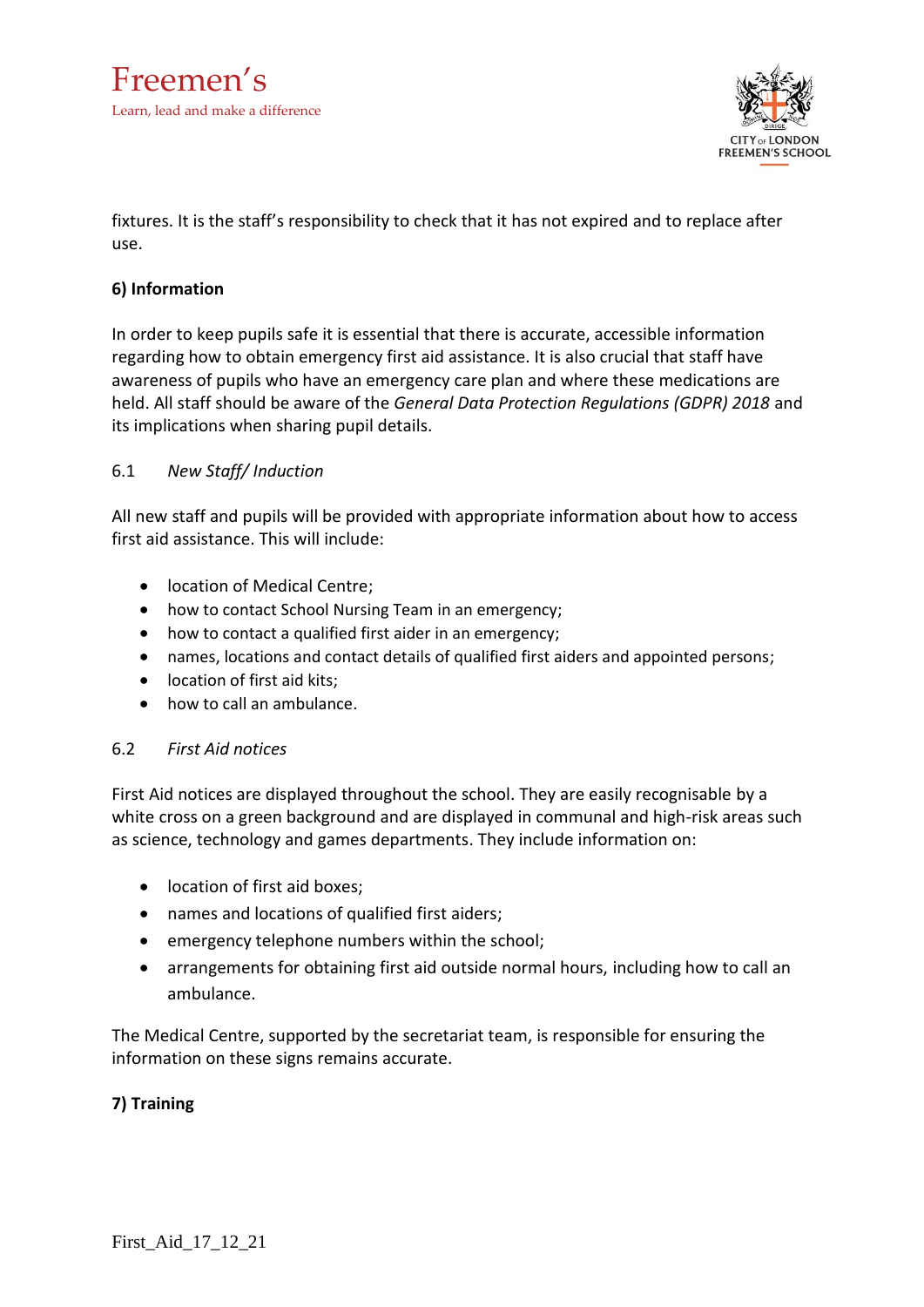

The Medical Centre nurses are responsible for facilitating first aid training for school staff. This training is guided by an overseeing body and certificates are issued by an organisation approved by the Health and Safety Executive.

#### 7.1 *Additional health needs and care plans*

The Medical Centre provides additional training for staff involved with pupils with specific health needs such as the use of emergency asthma inhalers and Automated Adrenalin Injectors for Anaphylaxis treatment.

#### 7.2 *Pupil Involvement and Enrichment*

Pupils will be encouraged to learn basic first aid and CPR through Enrichment, Duke of Edinburgh, PSHE and Heart Start campaign.

#### 7.3 *Training Qualifications*

A qualified first aider is someone who holds a valid certificate in First Aid at Work or Emergency First Aid at Work.

#### 7.4 *List of Trained First Aiders*

This can be found in Appendix A

#### 7.5 *Mental Health First Aid*

In line with its commitment to parity between physical and mental ill health, the School invests in Mental Health First Training led by a qualified instructor. This enables colleagues to assess risk and seek assistance at the appropriate level.

#### **8) Emergency Procedures**

#### 8.1 *During school hours*

In a life-threatening situation the priority is to call 999 and then to immediately contact the Medical Centre.

In the event of a pupil or member of staff becoming unwell or having had an accident, the nearest first aider should be used initially and contact made to the Medical Centre for further care. There is good access to phones across the site so help can be summoned quickly. Parents will be informed by an appropriate member of staff at the earliest opportunity.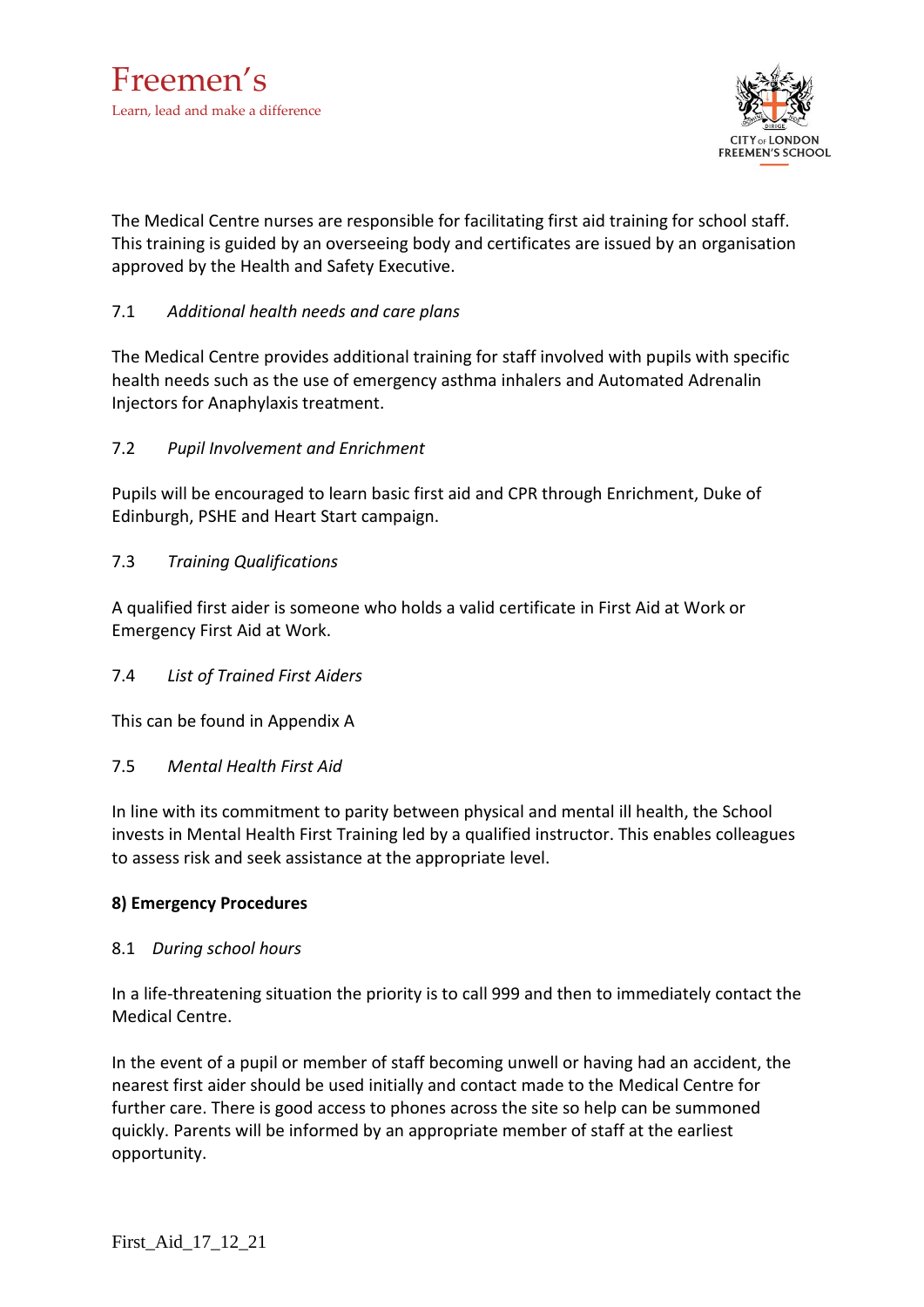

#### 8.2 *Out of hours*

If life-threatening, call 999.

If the school nursing team are not on-site or are unavailable, the nearest qualified first aider should be contacted. This can be done through Gatehouse, Junior Reception or Senior Reception.

Unless unavoidable, someone, ideally a first aider, should remain with the casualty until help arrives.

In the event of an ambulance being required, the Gatehouse on extension 114 need to be informed so they can direct the emergency services. Contact a member of SLT at the time of event or shortly afterwards.

#### 8.3 *Walbrook (Boarding House)*

999 Ambulance are to be called if an emergency situation occurs or it is not safe to move the casualty.

Boarding staff can summon extra help from first aiders within the boarding house and Gatehouse if available but must not delay calling for emergency services when required.

If a boarding pupil is unwell or injured when the Medical Centre is shut, Ashlea Medical Practice (with whom all boarders are registered) offers an out-of-hours service that can be used. These can be booked in advance or on the day through the surgery or by calling **01372 738373**  after normal practice hours.

For medical help or advice with a situation that is urgent but not life-threatening, staff can call **NHS 111.** If a pupil is taken ill in the night or outside Medical Centre hours and needs to go to hospital, there is always a spare member of staff on duty who is qualified and in a fit state to drive the School Car to hospital.

#### **9) Reporting, recording and investigation of accidents and incidents**

#### 9.1 *Record keeping and Documentation*

A written record must be made of any first aid treatment given by emailing the Medical Centre, preferably using the designated form that can be found on Freemen's Staff SharePoint site / Useful Forms. This must include the following details: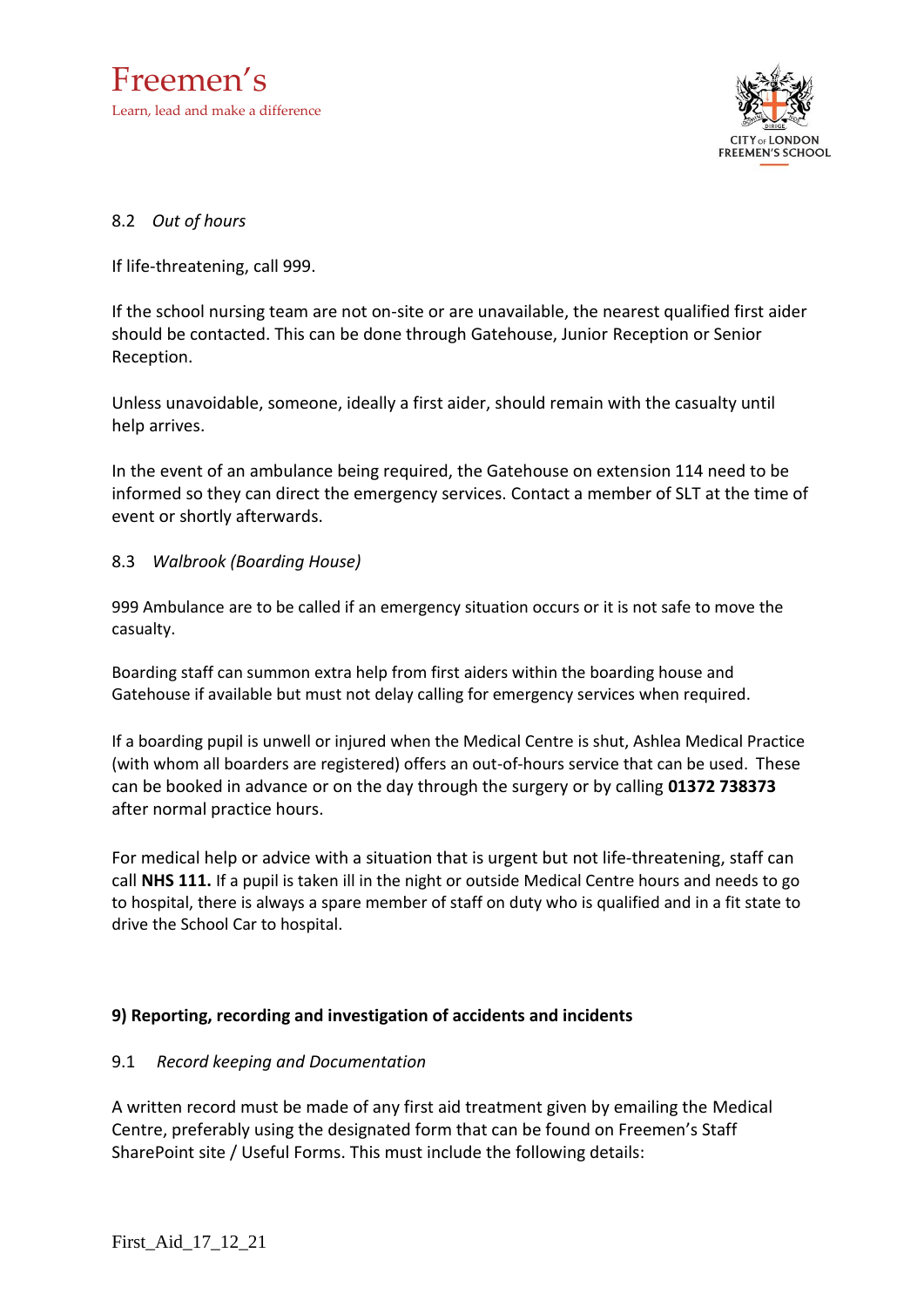

- date, time and place of incident;
- name of casualty;
- details of the illness/injury (known facts);
- treatment/ advice given;
- destination of casualty (e.g. hospital, home or returned to class);
- name of person dealing with the incident, plus signature if written notes.

#### 9.2 *Reporting an accident/incident on a local accident form or via the City Of London Report line*

Depending on the nature and severity of illness/injury there may be additional actions and documentation. Further clarification can be sought from the Medical Centre, Bursar or other member of the Health and Safety Committee.

Accident Report Forms for pupils must be completed by the member of staff who witnessed the incident or first responded to the injured pupil. A template Accident Report Form can be found on Freemen's Staff SharePoint site under Useful Forms.

However, any incidents where pupils go to hospital as a result or are subsequently off school for more than 7 calendar days as a result of the accident must be reported using **City of London's Accident/Incident Report line 02073321920 or by scanning the QR code on the accident reporting posters displayed around the site**. 'Near misses' that would have otherwise had the same consequences should also be reported in this way.

All accidents involving a member of staff or visitor must be reported using **City of London's Accident/Incident Report line 02073321920 or by scanning the QR code on the accident reporting posters displayed around the site**. 'Near misses' that would have otherwise had the same consequences should also be reported in this way.

For accidents / near misses which are reportable to the CIty, it is the responsibility of the line manager of the reporting person to ensure that it is properly investigated so that future risks can be managed and therefore prevented in future.

#### 9.3 *(RIDDOR) Reporting of Injuries, Diseases and Dangerous Occurrences Regulations 2013*

The School recognises the duty that RIDDOR places on employers, the self-employed and people in control of work premises (the responsible person) to report certain serious accidents, diseases and specific dangerous occurrences (near misses).

The School discharges this duty by reference to *Health and Safety Schools Guidance (HSSG) 1: Guidance on Reporting Schools Accidents, Incidents and Dangerous Occurrences (City of London Corporation 2016)*, which can be accessed on the COL Intranet website.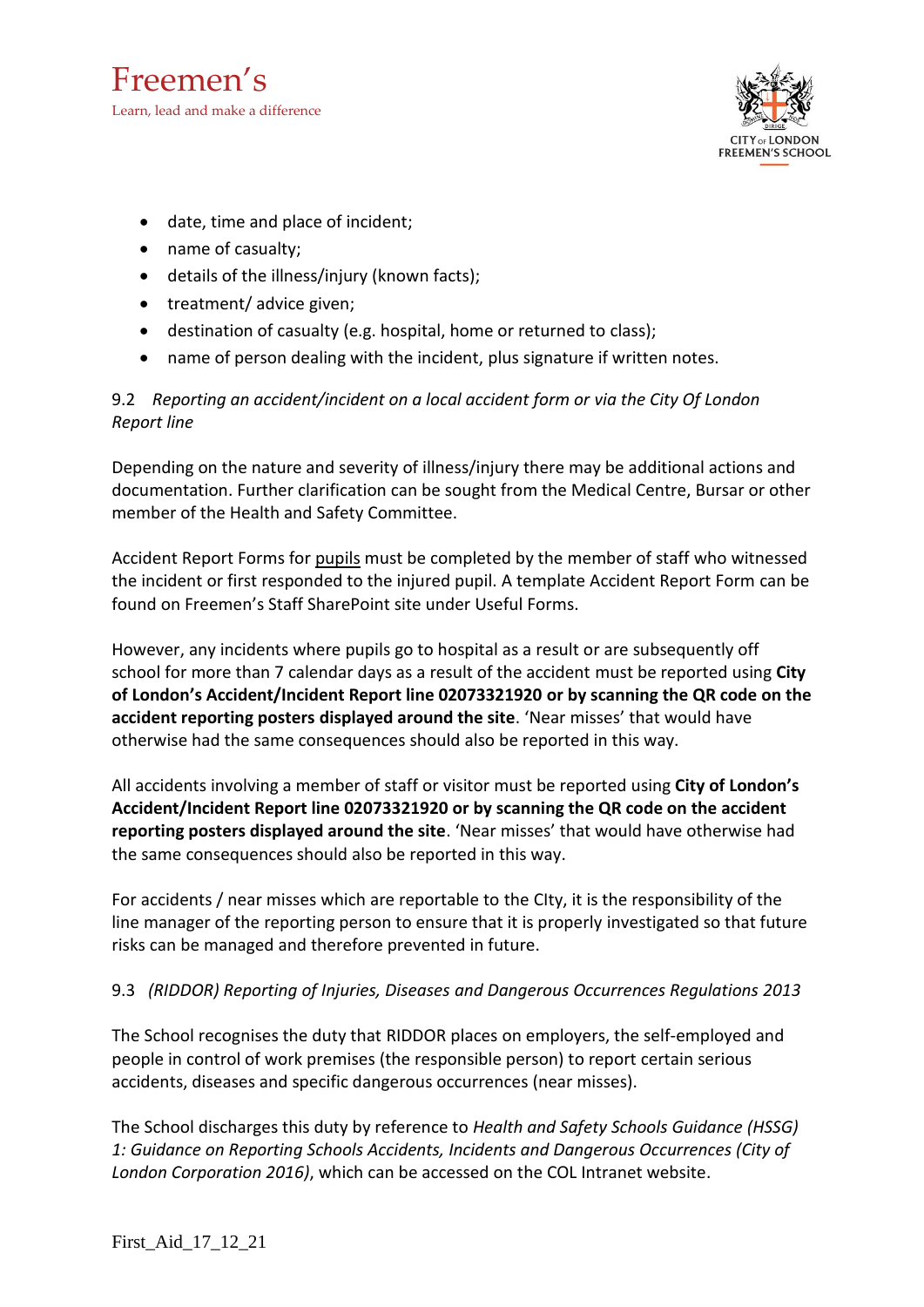

#### 9.4 *Reviewing accident data*

The data received from the accidents and incidents are reviewed thrice-yearly by the Health and Safety Committee and Medical Centre to identify correlations or causes for accidents or illness. This can then help to formulate new ways of working to improve safety and reduce risks.

#### **10) Infection Control Procedures**

#### 10.1 *Procedures for dealing with spillages of body fluids*

Body fluids include blood, urine, vomit and faecal matter. All must be regarded as potentially infective and dealt with in a safe and effective manner.

- In the event of blood loss or vomiting the School nurse on duty in the Medical Centre must be informed immediately to provide the appropriate treatment to the affected person.
- The area of the incident should be made safe by the first member of staff at the scene using warning signs if necessary. Where appropriate the spillage may be covered with disposable towels.
- Sodexo staff should be notified.
- Disposable personal protective equipment (PPE), such as gloves and aprons, is available in the office and Medical Centre, as are disinfectant solutions.
- The spillage must be cleared at the earliest opportunity. The area should be covered using the spillage compound available. Spills kits with the spillage compound can be found in the Medical Centre, Gatehouse, Boarding House, Junior & Senior Reception and in Sodexo Office.
- This should be sprinkled over the spillage ensuring absolute coverage.
- Allow 90 sec approximately before scooping debris into a suitable disposable bag, preferably a yellow clinical waste bag.
- Any paper towels or similar should be sealed in a plastic rubbish bag, together with any PPE used. Disposal of infected or potentially infected material is through the Medical Centre and according to Local Authority guidelines.
- Following cleaning with disinfectants the area may subsequently be washed in the normal manner, and left to dry, using warning signs where necessary.
- Cleaning equipment must be washed after use and stored dry.

#### 10.2 *Guidelines for prevention of Covid 19 transmission*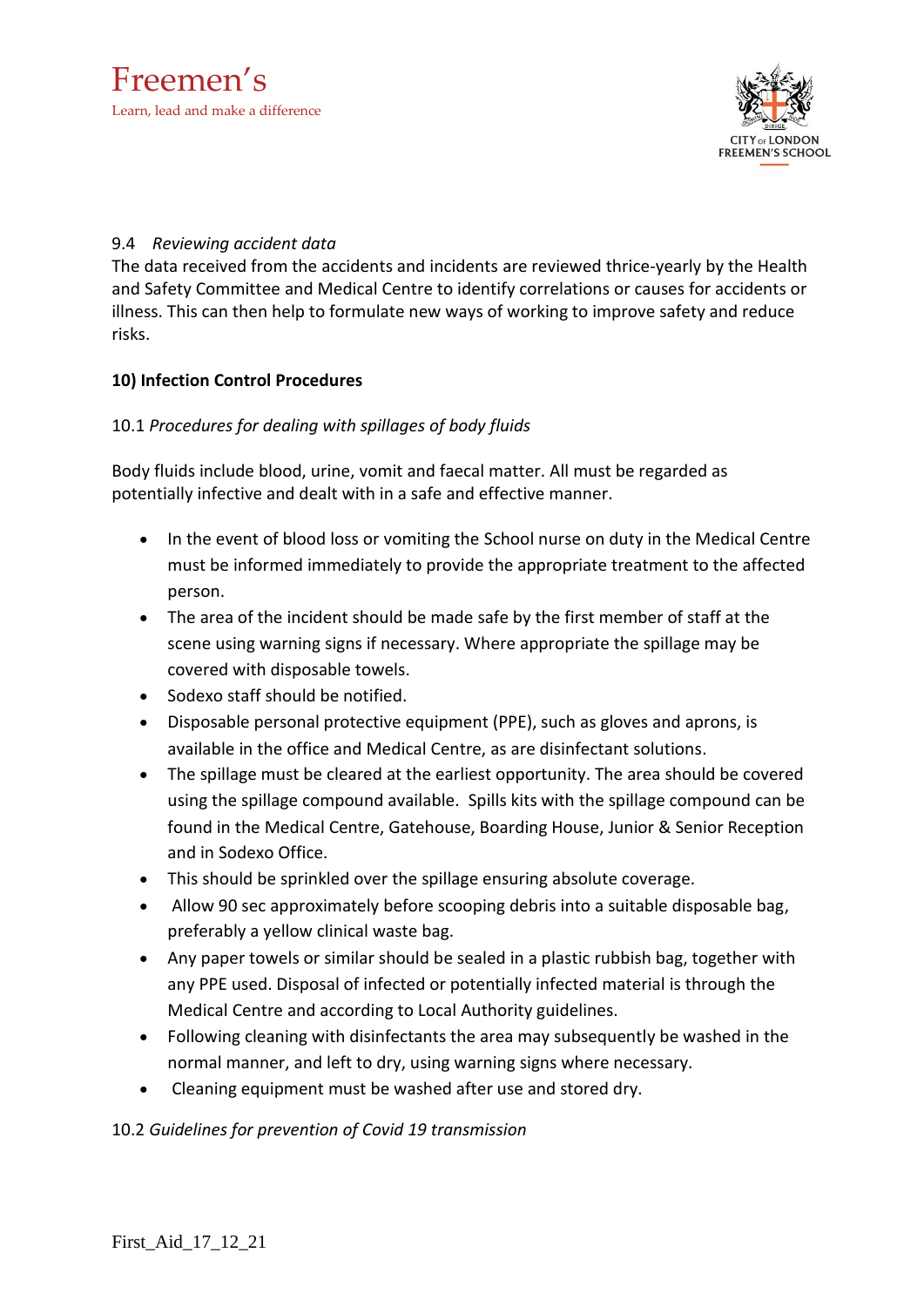

The following guide is taken from The Health and Safety Executive website and the Resuscitation Council UK in relation to first aid provision during Covid 19 Pandemic.

- · Try to assist at a safe distance from the casualty as much as you can and minimise the time you share within a 2-metre distance.
- · Wear a face mask/covering if possible.
- · Use disposable gloves
- · If they are capable, ask them to do things to help, but treating the casualty properly should be your first concern.
- · If you need to call 999- tell the call handler if the patient has any COVID-19 symptoms
- · In adults requiring CPR, only deliver chest compressions. There is no need for rescue breaths.
- · In children it is still advised to give rescue breaths and mouth to mouth. There are face shields available in all first aid kits across the school and with the AED machines. This is because if a child is not breathing effectively and no action is taken, a full cardiac arrest will occur. Although providing rescue breaths will increase risk of transmitting the Covid 19 Virus, either to the first aider or the child, the risk is small compared to the risk of not providing adequate CPR.
- · Ensure you safely discard disposable items and clean reusable ones thoroughly.
- · Wash your hands thoroughly with soap and water or an alcohol-based hand sanitiser as soon as possible

#### **11) Policy Review**

First aid arrangements within the school are continually monitored by the Medical Centre and regularly discussed with the Deputy Head. In addition, they are formally reviewed biennially by the Health and Safety Committee to ensure provision is adequate and effective. Any concerns regarding first aid provision should be reported immediately to the Bursar, who is the Chair of the Health and Safety Committee.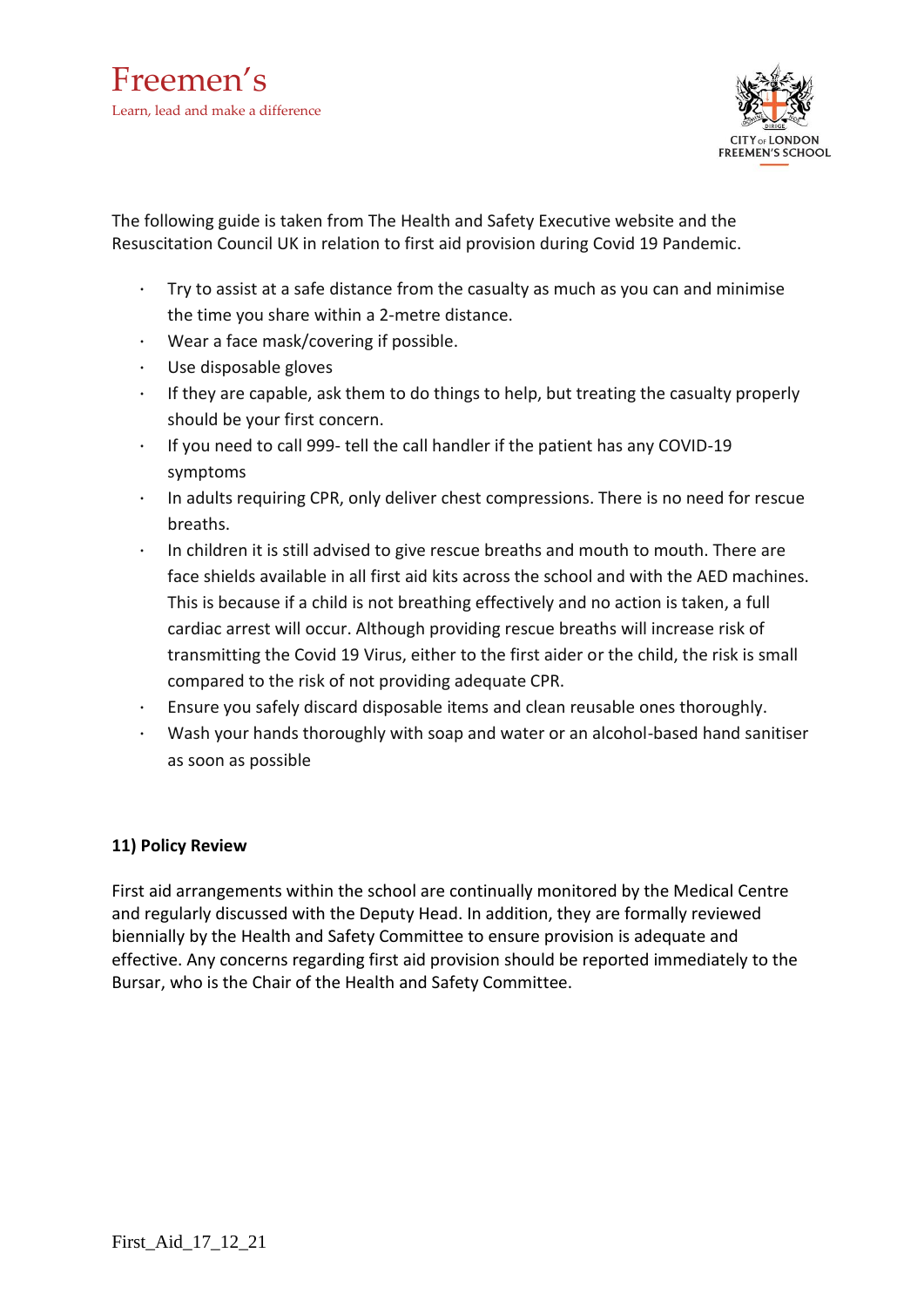



### Appendix A

## **First Aid trained staff available (accurate as of 19/4/2021)**

**Medical Centre – Tel: 151 / 07769 955 704**

All of the staff listed below can be identified by a green first aid lanyard. First aid can be administered prior to a student being sent to the Medical Centre.

#### **Science/Technology Block Manufacture Junior School Junior School**

Sarah Baxter Sarah Baxter Simon Davies Brandon O'Donnell Natalie Keeler Helen Irwin Vanessa Ielpi Max Hicks Matt Robinson Sue Meek Janet Wilby-King James Fish Viv Lingard

Jennie Cooper

#### **Walbrook (Boarding House)** Music Block

Jemima Edney

Isobel Clegg

#### **The Haywood Centre (Ground Floor) Ferndale** Marie Cast **Chris Ruby** Chris Ruby

**Sophie Blair <b>Philp House Philp House** Nicketa Williams **Anna Atkins** Anna Atkins Tom Marsden Gyorgy Simon Liz Newhouse Karen Shelton **Elizabeth Bowey** Andrew McEwan

#### **The Haywood Centre (First Floor)**

Ofelia Bueno Lopez

Michelle Feeley

Alan Auld **Ida Ashworth** 

Anna Atkins **Anna Atkins Anna Atkins Anna Atkins Joanne McCullagh** 

Jon Prior **Art Block** Bill Ash Rebecca Houseman

> **Stable Block** Justine Marvin

#### Georgia Farrington **CCF Office (Sports Centre)**

#### First\_Aid\_17\_12\_21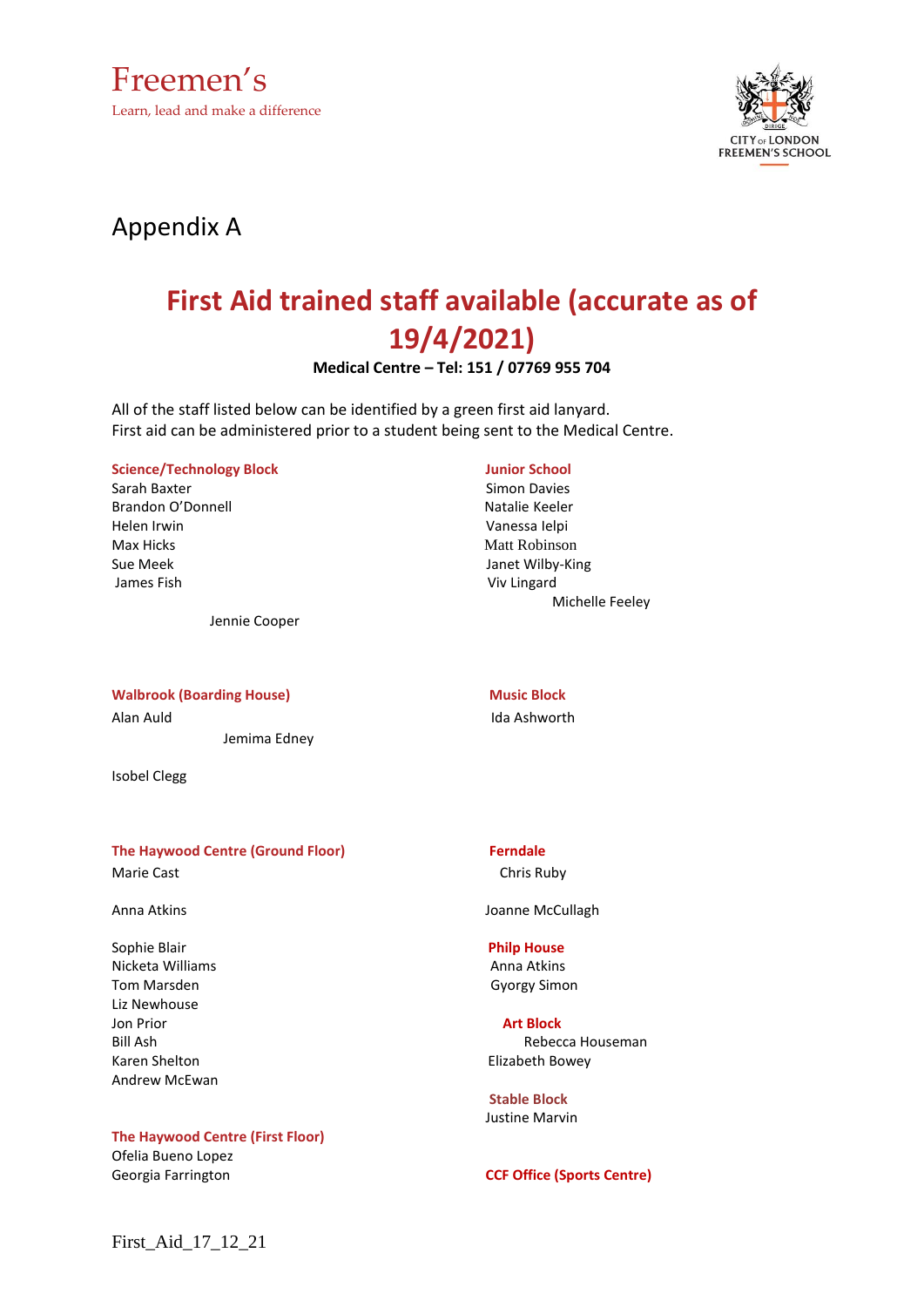Freemen's

Learn, lead and make a difference



Liz JossAlex Truelove Nicola (Nicci) Bax Philippa Whiteley Claire Robinson Sarah Parkin

#### **PE Department**

Tim Deakin Louise Shaill Jon Moore Alison Bennett Rachel Keightley Peter McKee Mike Cudmore Nicholas Harris

Jermey Colton

Haydon Jones

M

**Sodexo** (1999) and the contract of the contract of the Sodexo (1999) and the contract of the Sodexo (1999) and the contract of the contract of the contract of the contract of the contract of the contract of the contract o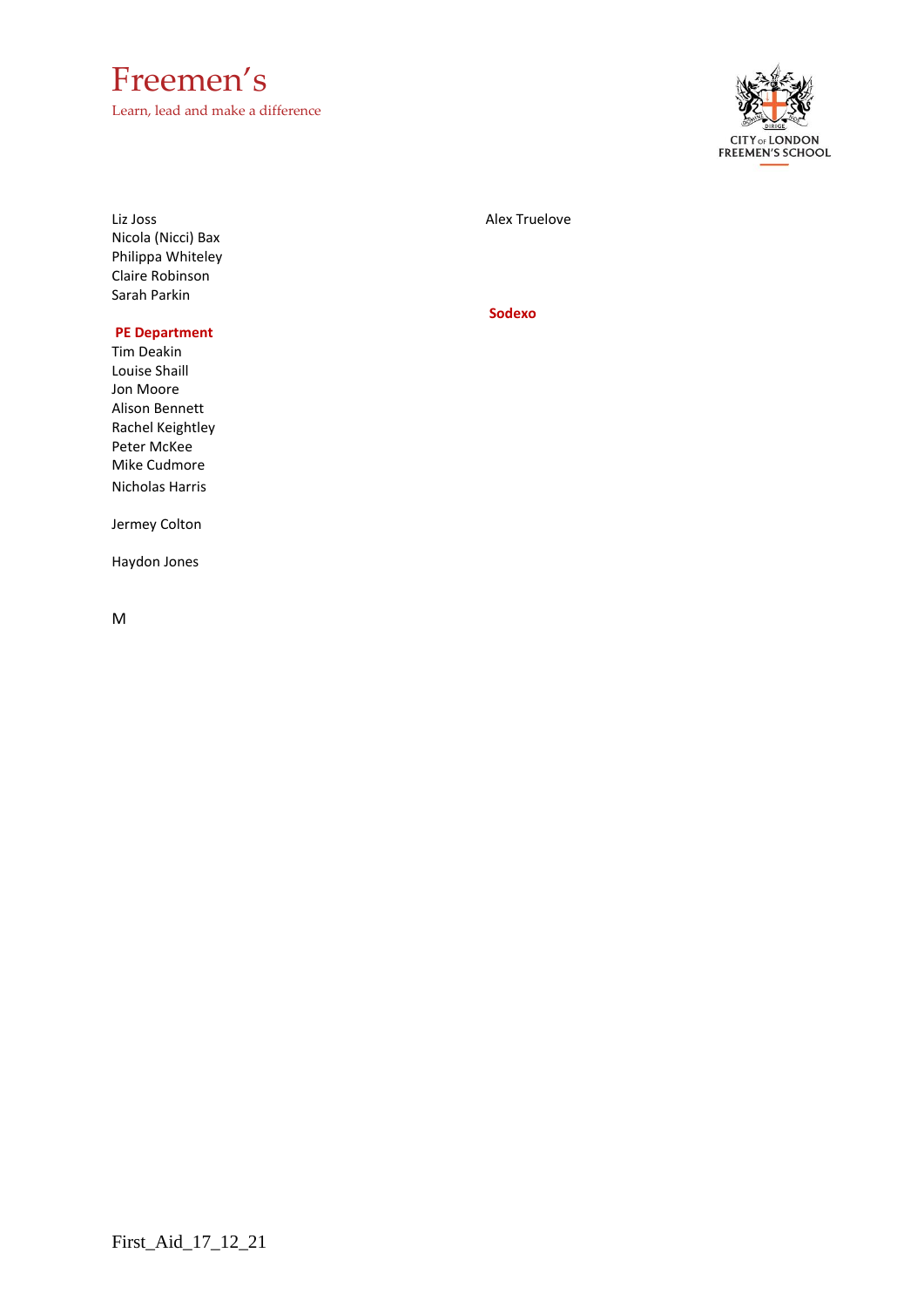



### Appendix B

## AED LOCATIONS AT FREEMEN'S





### **Haywood**



**Walbrook**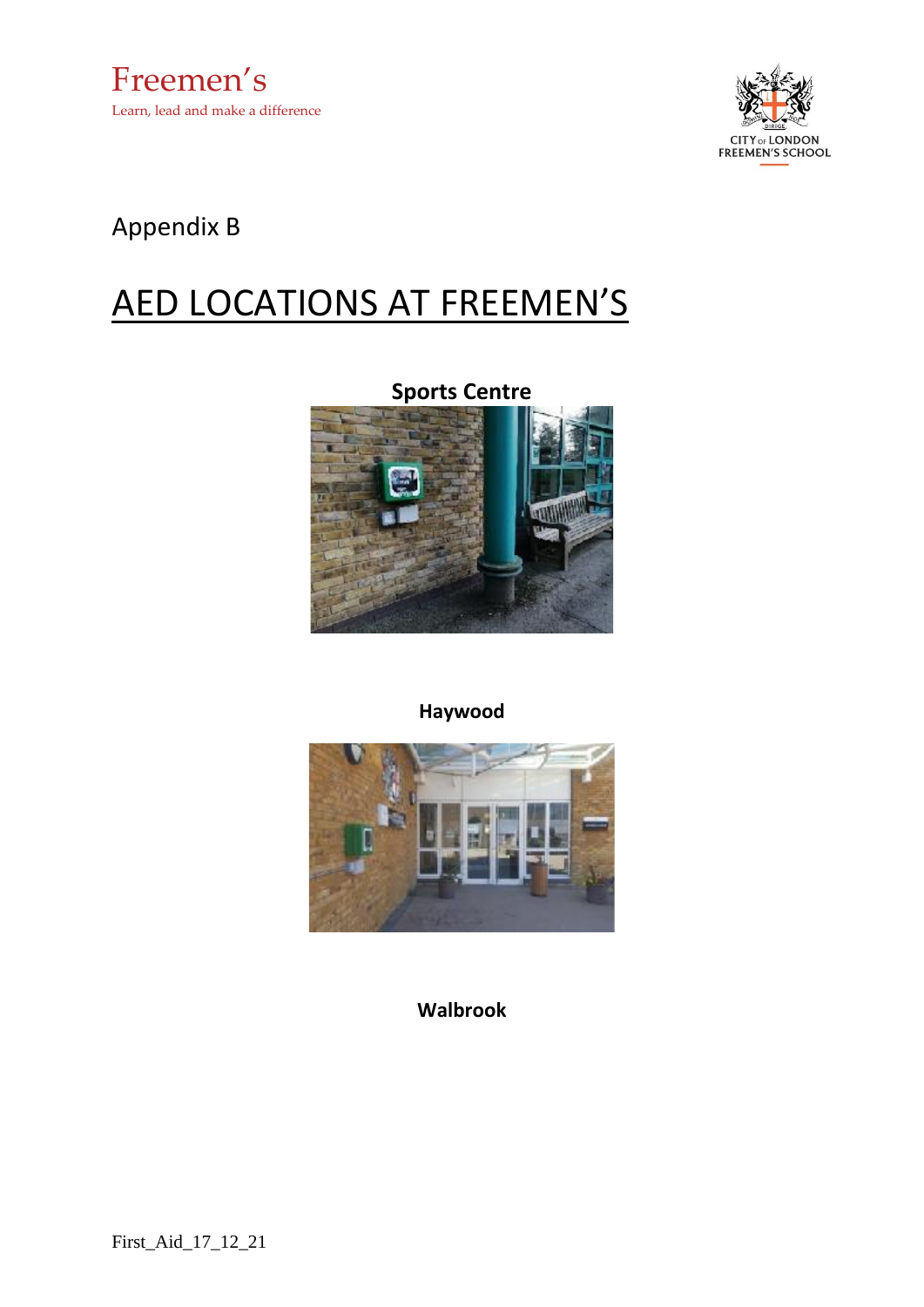





### **Gatehouse**



### **Medical Centre**

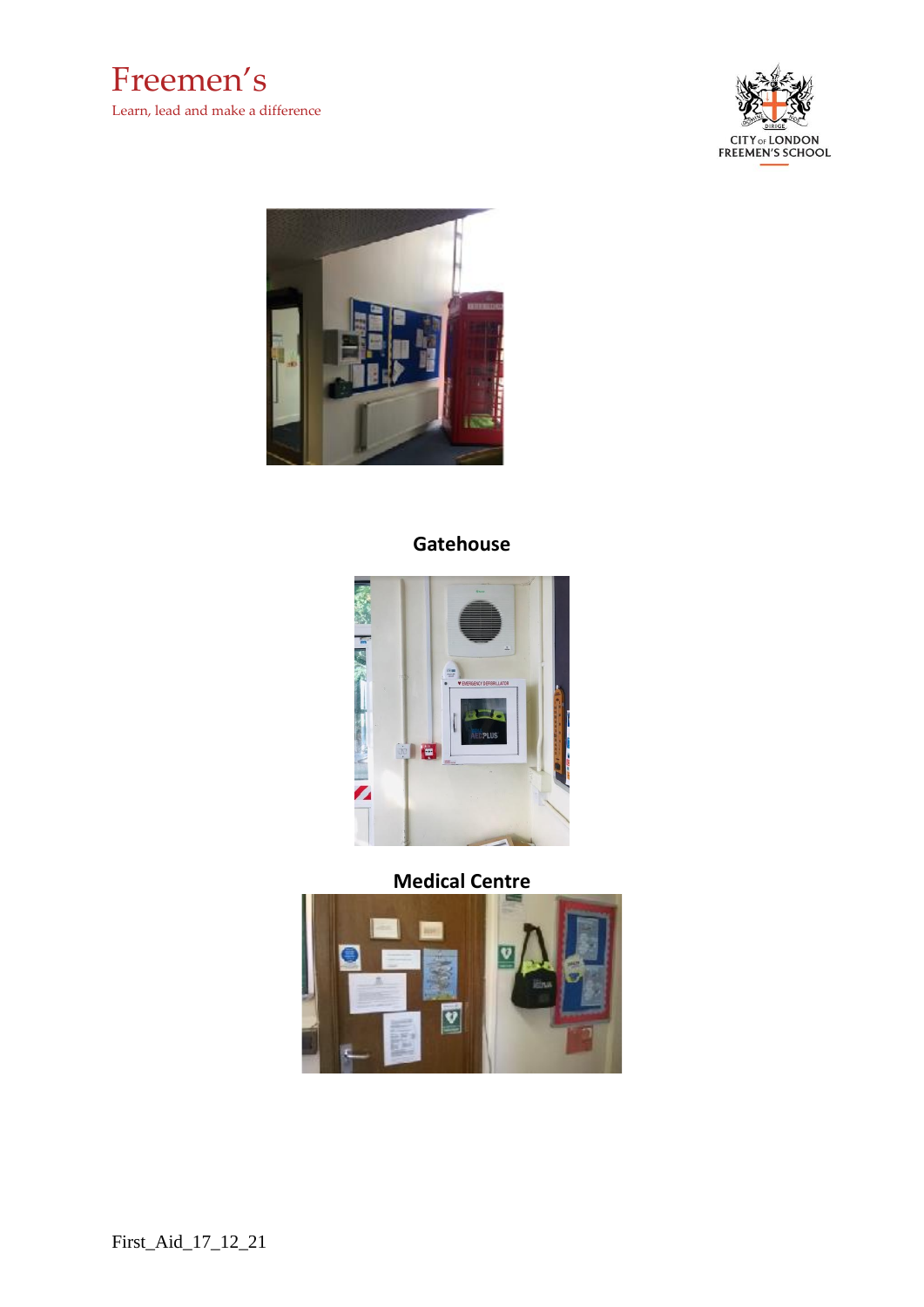

Learn, lead and make a difference

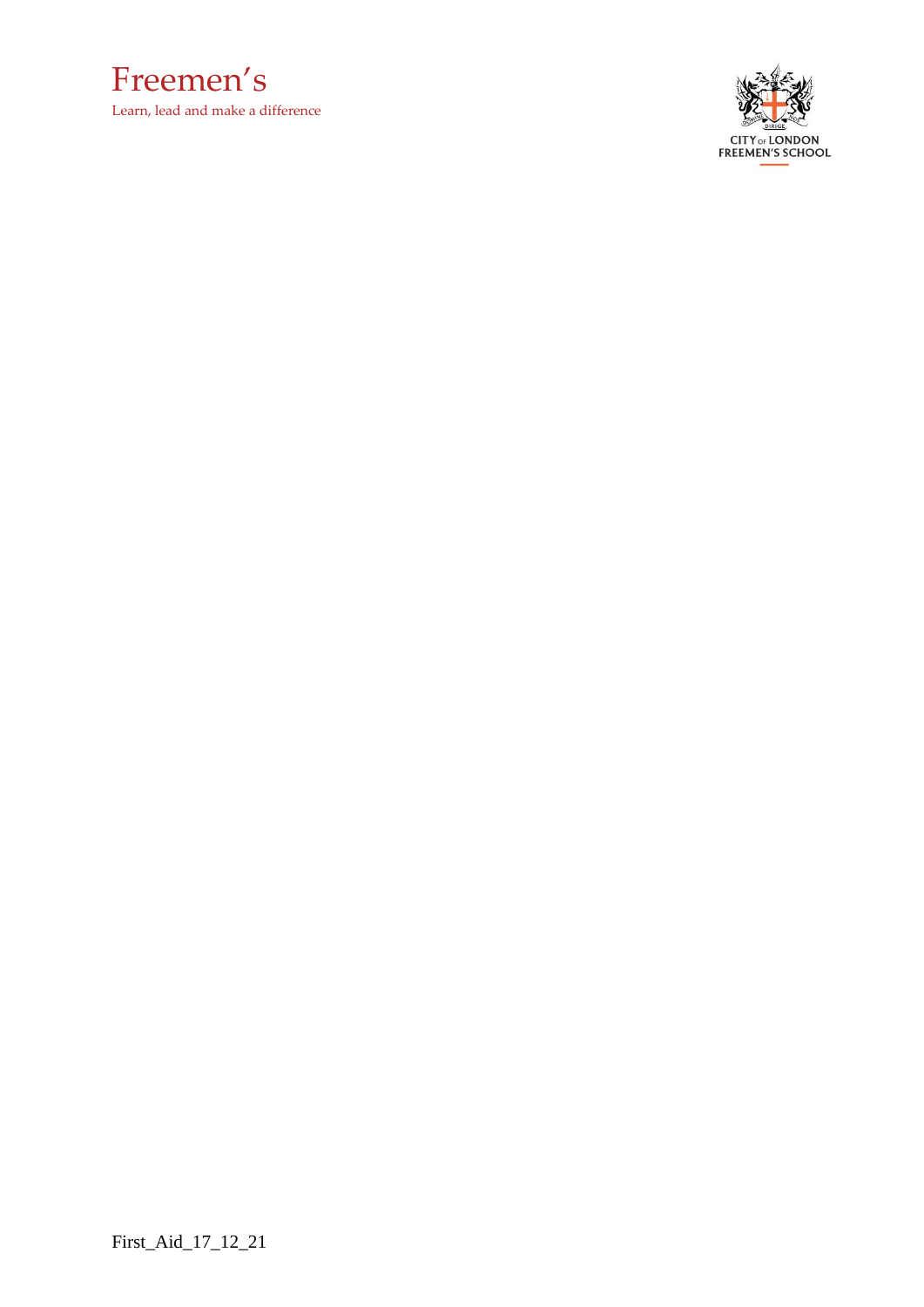



### Appendix C

### **Automated External Defibrillator (AED) Guidelines**

This guidance has been written alongside advice from the UK Resuscitation Council and British Heart Foundation. They recommend that Automated External Defibrillators (AED's) are situated in areas of higher population flow given that the chances of survival decline at a rate of 7-10% with every minute of delayed treatment after a cardiac arrest. City of London Freemen's School has 5 AED units.

The AED's are currently situated at:

- The Medical Centre foyer
- The Gatehouse reception
- Haywood Centre entrance External case fitted to the wall
- The Sports Centre Entrance External case fitted to the wall
- Walbrook (Boarding House) entrance foyer.

AED's are easy to use, effective, portable and compact. They are designed to be used by lay people with minimal or no training. The machines guide the user with verbal and visual instructions. They will not allow a shock to be given unless the machine detects the heart rhythm is suitable (Resuscitation Council, 2017).

#### **What is an AED?**

The AED is a computerised device that can monitor the heart's electrical rhythm and deliver a shock when needed. The AED is connected to the collapsed patient by placing two adhesive pads to their bare chest. It analyses the heart rhythm. If ventricular fibrillation- a rapid and chaotic rhythm that leaves the heart unable to pump oxygenated blood to the brain and vital organs- is detected, the AED administers a controlled electrical shock to stop it. The earlier this shock is provided the greater the chance of survival.

#### **Model of AED- Zoll AED Plus**

City of London Freemen's School uses the Zoll AED Plus model of AED. These particular machines analyse the cardiac rhythm, determine the need for shock, and then prompt to deliver the shock if appropriate. The voice prompts guide the user with step by step vocal prompts, including when to perform CPR. The machine assesses the quality of chest compressions (whilst Adult pads are attached) and advises if the depth should be adjusted.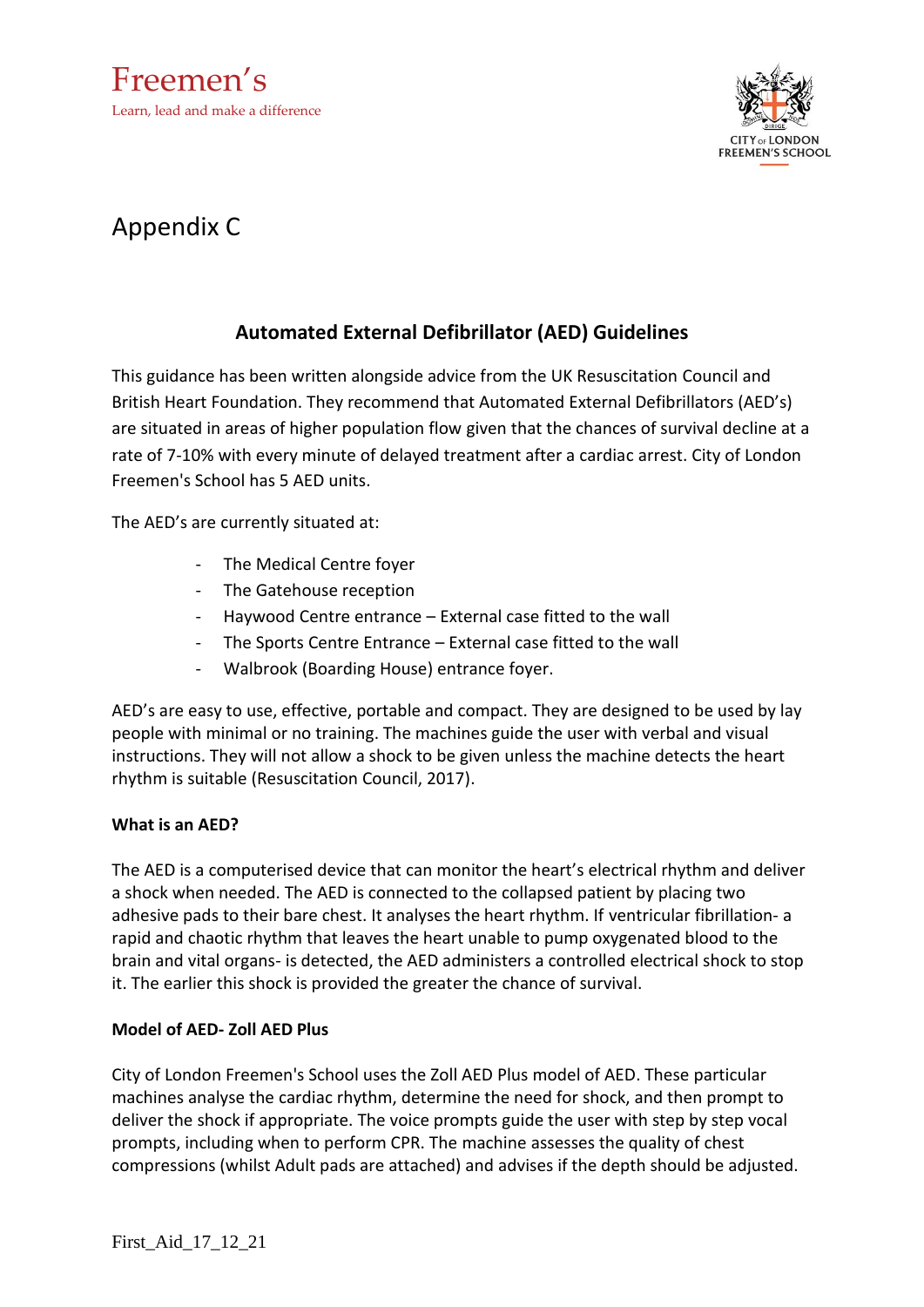Freemen's Learn, lead and make a difference



#### **When and how should the AED be used?**

An AED should be applied to any casualty who is unconscious and not breathing normally.

- 1. Make sure that the victim, you and any bystanders are safe. Do not put yourself at unnecessary risk.
- 2. If the victim is unresponsive and not breathing normally
	- Send someone for the AED and to call for an ambulance.
	- If on you own, do this yourself; if casualty is a small child/infant, take them with you
- 3. Start Basic Life Support according to the guidelines
- 4. As soon as the AED arrives
	- Place the AED near the casualties head and switch on the unit
	- Expose the casualty's chest (Open or cut clothing and shave chest if very hairy. Dry chest if wet)
	- Attach the electrode pads. If more than one rescuer is present, continue CPR whilst this is done.
	- Follow the voice/visual prompts.
	- Ensure no one touches the patient whilst the AED is analysing the rhythm.
- 5. If a shock is indicated
	- Ensure that no one touches the patient
	- Push the flashing button as directed
	- Continue as directed by the voice commands.
- 6. If NO shock is indicated:
	- Immediately resume CPR using a ratio of 30 Compressions to 2 rescue breaths.
	- Continue as directed by the voice/visual commands.
- 7. Continue to follow the AED prompts until:
	- Qualified help arrives and takes over
	- The casualty starts to show signs of regaining consciousness, such as coughing, opening eyes, speaking or moving purposefully. But check they are breathing normally.

#### **Attaching the electrode pads**

The casualty's chest must be sufficiently exposed to enable correct placement of the electrodes. Clothing will need to be opened if possible or cut with scissors. Excessive chest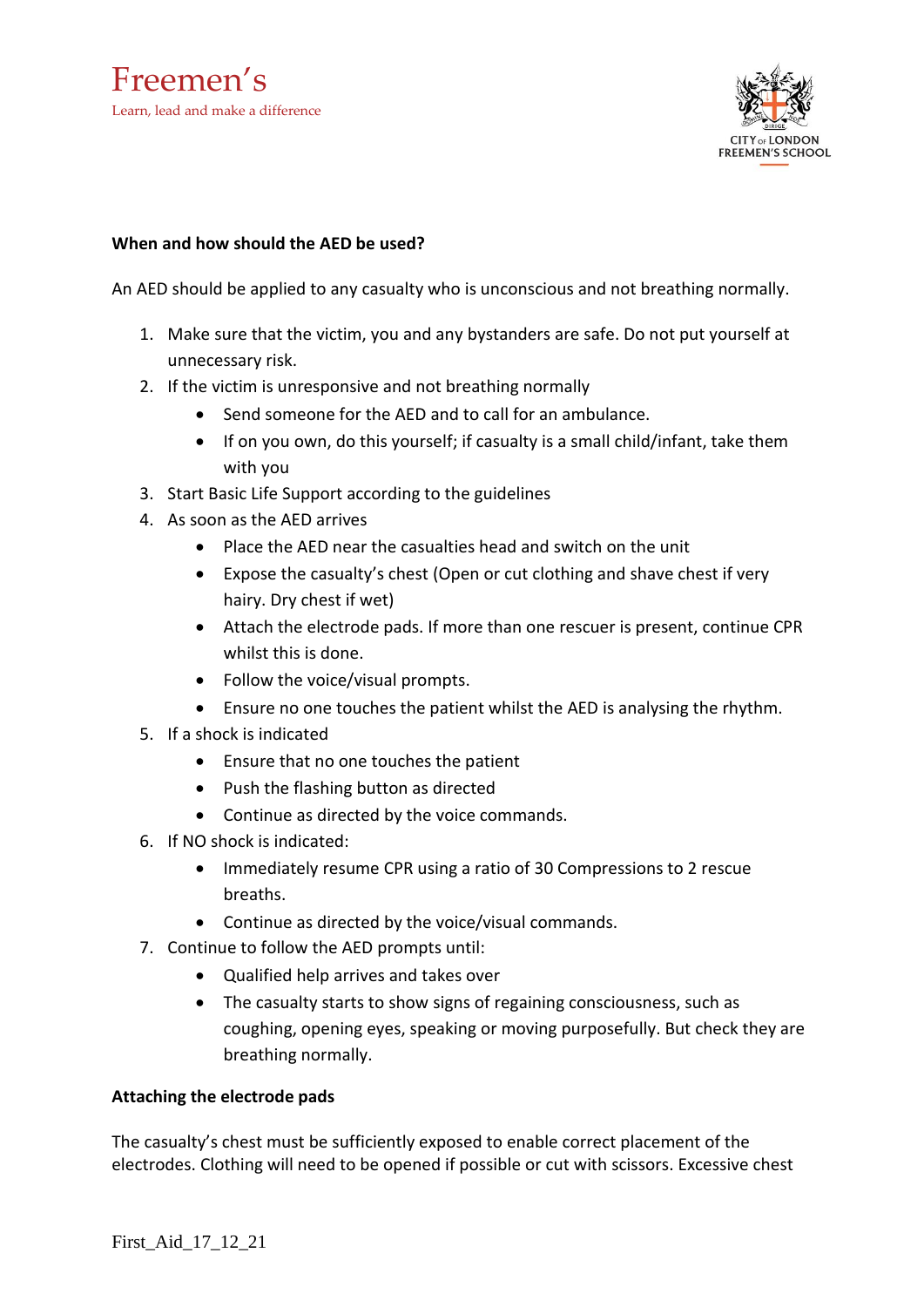

hair may prevent the electrodes adhering to the skin and interfere with the electrical contact. In this case, shave the worst of the chest hair and spend as little time as possible doing this. Do not delay the defibrillation. Within the AED case there are scissors, a razor and a towel to dry the chest if it is wet.

The AED pads are labelled, with a diagram to show correct placement and come in one complete piece. With female casualties try to avoid breast tissue by moving the breast aside when placing the electrode pad. Larger patients will need the electrode pads extending by tearing along the perforated line of the pads.

#### **Paediatric causalities aged under 8 years**

Within the AED bag, there will be a set of paediatric electrode pads, which are recommended for children under 8 years. If needed remove the adult pads and cable, then apply the paediatric pads and insert the cable to the AED. Continue as normal. If the paediatric pads are unavailable continue with the adult size but the AED will not be able to assess the depth of chest compressions. (These should be 1/3 of the child's body depth).

#### **Special Circumstances**

- If the casualty is in water, move them to a dry surface and dry their chest
- If there is a pacemaker (lump identified in chest) do not place the pads over it
- If there is a medication patch in the area, remove and wipe the skin

#### **Training**

The use of the AED is incorporated into the First Aid At Work and Emergency First Aid At Work courses. The medical centre run termly drop in first aid meetings where an update is available.

The AED is intended for use by people with minimal or no training so is safe to use by all. However, the medical centre is happy to train any staff wishing to know more.

#### **Maintenance of the AED**

The medical centre currently checks the AED's on the school site monthly. A record of these checks are held electronically. The monthly checks include:

- Is the unit clean, undamaged?
- Is the casing and the cable free of damage?
- Check the pads are connected to the AED but sealed in their package? Expiry date?
- Batteries within expiration date. Replace if expired.
- Turn the AED on, verify the green light indicates it is ready for use. Turn off again
- Check for supplies (Razor, towel, Paediatric pads, gloves and face shield)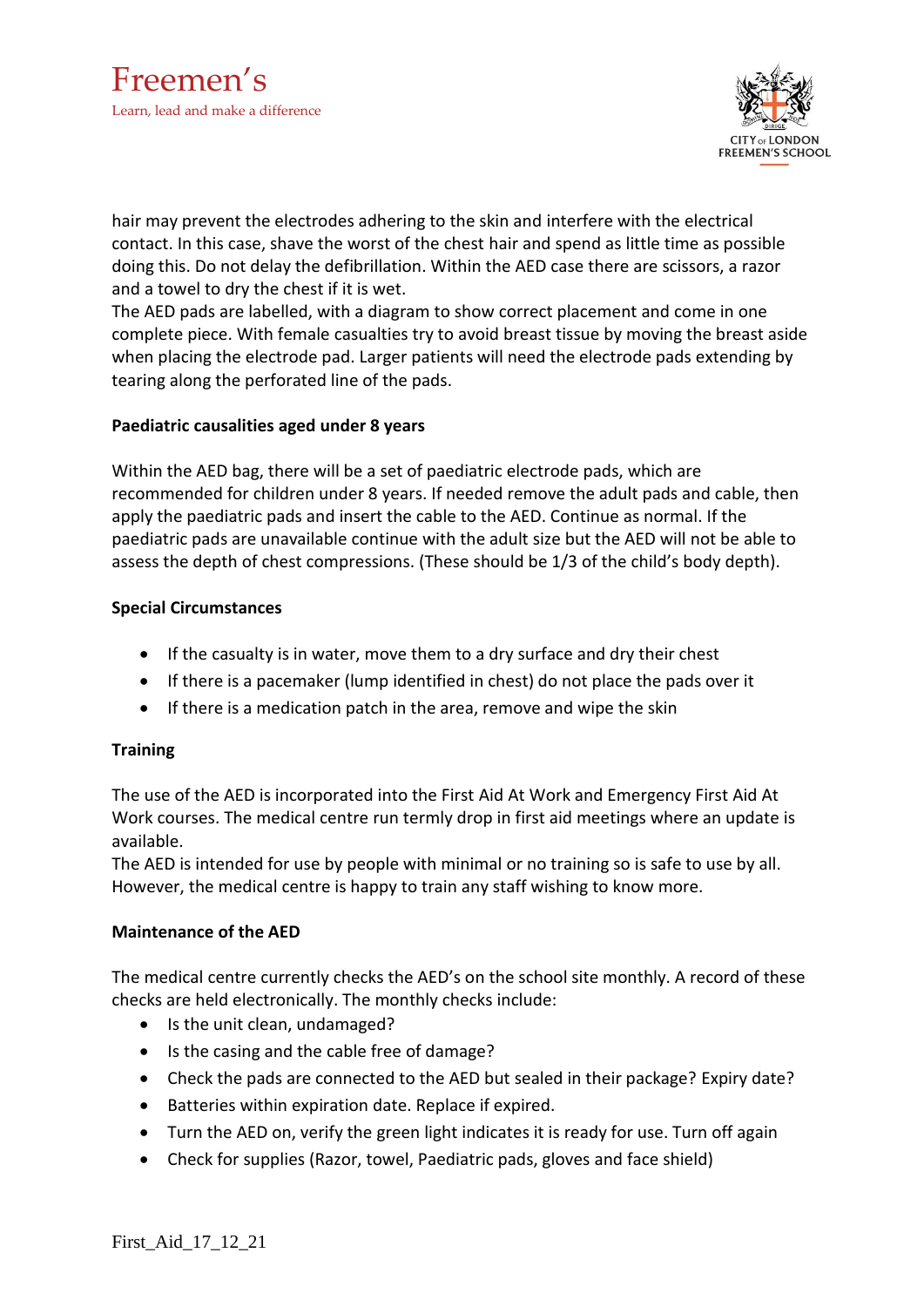



If the unit is showing a red cross instead of a green check, the unit will be removed from service immediately. An email will be sent to all staff to inform them so that, in the event of an emergency, time is not wasted.

The AED takes 10 123A lithium manganese dioxide batteries. Only Duracell, Sanyo or Varta batteries should be used. DO NOT USE Panasonic or Rayovac batteries.

#### **After using the AED**

After use a full check should be done, including replacement of used accessories. An incident report must be made to the City hotline on **0207 3321920.**  A de-briefing should be available to anyone involved in an incident where an AED is used. This is likely to have been traumatic to all and support is important.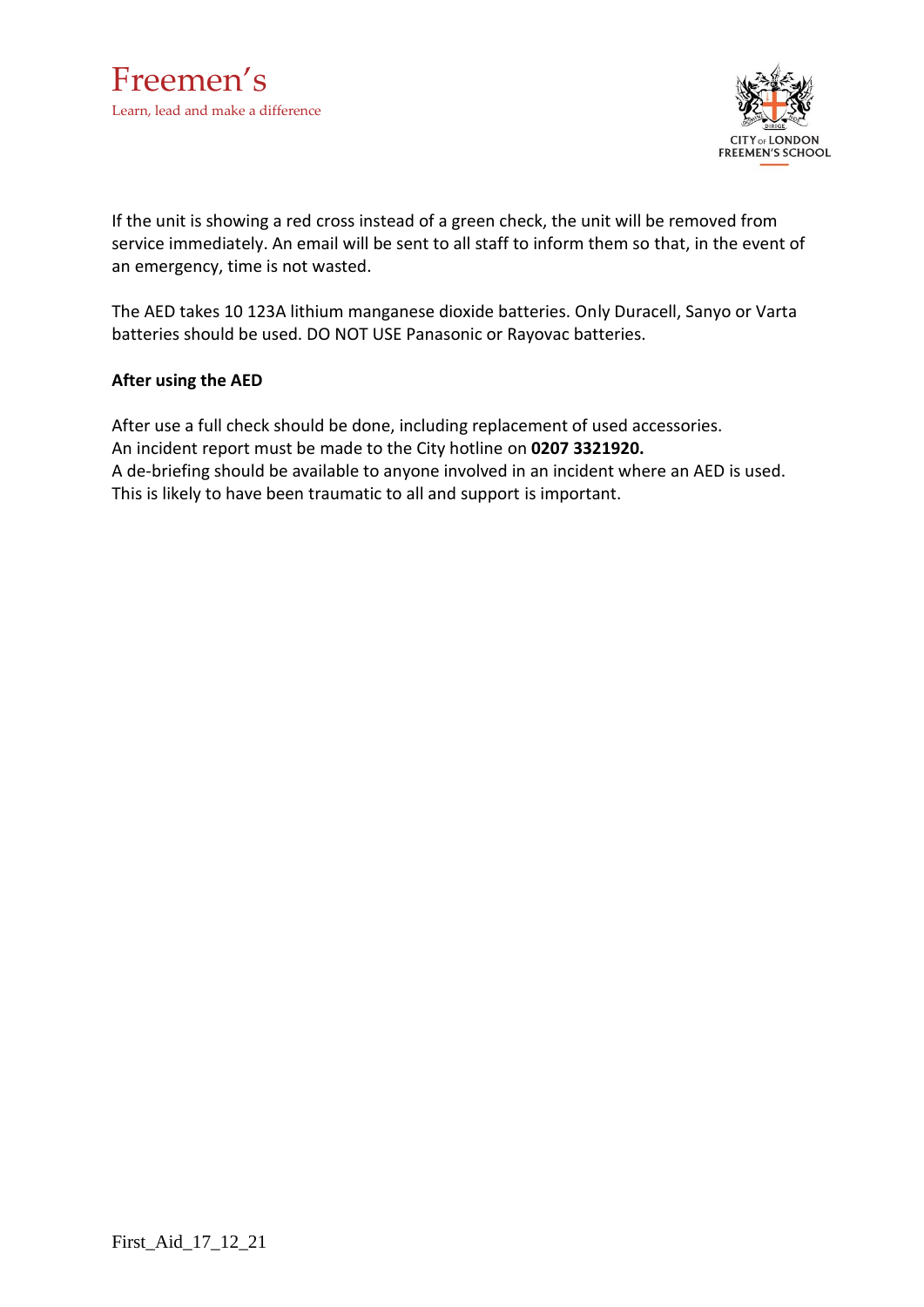



### Appendix D

#### **Administration of Medication in school**

The administration and storage of medicines here at the school adheres to the principles set out by the *Nursing and Midwifery Council guidelines for Medicine Management 2007* and to the guidance given in the Department of Education's *Supporting pupils at school with medical conditions, December 2015*

Throughout their time at the School, it is likely that pupils will at some time require medication. It is important for the School to be made aware of any medication a pupil may be taking, regardless of the length of time for which it is to be taken, or of any medication prescribed to be taken in the event of a deterioration of a condition with which a pupil has been diagnosed (i.e. Emergency Medication).

#### **Classification of medications**

Prescription Medicine. A prescribed medication is a preparation prescribed by a medical professional for use by a named individual. The prescription stipulates dosage, frequency and method of administration.

Controlled Medications. These have been prescribed by a medical professional for the use of a named individual. These are stored and managed under the *Misuse of Drugs Regulations, 2001*. They must be locked away and accessible only to named staff. A dedicated book is used to monitor all administrations.

Emergency Medication is prescribed by a medical professional to treat a named individual for a potentially life-threatening condition. There are specific recognised circumstances when this medication MUST be administered in line with the pupil's individual care plan. Over the Counter Medication can be brought without a prescription for the relief of minor, self-limiting ailments. They come with generic directions for use and doses. Parents are advised to provide or withheld consent to their administration via the parent portal.

#### **Acquiring information about medical conditions and medication**

On entrance to the School a health history form is completed which should be used for making the School aware of medical conditions or medication required. After this time parents can contact the Medical Centre by either email or phone to update / amend the information provided at entry. The School Nurses may be contacted at [medical@freemens.org](mailto:medical@freemens.org) or 01372 822451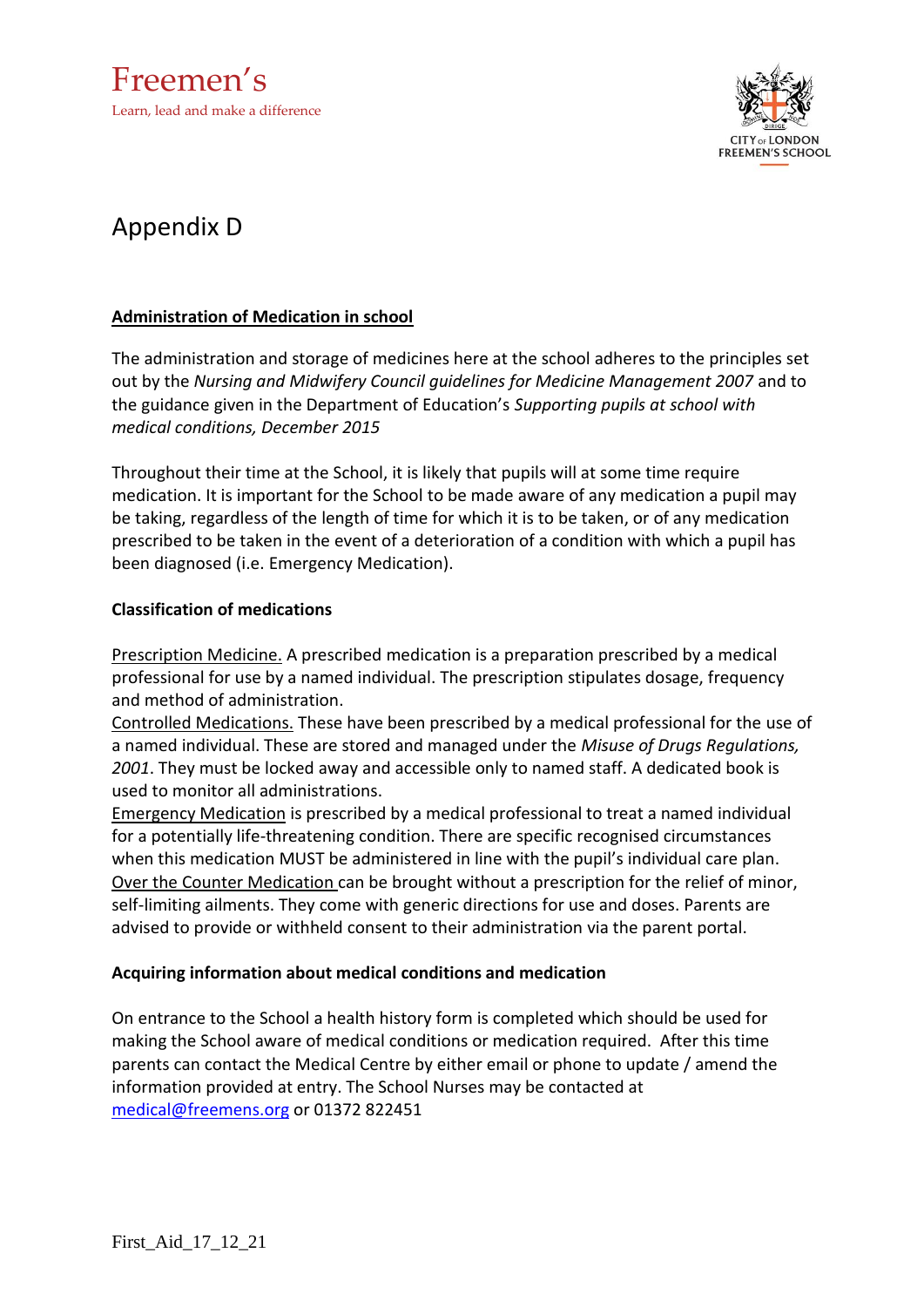

If a prescribed medication is required to be taken within the school day, parents will be asked to complete a Pupil Medication Request form. This can be located on the parent portal .

#### All medicines should be in their original containers with prescriber or manufacturer's details – child's name, dosage, expiry dates and written instructions clearly intact.

It is the sole responsibility of parents/guardians of pupils to ensure that the School is made aware of this information in a timely fashion. Pupils over 16 years of age are able to consent themselves as long as deemed suitably competent. This information is only shared as appropriate, on a need to know basis, for example staff taking pupils on a school trip, otherwise all medical information is treated confidentially.

The School cannot be held responsible for any problems experienced related to medication in which the School Nurse has not been notified and pupils have self-administered. It is also against the *Code of Conduct and School Rules* for pupils to bring medicines on site without first informing the School.

Parents are responsible for the disposal of expired medicines.

#### **Storage of medication at school**

All non-emergency medications must be delivered to one of the school nurses and will be stored in a locked cupboard or fridge while on school premises. The pupil can then attend the Medical Centre for administration at the required times and to collect at the end of day. Emergency Medications- for example, Anaphylaxis Auto injectors, inhalers or insulin- can be carried by the pupils if deemed competent to do so.

The Medical Centre holds a supply of over the counter medications, all of which have been agreed as appropriate by the overseeing doctor. These are purchased from a medical supplies company and kept within a locked medicine cupboard in the Medical Centre. There is also a limited stock in a locked cupboard in Walbrook (the boarding house). Expiry dates are checked monthly in both areas by the nursing staff.

The Medical Centre has a lockable fridge solely for medications which need to be kept cool. This is calibrated annually by an external company and the temperatures checked daily by the nurses.

#### **School-held supply of Generic Emergency Medications**

#### **Asthma**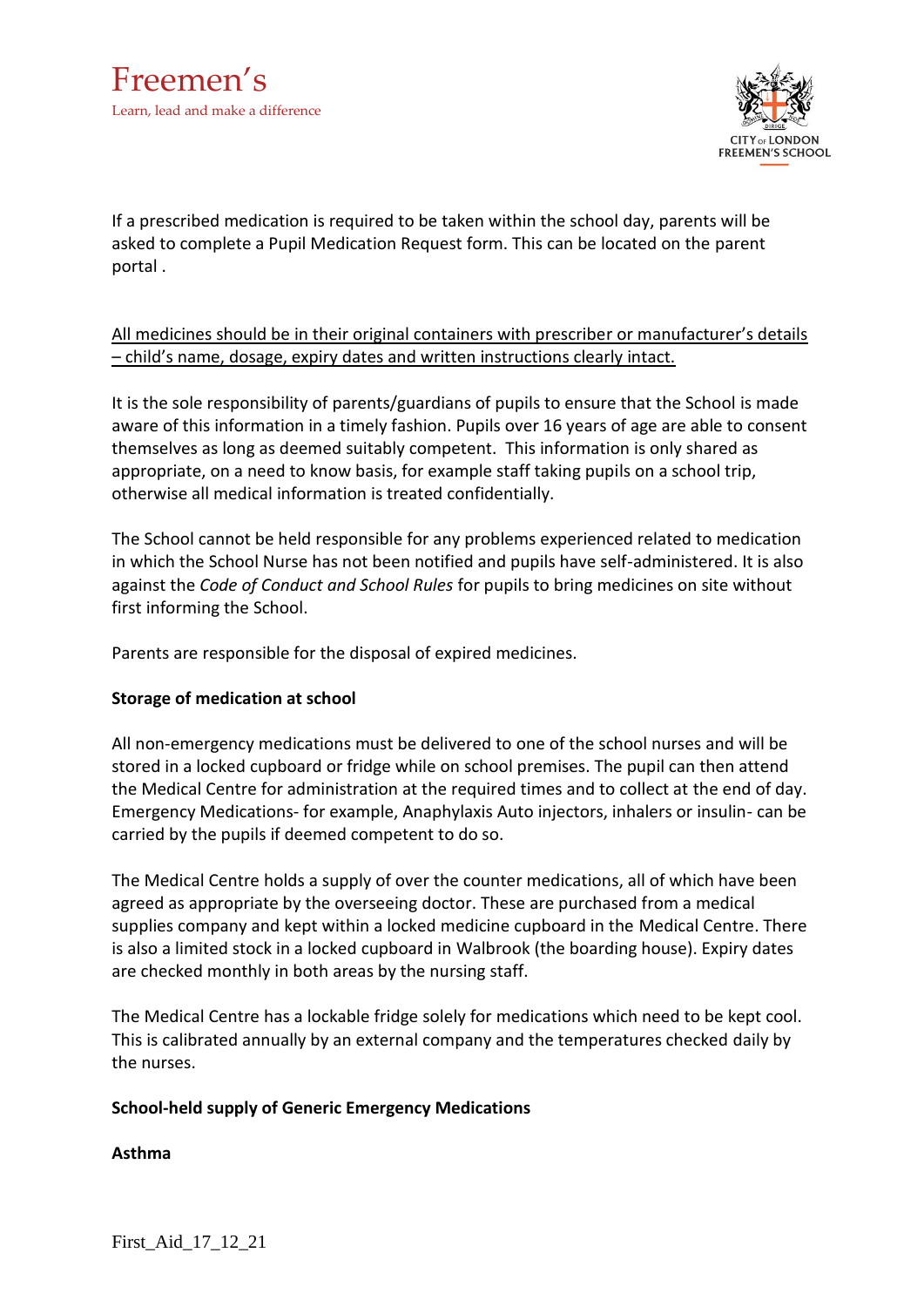

The school have supplies of emergency salbutamol inhalers. These are only for use by pupils who have been diagnosed as asthmatic or previously prescribed a reliever inhaler. They can be found in the following areas:

- Junior School Office
- Senior Office
- Sports Department
- Walbrook (boarding house)
- Dining Hall
- Medical Centre
- The sports staff will also hold an emergency asthma kit for away fixtures and have been provided with a list of pupils permitted to use if required.

#### **Anaphylaxis**

A limited supply of spare emergency Adrenaline Auto Injectors (AAI's) are held by the school. These are purchased by the school as per the Department of Health's *Guidance on the use of adrenaline auto-injectors in schools September 2017*. There have been manufacture delays and so this supply cannot always be relied upon. Currently these are stored in the Sodexo Office (Dining Hall) and Medical Centre.

#### **Medication for School Trips**

During residential school trips, staff will be provided with a selection of over the counter medication by the School Nurses. Medication will be provided in a small bag kept separate from first aid kits and is only to be accessed by staff.

Alongside the paperwork with the participating pupils' medical conditions, the staff member will be provided with the consents for each pupil to receive over the counter medications. Parents can access this via the parent portal of SchoolBase and amend as they wish. However this must be done a minimum of 7 days prior to the trip so the relevant paperwork can be produced. A prompt to do this is included on the Trip consent form. No pupil will be given medication by a member of staff without consent being provided.

Should a Prescribed Medication be required during a school trip, parents must complete a copy of the Pupil Medication Request Form for Trips from the Parent Portal. This form is returned to the Medical Centre, who will then ensure the information is passed on to the accompanying staff members.

If a Controlled Medication is required during a school trip, the member of staff responsible for the trip should remain in possession of the medication and ensure that it is stored securely at all times. A lockable box will be provided by the Medical Centre for its storage.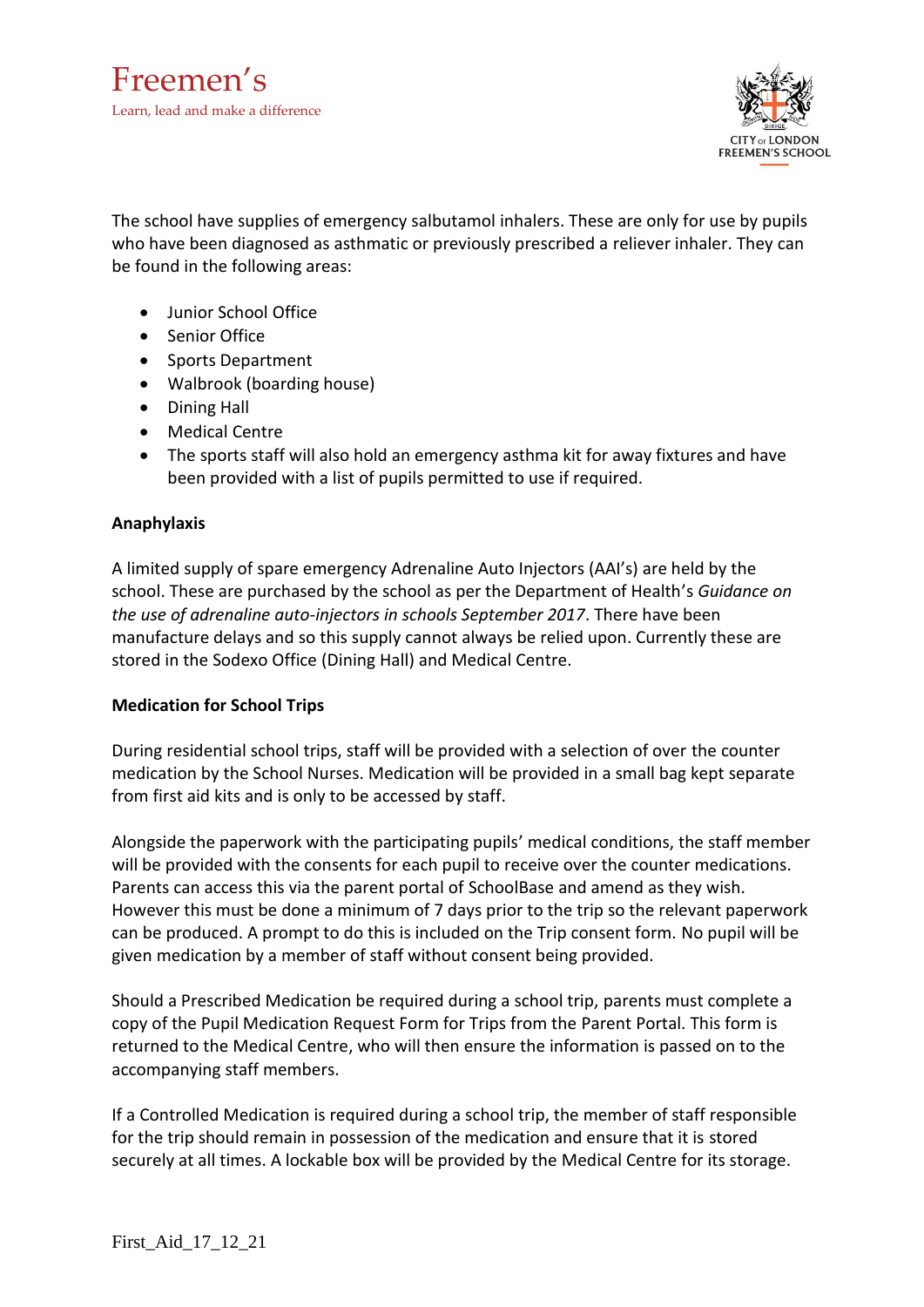

Two members of staff will be nominated, who are required to sign the medication out when administered and keep a record of stock levels.

Prior to a trip off-site, the medical team are asked to produce a list of medical conditions and identify care plans for the pupils attending. When a pupil with an emergency care planand therefore Emergency medications- is travelling off-site, it is the responsibility of the accompanying staff member/first aider to collect their care plan from the Medical Centre prior to departure. This is signed out and arrangements agreed for its return to the Medical Centre. For a residential trip, additional supplies may be requested from home.

The member of staff collecting the first aid supplies, care plans and medications are responsible for ensuring that pupils in Upper 3 and above have their emergency medication on their person. They will not be permitted to attend the trip if the emergency medication is not available. At all times a pupil with an Emergency Care plan should have immediate access to their medication as it could save his/her life if ever required, therefore pupils below U3 will need their allocated staff member to remain close by.

It is the responsibility of the parent or guardian to note the expiry date of any emergency medication provided to the School and to ensure it is replaced before the expiry date has passed. Older pupils should be encouraged to regularly check the expiry dates of their emergency medication and to report to their parent or guardian if the expiry date is approaching. The School Nurses will endeavour to provide reminders as a courtesy, but this should not be relied upon as the sole means of checking expiry dates.

#### **Sports Events and Fixtures**

All sports staff have access to a SharePoint site which records the pupils' health conditions, and a list of pupils who require emergency medications. The Medical Centre ensures that only relevant information is shared in this way. In order to help to keep the information secure, the settings are fixed such that the information cannot be printed off.

If they are going on an off-site fixture during school hours, it is the staff member's responsibility to collect the Care Plans and Emergency Medication from the Medical Centre prior to departure.

If the fixture is at the weekend or outside school hours, it is the parents' responsibility to provide the relevant care plans and medication. If possible, the sports staff will endeavour to collect the school-held care plans and medications in addition, but this is not to be relied upon.

Sports staff attending off-site fixtures have an allocated Emergency Asthma Kit as well as records of the pupils' health conditions so that they can identify those permitted to use if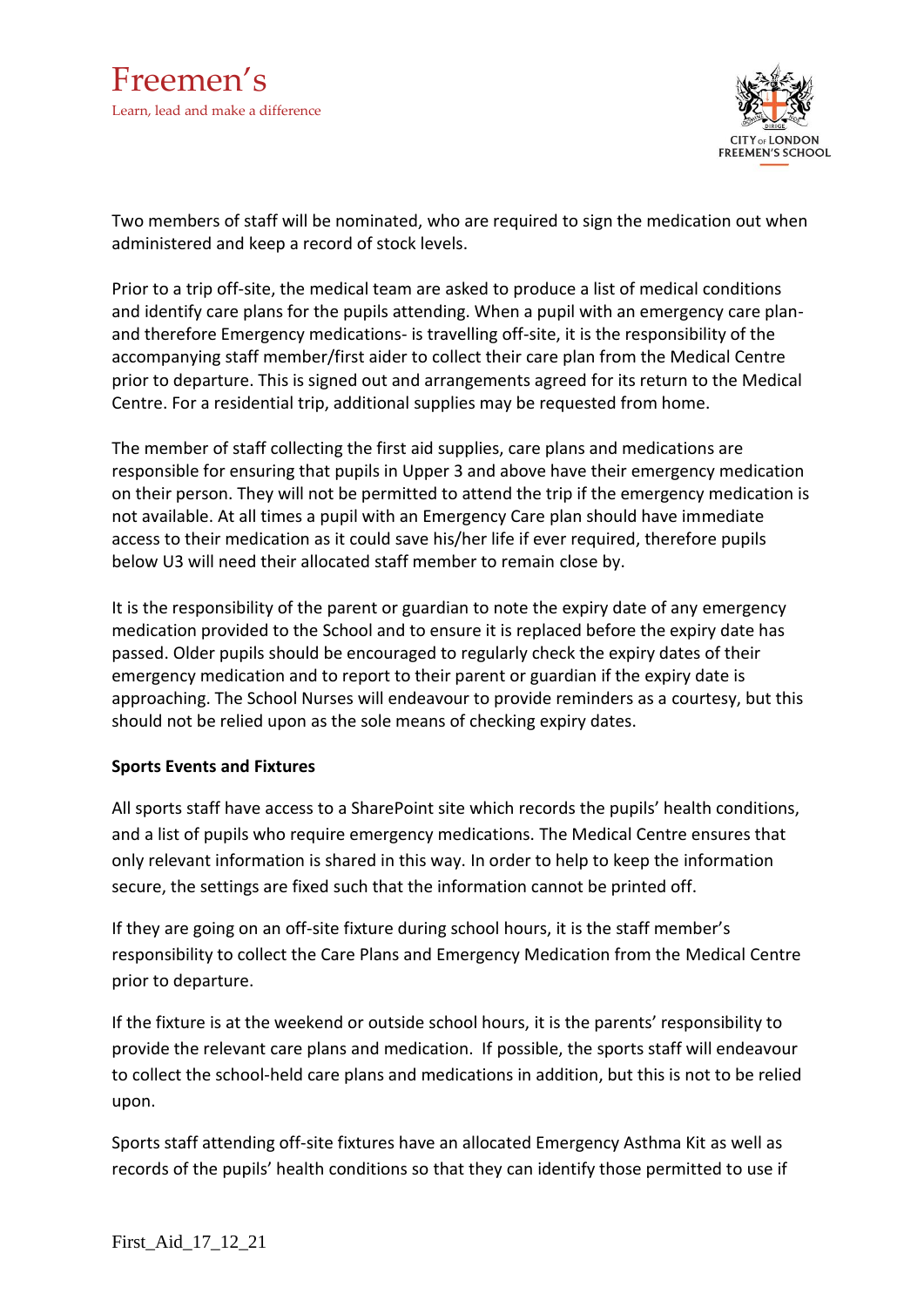

required. They have been provided with appropriate training to support the pupils who selfadminister.

#### **Administration of medication by staff**

Staff should only administer medication once the following has been checked:

- the name of the recipient
- any medication already taken by the recipient that day, and times when taken
- any allergies or existing medical conditions of the recipient contraindicating the medication
- the nature of the illness or injury
- the medication's strength, dosage and route of administration
- side-effects and what to do if they occur (see the user leaflet inside packets)
- the expiry date of the medication
- that parental consent has been obtained for the medication (pupils over 16 can self-consent)

Staff should strive to maintain pupil privacy and dignity throughout the process of administrating any medication.

Once administered, the staff member will document all details including the date, time, name of medication, dose and signature.

The nurses record all medication administrations on the treatment log on SchoolBase. This is only accessible by Medical Centre staff and the Designated Safeguarding Lead (Deputy Head). Boarding staff and Medical Centre staff both have access to "Boardingware", a live computer system in which they report any medication or treatment given. This is then transferred by the nurses onto the SchoolBase system.

The parents of younger pupils (Lower 2 and below) will receive an electronic notification or medication slip if any over the counter medications have been administered by the nursing team.

#### **Procedure to be followed in the event of a medication error**

In the unlikely event of an adverse incident where a pupil is given the wrong medication, the wrong dose or at the wrong time, the School Nurse or member of staff administering the medication will:

- ensure that any necessary first aid is promptly administered
- ensure that, if necessary, the pupil is transferred to hospital for further treatment / investigation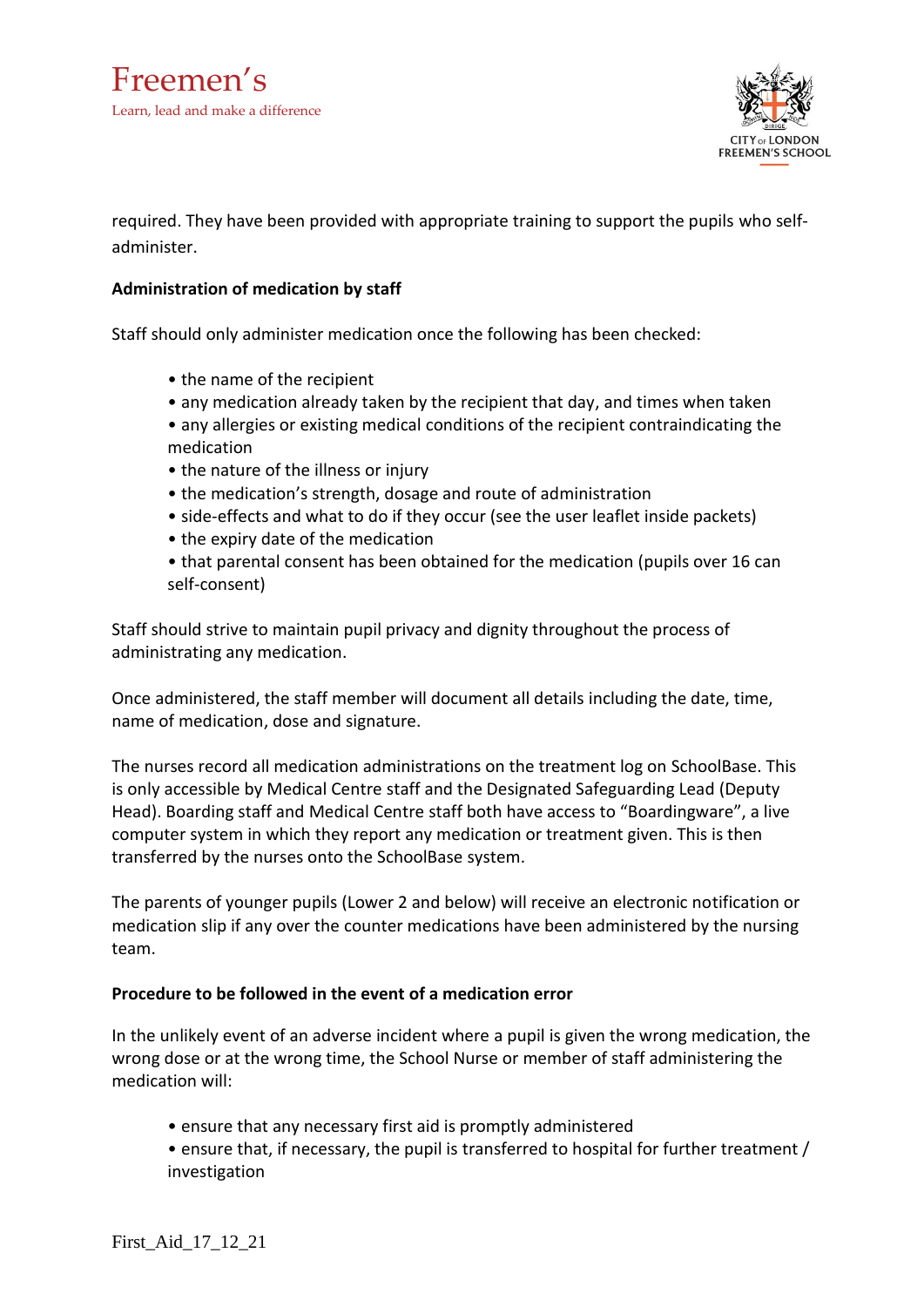

• inform a parent / guardian of the situation and provide any relevant information and / or advice as soon as is possible

• record all necessary information and keep it securely with the pupil's medical records

• inform the Nurse Managers and Stuart Bachelor, Deputy Head, who will take any further action or consider further training where appropriate

#### **Medication for staff**

Staff should ensure that any medication they bring into school with them is kept securely on their person or locked away.

The Medical Centre staff are happy to see, treat and provide over the counter medication to staff members when required. Please be aware that all medications or treatments provided to staff will be documented within a password protected document that only Medical Centre staff can access. It is the individual staff member's responsibility to share information about allergies and medical history when being assessed by the nursing team.

#### **Staff training regarding common medical conditions**

The nursing team will provide or highlight training needs for staff to ensure safe administration of medication, with special consideration given to the administration of inhalers and Adrenaline auto-injectors.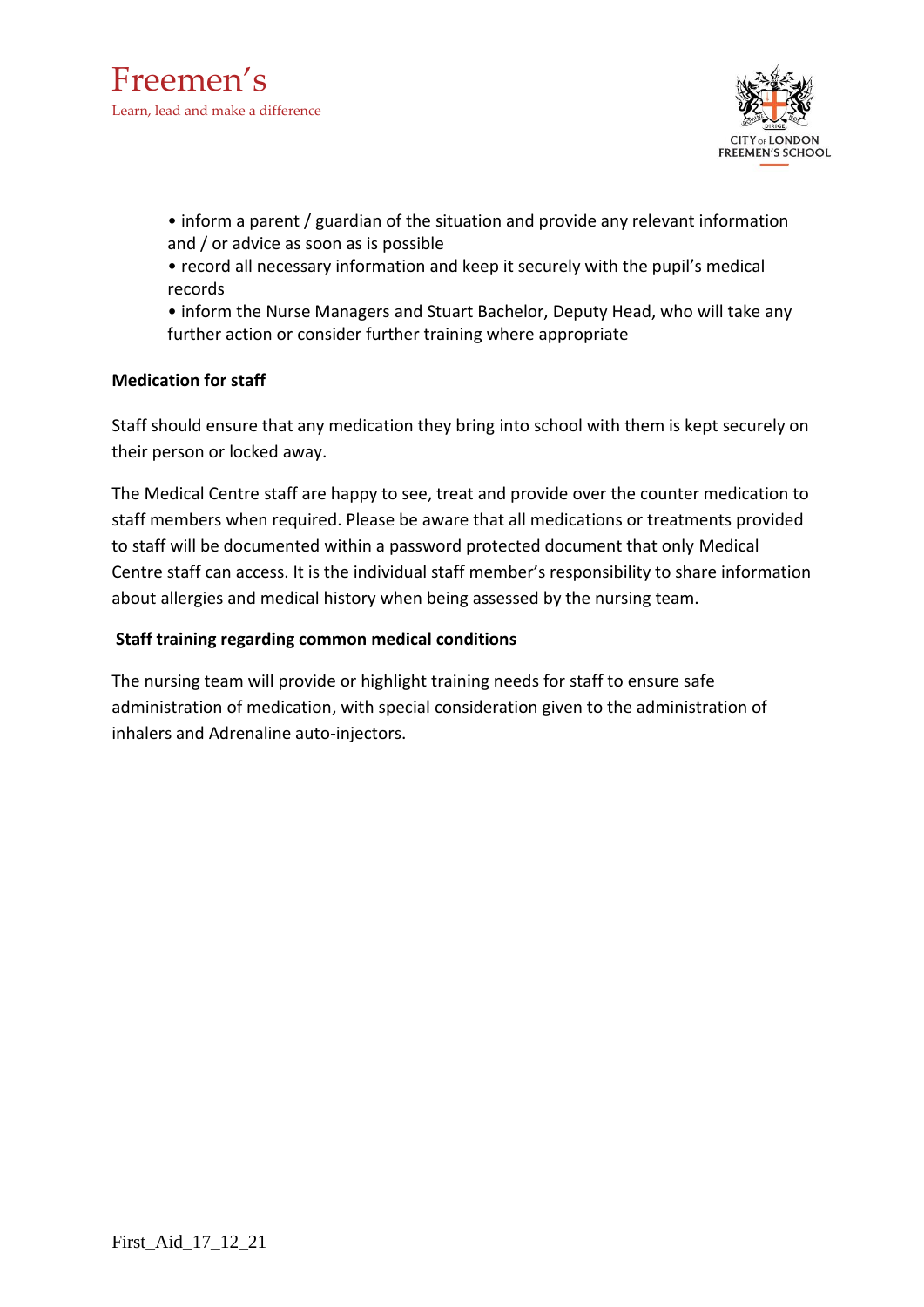



### Appendix E

### **Procedure for pupils with asthma**

This Procedure has been written using advice from Asthma UK and following the Department of Health and Social Care paper "Guidance on the use of emergency salbutamol inhalers in school" (March 2015).

City of London Freemen's School recognises that asthma is a common, serious but controllable condition, which affects many of our pupils.

Asthma is a chronic inflammation of the airways; they can become narrow and clogged with sticky mucus in response to specific triggers. It typically presents with wheeze, dry cough, difficulty in breathing and/or chest tightness.

#### **Managing Asthma In school**

Pupils with asthma are identified from the health history form on admission or by parents at new diagnosis. The school nurses liaise with the parents to ascertain the full extent of the condition and will request that Asthma Treatment Plan is completed. This information is recorded on SchoolBase and available to staff accompanying pupils on school trips or fixtures.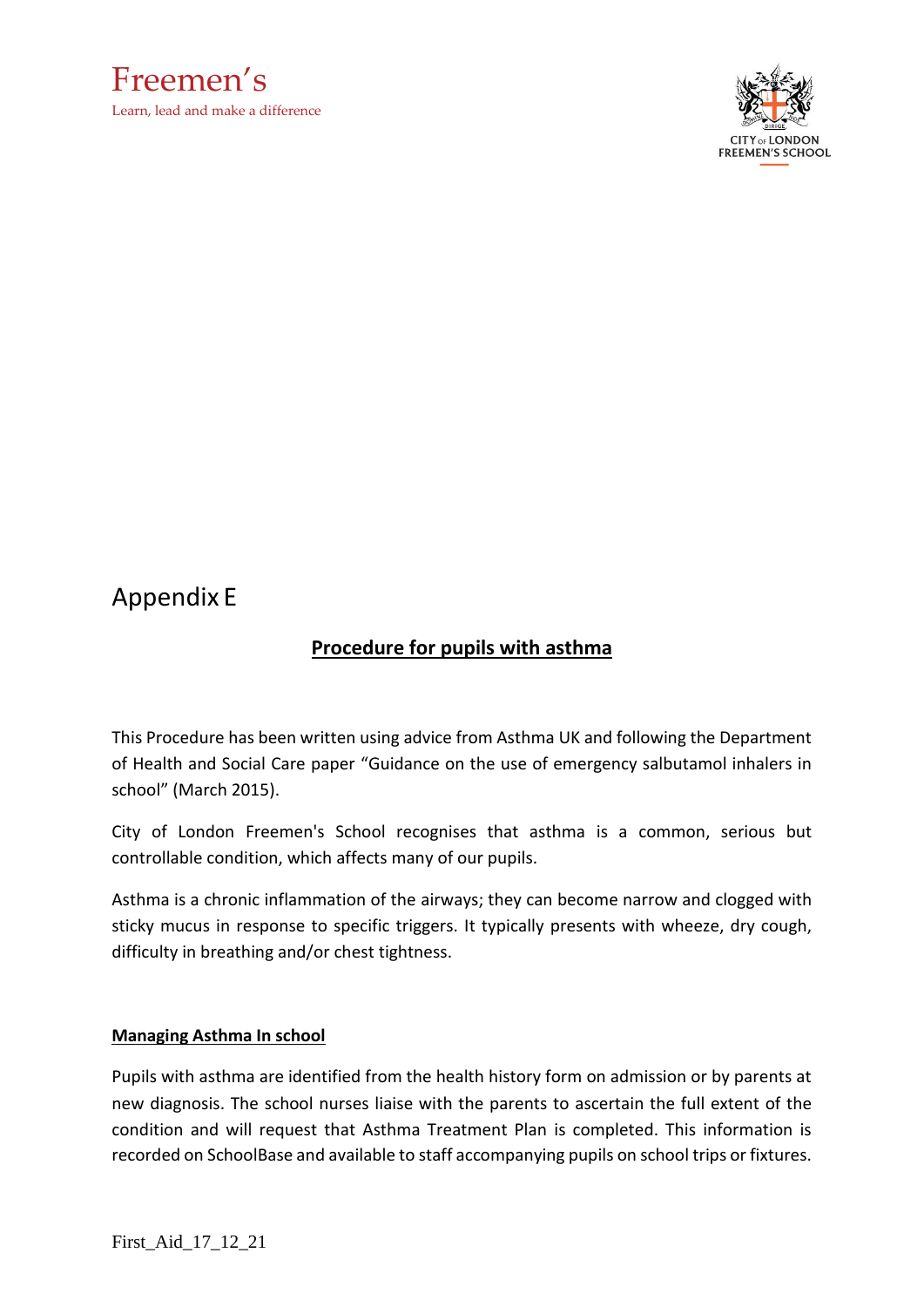Freemen's Learn, lead and make a difference



#### Asthma Medication

- Immediate access to reliever inhalers is essential. Pupils are encouraged to take responsibility for their asthma from a young age. All pupils should keep their inhalers on their person. The inhaler should be clearly named and in date.
- Parents may provide the Medical Centre with a spare, in-date inhaler (and spacer), which will be kept in the Medical Centre with the pupil's asthma plan. These are sent out with the first aider on school trips or off-site activities.
- The school hold emergency asthma kits in key areas across the school including
	- o Junior School office
	- o Senior School office
	- o Sports Centre office
	- o Dining Hall
	- o Walbrook (boarding house)

Within these kits is a list of pupils who are permitted to use the inhaler. These are pupils currently or previously prescribed an inhaler or have a formal diagnosis of asthma.

#### Asthma and PE

Exercise has proven health benefits to all children, including those with asthma. The School seeks to involve all pupils in sport with appropriate support and guidance from the school nurses to the PE staff as appropriate.

• All sports staff are first aid trained and carry an emergency asthma kit as an addition to their first aid kit for all fixtures. They have electronic access to relevant medical conditions, so are aware of which pupils can use it if required.

#### School Trips

In preparation for a trip, a request will be made to the nursing team via the senior school administrator/trip co-ordinator who will provide all the medical information appropriate to the trip.

The pupil must be reminded to take their inhaler with them but the accompanying staff will be provided with a spare emergency asthma kit as part of the first aid provision.

If a pupil has an asthma attack on a trip and the staff have any concerns regarding its severity, an ambulance should be called.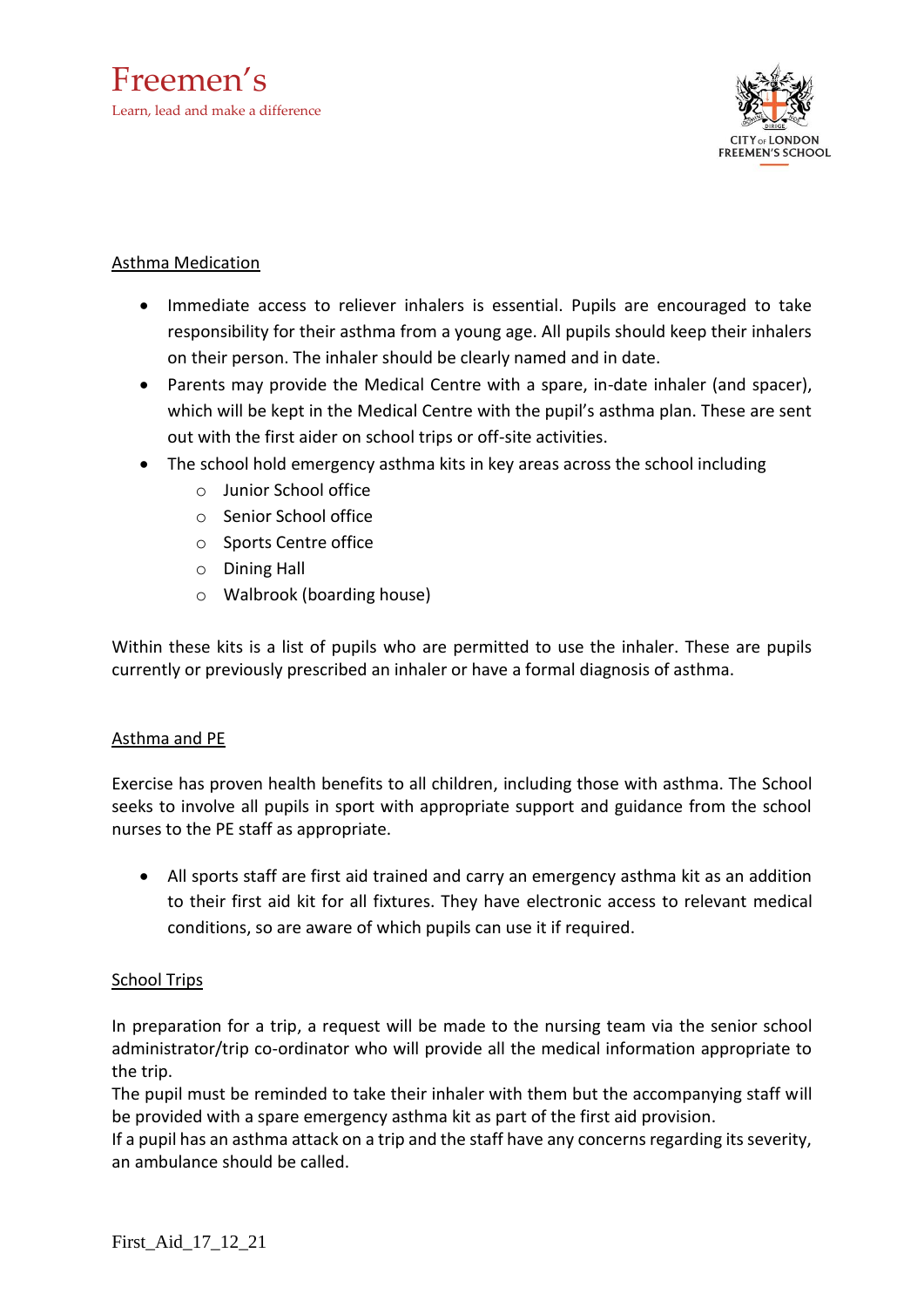



#### Staff Education

All qualified first aiders are given guidance on asthma treatment and know what to do in the event of an asthma attack. The sports staff have had additional training when allocated their own emergency asthma kit. The school nurses will provide additional asthma training to staff if required. The asthma flow chart is held within each asthma kit for easy reference for staff in the event of an asthma attack. (See flow chart below in Appendix F)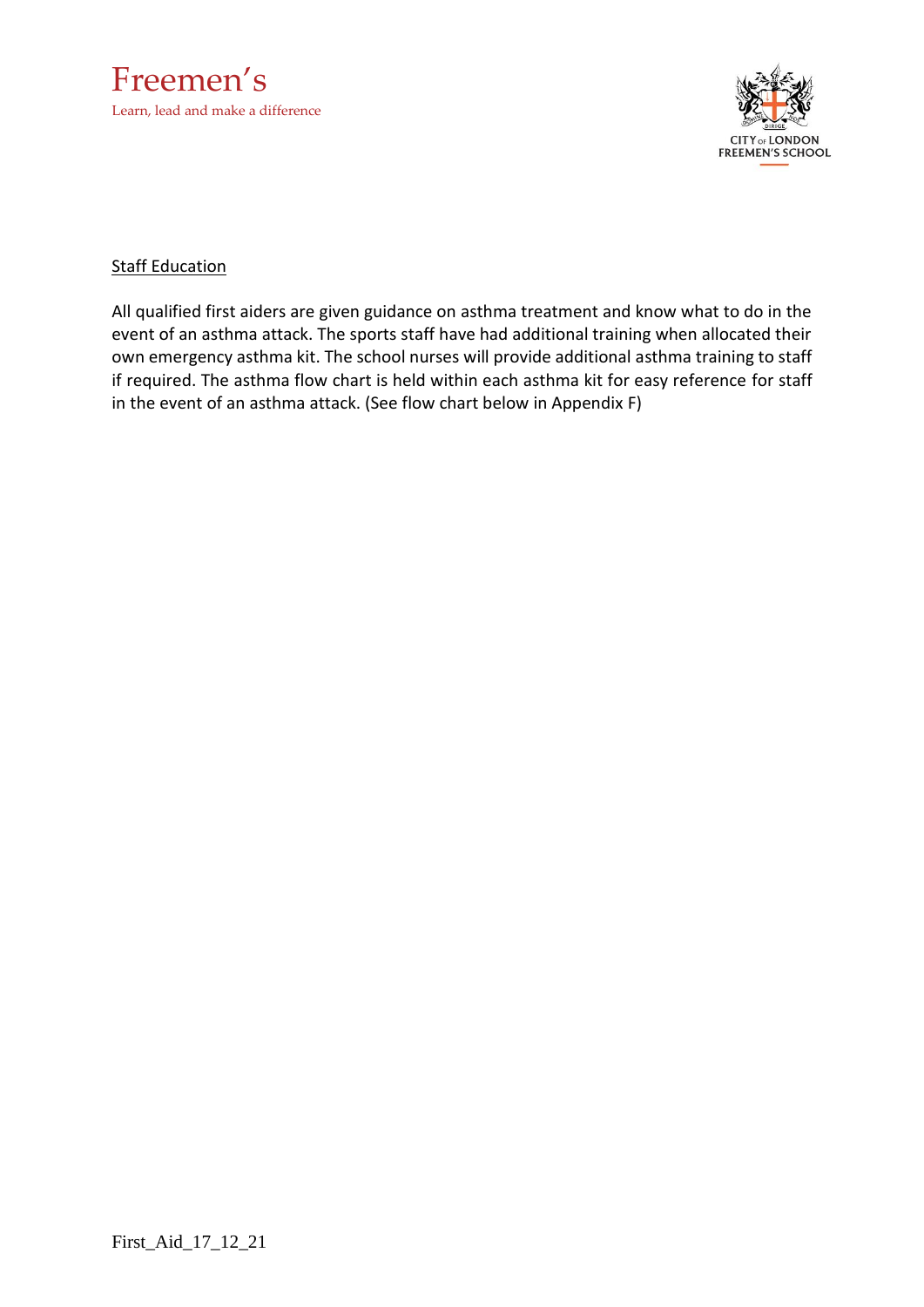## Freemen's

Learn, lead and make a difference



### Appendix F- Asthma Flow chart

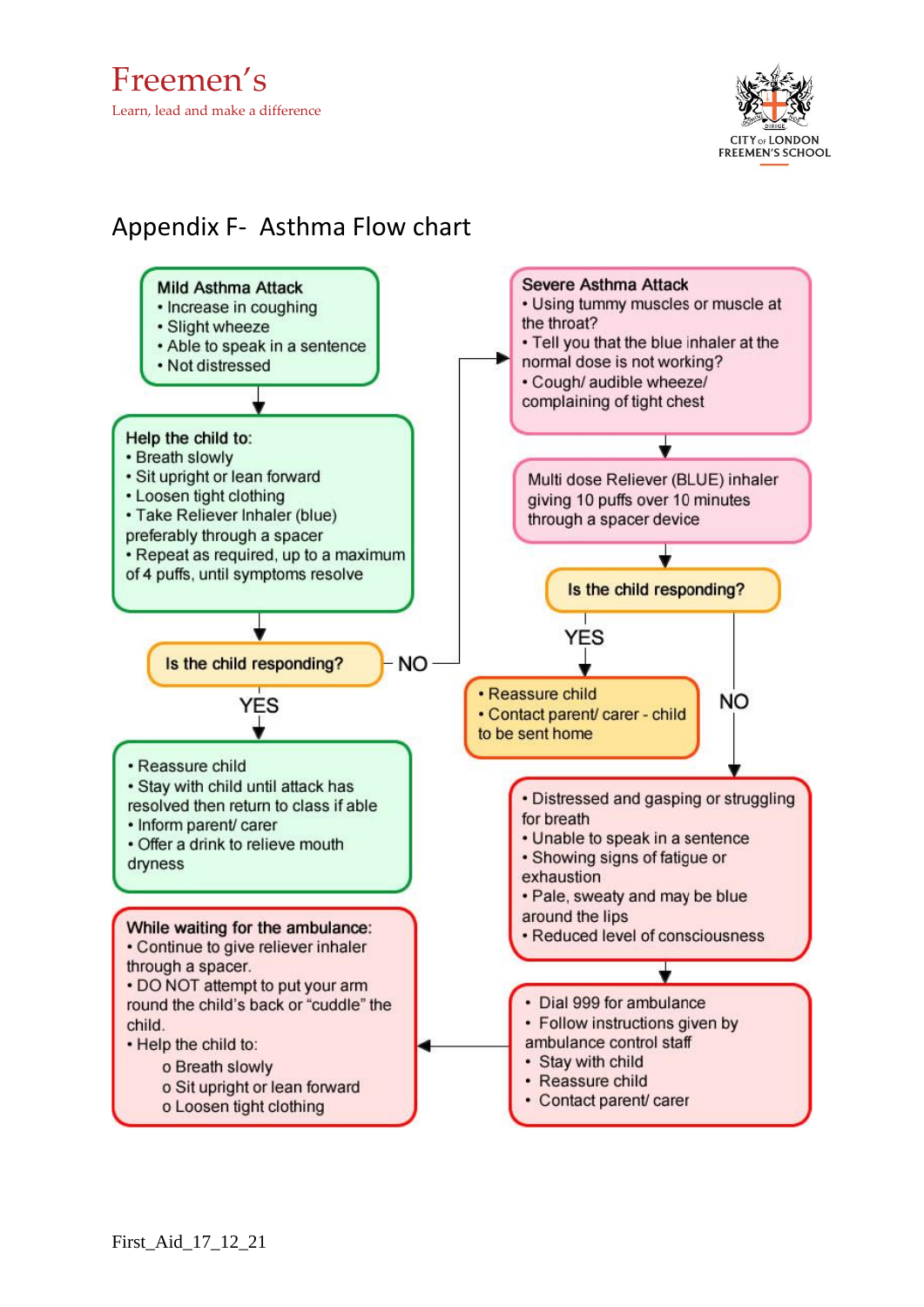



### APPENDIXG

### **Procedure for managing food allergies and intolerances.**

City of London Freemen's School recognises that food allergies and intolerances are relatively widespread but generally manageable conditions affecting a number of pupils in the school. Some pupils have food intolerance where the symptoms can be unpleasant, but a number of pupils in the School have severe or moderate allergies to food, the most common of which is nut allergy. The School therefore is an allergy and nut aware environment. It aims to ensure that none of the foods provided, bought by or produced in the School contain nuts and that other common allergy triggers- raw egg, for example- are minimised.

This guidance is in place to reduce the risk of children having allergy related events whilst in the School's care.

In order to reduce the chances of contact with allergy triggers:

- all parents, pupils and staff are advised that the school is allergy and nut aware;
- all parents requested to ensure that their child does not bring nuts or foods containing nuts into school;
- Sodexo, the School's catering contractors, do not use nuts or nut oils in the preparation of food;
- the tuck wagon and Sixth Form cafe do not sell any nut products or products with nuts as ingredients. However, some products "may contain nuts". They also sell products containing other allergens. Either the products are clearly labelled as such when sold or, if without a label, they each appear on an updated Food Allergen Record kept behind the counter. In the latter case, pupils with allergies can consult the Food Allergen Record with assistance from the vendor so that they know which allergens are in the product or may be contained in the product;
- pupils with a special dietary requirement/allergen know that, when they come in for a meal, they must approach the special dietary counter and identify themselves to the member of staff on that counter (allergen champion);
- similarly, any pupil with a special diet/allergen knows to identify themselves when using of the additional food outlets within the school, so the team can support them in their choice of food item;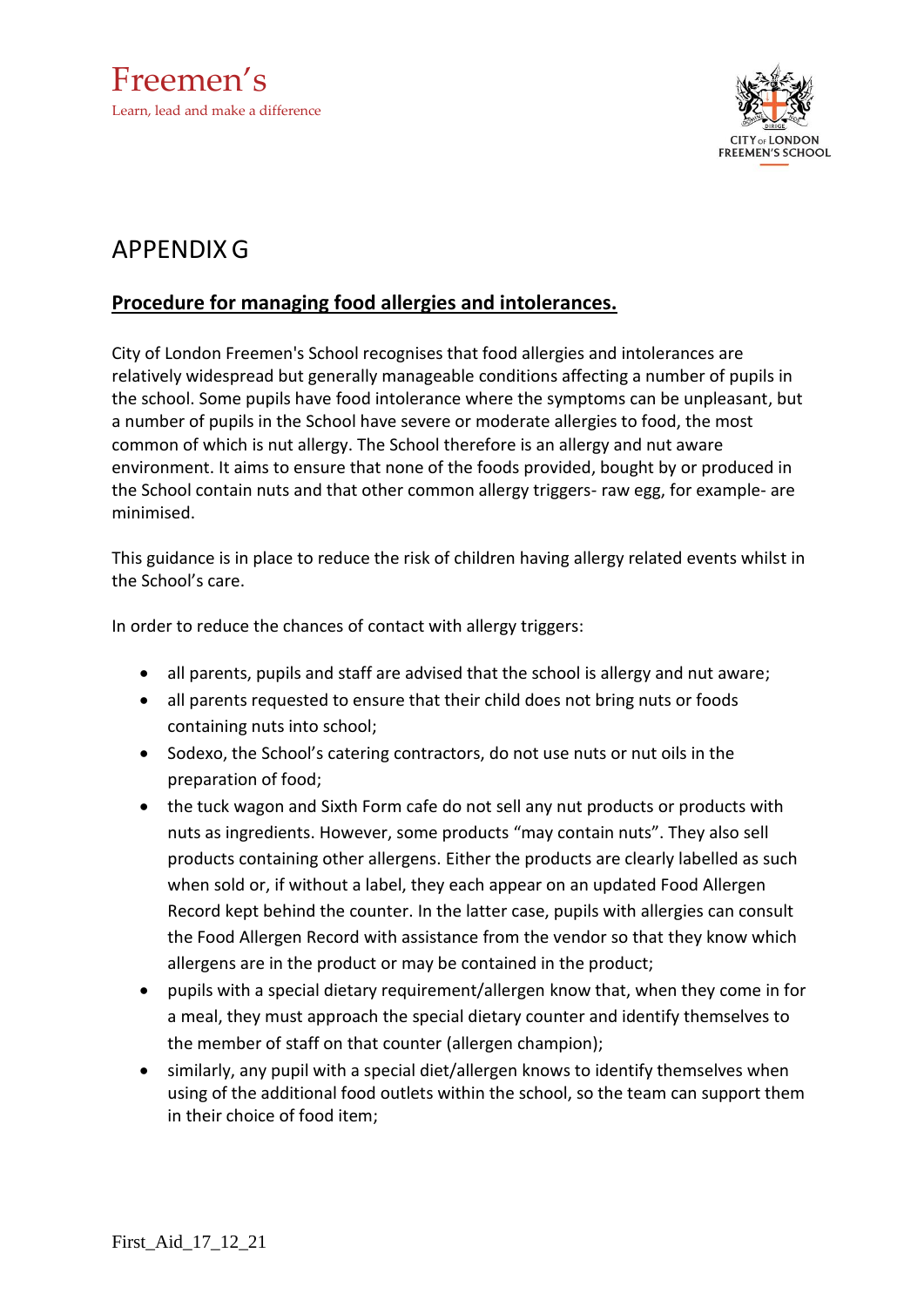

- pupils with allergies who are new to the school or who develop new allergies attend an induction session at 1145 on their first day irrespective of whether or not they take school lunches (because free to use tuck wagon etc.).
- these points are iterated at a termly 'induction' session run by Sodexo and attended by all pupils with allergies who have school lunches;
- the Food Technology Department is alerted to pupils with food allergies and intolerance and careful consideration is given to these activities;
- all staff aware of general allergy triggers and are advised to seek clarification before introducing activities that might involve triggers, such as flowers and fruits.

When a pupil joins the school, parents are required to inform the School of any known food allergies or intolerances by completing the Medical History Sheet. They are also requested to inform the Medical Centre of any new diagnosis or changes at any point during their child's time at the School.

Once parents submit the Medical History Sheet electronically it is sent directly to the school nurses. The nurses transfer the information to the medical section within SchoolBase.

- A Nurse will make contact with the parents of the pupils to gain further details and to send for completion a Sodexo form and an Allergy and Anaphylaxis Treatment Plan.
- The information gained through the completion of these forms is used by the nurses to produce a school care plan. Alternatively, parents can provide the care plan as produced by their consultant or specialist nurse.
- For those pupils identified as having been prescribed an auto-injector, an Alert symbol is made visible on their SchoolBase notes. A photograph, together with details of the pupil's allergy and treatment, are then displayed in the staff rooms within the Junior School, Haywood Centre, Sports office and Music Centre. These boards are updated termly. If any new Alerts are added or amended throughout the year, the medical centre will forward the information to an allocated staff member to disseminate.
- Food technician staff and the Sodexo catering Manager have access to the allergy reports so they pull their own termly allergy lists. If any changes occur throughout the year they are updated by Medical Centre via email to update their lists.
- The care plans need annual parental review and signature to ensure the information held is correct and up to date.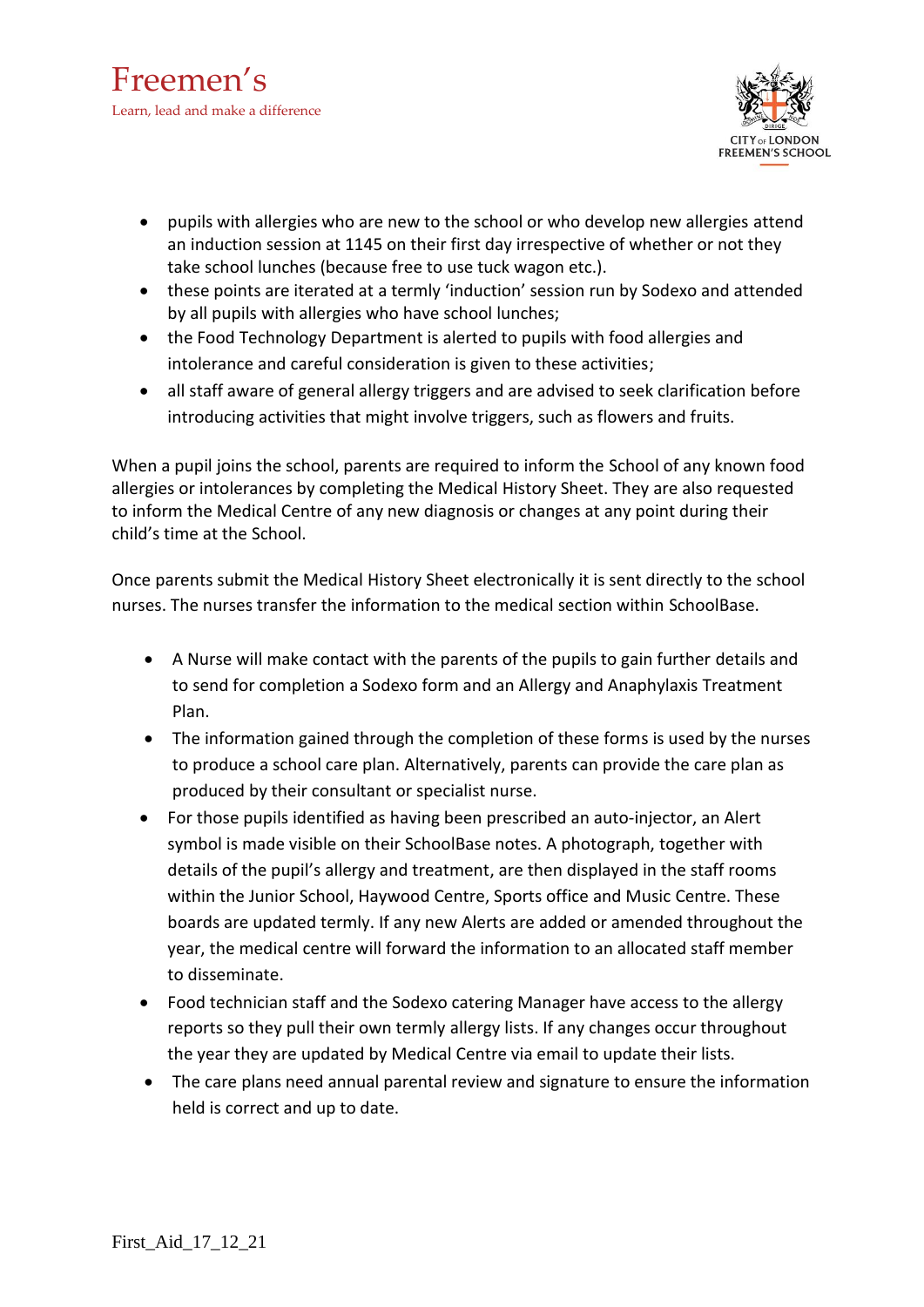

- All food allergy information received is shared with Sodexo so that appropriate foods can be provided for the pupils, whether for school lunches or an occasional basis.
- When a pupil with allergies joins the school or develops a new allergy, the relevant Form Tutor is informed by the Medical Centre and asked to arrange an induction meeting for 1145 on the first day at school (if a joiner) / 1145 on a specified date in the next couple of days (if a new allergy). Sodexo are copied in.
- Staff have direct access to a SharePoint site detailing pupil allergies and ailments. Medical centre staff filter this so any sensitive or personal information is shared only on a need-to-know basis. In these circumstances, staff would need to approach nursing staff for more information. In order to help to keep the information secure, the settings are fixed such that the information cannot be printed off.
- Staff planning any off-site trips, request via the Trips administrator for an up to date medical conditions list for the pupils attending the trip. This will include any allergies and dietary requirements, so that appropriate meals can be provided and the risk of exposure to an allergen minimised.
- It is the parent's responsibility to update the Medical Centre straightaway if their child develops an allergy at any point and the same forms will be supplied. This information will be disseminated as above. If a pupil ceases to be allergic, or an auto-injector is no longer required, a letter from a medical practitioner is required before any medical alert or treatment plan is withdrawn.

#### F1-L3

Pupils in Lower 3 and below must provide the School with the appropriate medication for the treatment of their allergy. A minimum of 2 Adrenaline auto-injectors must be provided.

The Medical Centre will hold these 2 auto-injectors, which will be sent out on day trips/fixtures during the week. There is emergency provision within the dining hall for emergency auto-injectors which can be accessed by pupils whilst eating lunch.

For weekend fixtures/trips/ events 2 auto-injectors must be provided from home.

#### $U3 - U6$

Parents/ guardians of a pupil with diagnosed allergies are asked to consent that their child carries a minimum of one Adrenaline auto-injector and antihistamine for emergency use as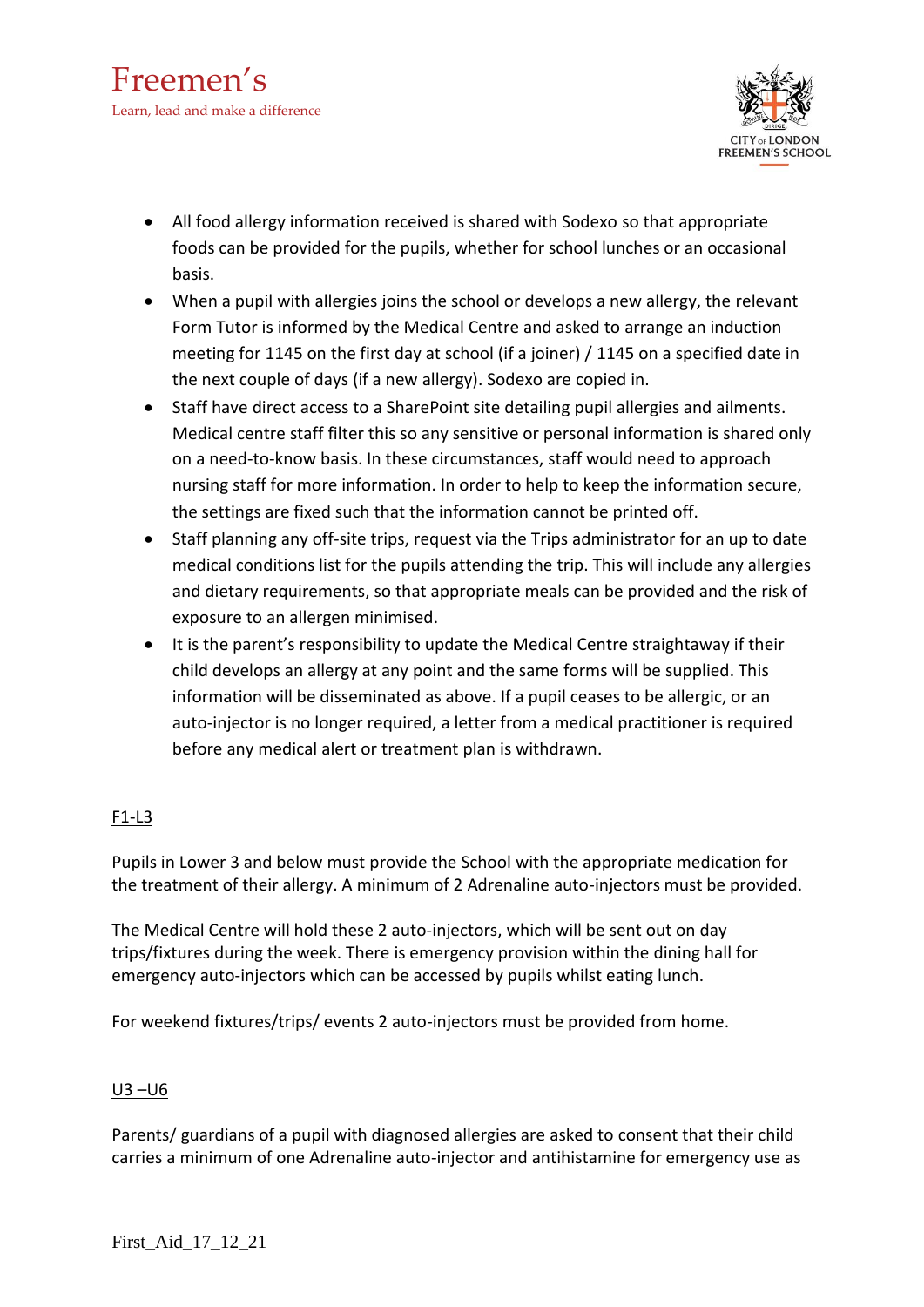

necessary. They also declare that the importance of the medication has been explained to them and that it must be accessible at all times.

A minimum of 1 Adrenaline auto-injector must also be provided to the School and this will be held in the Medical Centre. This is to ensure that a minimum of two auto-injectors are available when on site or off on trips. There is emergency provision within the dining hall for emergency spare Auto-injectors.

For weekend fixtures/on-site events 2 auto-injectors must be provided from home.

#### Caveats

- The School avoid serving nuts and nut products but can never guarantee that everything will be free of nuts.
- The School is unable to monitor products sold at events attended by pupils off campus or served on trips.
- City of London Freemen's School cannot guarantee that a pupil will never experience an allergy-related event while at school or that all allergy triggers will be removed. By following this guidance however, we can reduce the risk and ensure a safe environment to all the students.
- Please refer to [https://www.anaphylaxis.org.uk](https://www.anaphylaxis.org.uk/) for further information and guidance.

#### Staff Training and guidelines:

Staff follow these simple guidelines to reduce the risk of pupils being affected by an allergen.

- Staff should make themselves aware of the allergy status of the pupils in their form group, which information is available from SchoolBase. If a severe allergy diagnosed and the pupil is prescribed an auto-injector, their photo and details are displayed in the staff rooms, Sports office and Music staff area.
- Staff should make themselves aware of the allergy status of every child attending a school trip or fixture. This information is provided by the Medical Centre. A request is made via Lucy Ryckaert, Trips Administrator, for this medical information. If a pupil requires a care plan or adrenaline auto-injector, staff will be required to collect from the Medical Centre as near as possible to the time of leaving the school site. Pupils must always have access to two auto-injectors, in case of it misfiring or if a second dose is needed. They are unable to leave school site without these being available.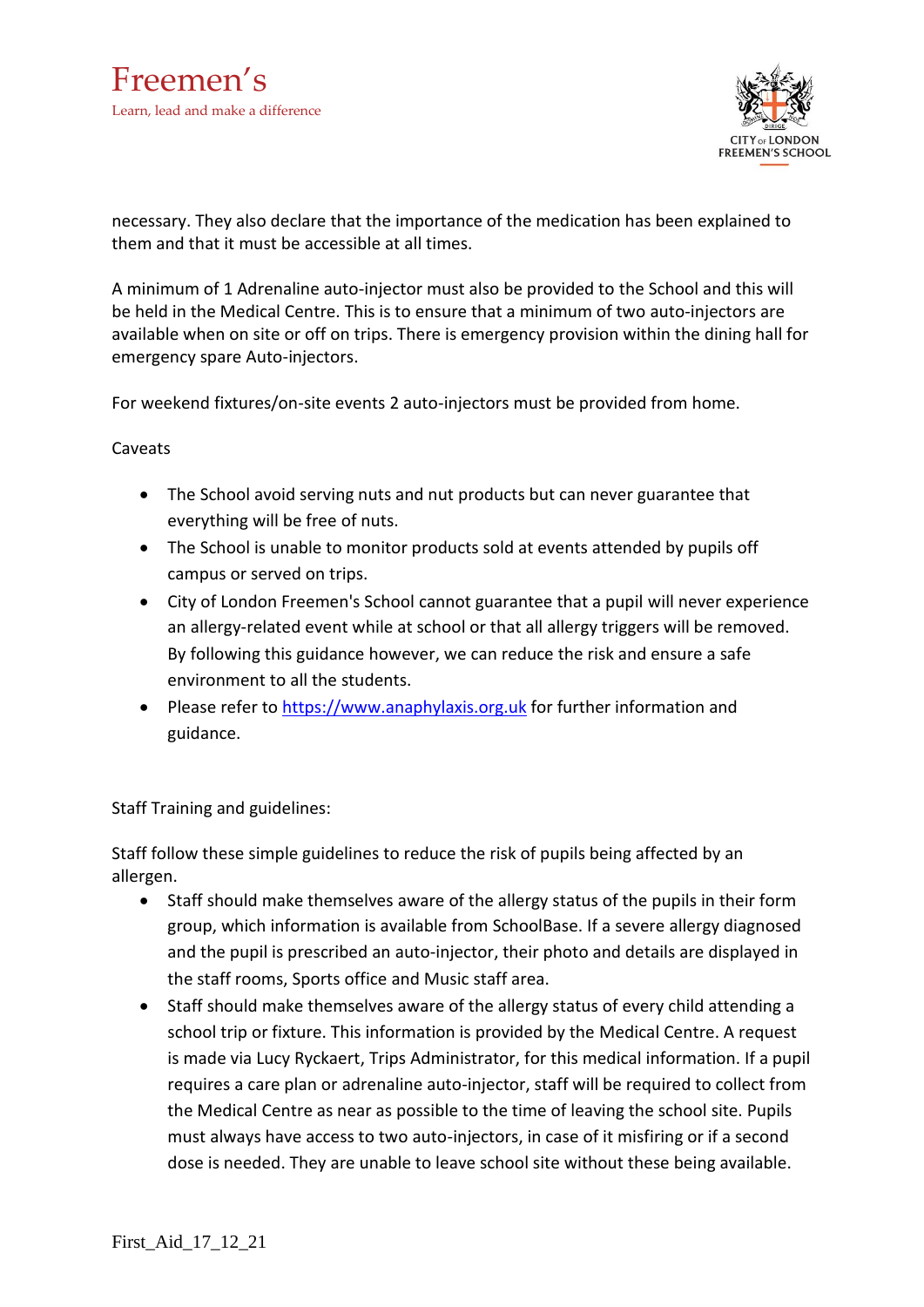

- Food is not to be brought into classrooms to share with pupils without seeking permission of the Head of Year. The pupils bringing it in must be told in advance that any food brought in must not contain nuts, nut oils or nut-based products. Shopbought products which are labelled as "may contain nuts" are also forbidden to be brought in for sharing. The same standards apply to staff who wish to bring in food to share with pupils, although this is generally to be discouraged.
- It is the responsibility of the teacher in charge of that class to make themselves aware of who, if anyone, is allergic so that those pupils can be alerted to the ingredients (bearing in mind that it is by no means only nuts that can cause a serious allergic reaction). If in any doubt, a pupil should be told not to risk eating the food.
- Staff must be alert to the risk of cross-contamination. Therefore, surfaces in the Form room where the foods are eaten must be wiped down properly afterwards and crumbs put in the bin.
- In the case of a properly organised charity sale with a teacher in charge, products that "may contain nuts" may be sold if and only if either a) they are sold in a labelled packet and a verbal warning is given b) they are sold loose and there is plenty of prominently displayed signage declaring that they "may contain nuts".
- If pupils are required to bring in any ingredients for an activity, they should never be asked to bring in nut products or other allergy triggers. If unsure seek advice from the Deputy Head.
- Staff are welcome to bring in cakes and chocolates to the common rooms to share with colleagues but should ensure these are nut free and take precautions to prevent allergy triggers being transferred out of the common rooms into other areas of the schools.
- An online course is available free to any staff wishing to gain further information at [https://www.anaphylaxis.org.uk](https://www.anaphylaxis.org.uk/)

### APPENDIX H

#### **Procedure for managing the care of pupils with Diabetes within the school.**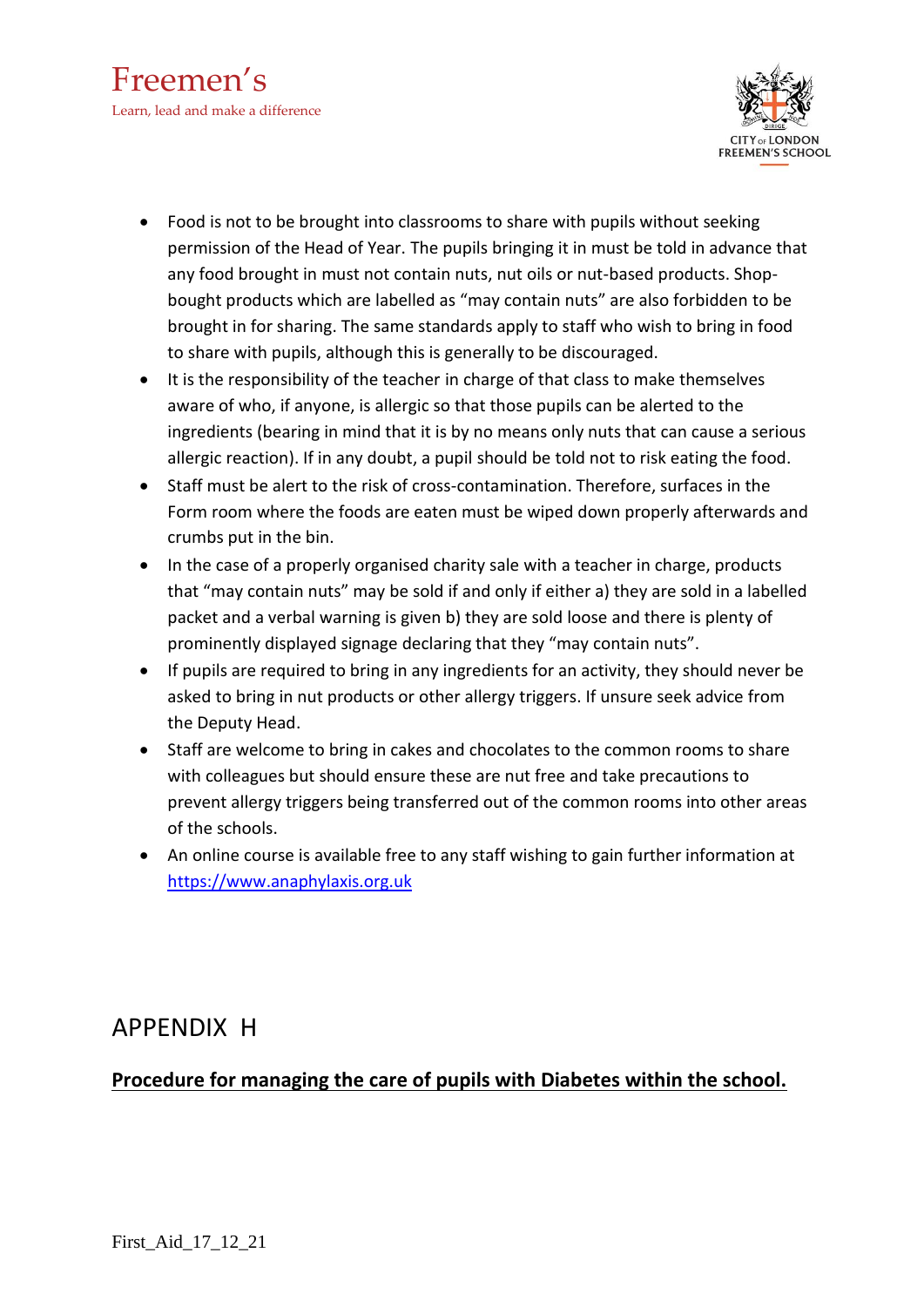

This procedure has been written with advice from the Department for Education and Diabetes UK. It applies to all staff who provide care and support within the school to pupils with diabetes.

The information in this policy will focus on Type 1 Diabetes.

Diabetes is a serious condition where your blood glucose level is too high. There are two main types of diabetes, Type 1 and 2. There are also some much rarer forms of diabetes.

All types of diabetes cause people to have too much glucose (sugar) in their blood. However, we all need some glucose in our blood because it's what gives us our energy. We get glucose when our bodies break down the carbohydrates that we eat or drink. That glucose is released into our blood.

Our bodies release a hormone called insulin, made by our pancreas. The insulin allows the glucose in our blood to enter our cells and fuel our bodies. In Type 1 diabetes insulin is not made at all whereas type 2 the insulin you make either can't work effectively, or you can't produce enough of it.

Staff should be aware of the pupils diagnosed with diabetes and know to contact the school nursing team if the pupil becomes unwell during school hours. This information is stored on the One Drive "Medical Condition and Allergy report". This information is maintained by the Medical Centre and provides relevant medical conditions for the pupils. There are also Medical Alert lists of pupils in the Junior and Senior Common Rooms, Senior School office and Music Centre office.

#### **Individual Diabetes Healthcare plans**

- All pupils with diabetes should have a healthcare plan agreed by the parent/carer, child, school nurse and responsible healthcare team.
- The healthcare plan should describe the responsibility of all parties, address the pupil's individual needs and provide clear instructions for ongoing and emergency care.
- The healthcare plan should be reviewed and signed annually by a school nurse and the Deputy Head, and updated as and when any changes are made. It is the responsibility of the parents/healthcare team to notify the school of any changes.
- The Medical Centre will hold the care plans along with spare medications and equipment.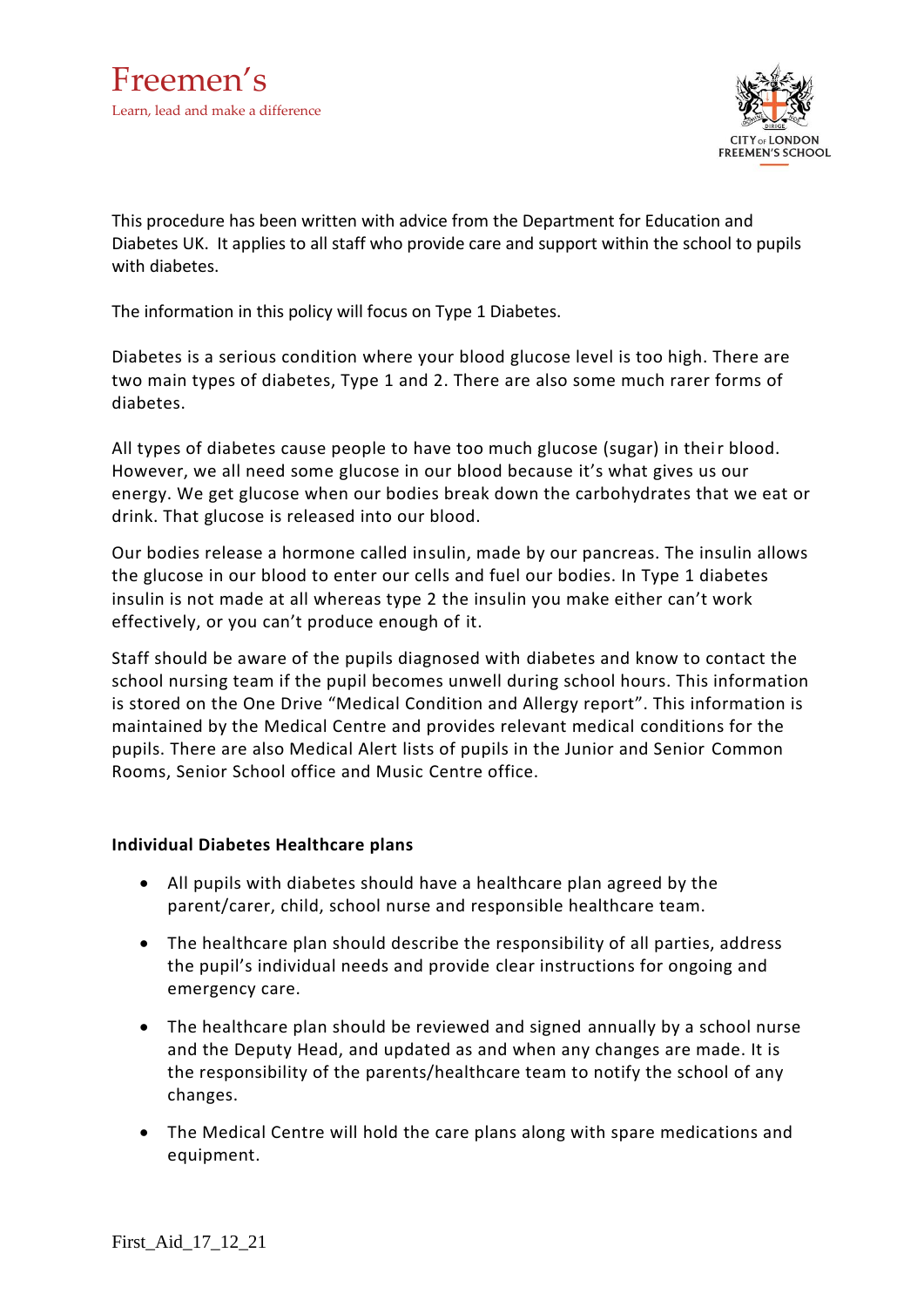

- The individual Emergency care plans are given to the accompanying member of staff if a pupil is going on a day trip or fixture. Parents may need to provide additional equipment for residential trips.
- There have been many modifications and improvements made in recent years with diabetes equipment and monitoring. Some pupils now wear insulin pumps and blood glucose monitors that constantly assess levels and link with mobile phones. Pupils with such equipment are allowed to wear smart watches and keep their phones, but only for use of managing their diabetes. This allows parents to monitor younger pupils blood glucose levels and advise if any intervention required. Please always refer to the individual care plans for this information.

#### **Managing complications of Diabetes**

#### **Hypoglycaemia**

- Low blood glucose levels (below 4mmol in an insulin dependent diabetic) constitutes a medical emergency and a school nurse must be contacted immediately if on-site or a trained first aider if not.
- Low blood glucose or Hypoglycaemia ("a hypo") occurs when the level of glucose in the blood is too low. This may be due to: too much insulin, exercise, stress, too little food or overheating.
- Each pupil /adult with diabetes will have unique signs and symptoms that their blood glucose level is low and should be clearly stated in their care plan. They may become clammy, drowsy, shaky, lose concentration or behave erratically.
- Pupils with diabetes must be able to test their blood glucose level and access emergency glucose or "hypo kit" if a low glucose level is suspected. This equipment and "hypo kit" is provided by the pupil's parents/carers for which they are responsible for ensuring is well stocked and in date.
- Pupil should be allowed to remain where they are to treat a Hypo; do not ask them to walk to Medical Centre or office as this uses more glucose and will worsen the condition.
- Severe symptoms of hypoglycaemia require the assistance of another person to treat the hypo. Follow the Care Plan, or if in doubt give sugary drink or dextrose tablets.
- During a sever hypo, the affected person has impaired consciousness, or becomes unconscious, may have a seizure. They may be unable to swallow so it may not be possible to give anything by mouth.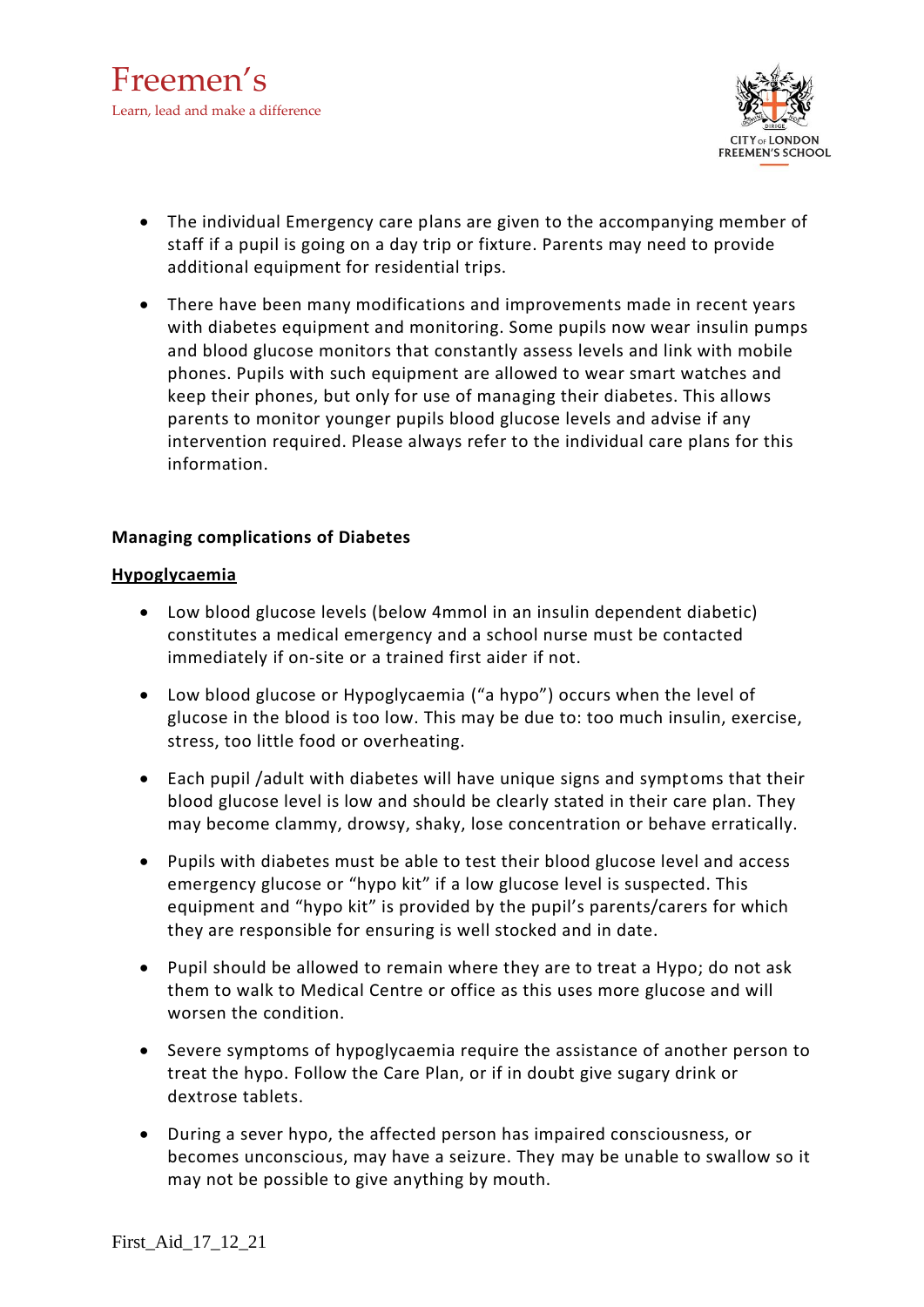Freemen's Learn, lead and make a difference



- The treatment for a severe hypo:
	- o Stay with them at all times
	- o Check the airway is clear
	- o Put them on their side in the recovery position
	- o Call an ambulance on 999
	- o Alert school nurse and ask another staff member to contact parents.
- Pupils with diabetes should be able to eat appropriate food when needed to treat or prevent a hypoglycaemic event.
- Blood sugar levels can fluctuate more so in the presence of illness so the pupil may need to test more frequently.
- Staff should be aware that following an episode of hypoglycaemia their cognitive function can be affected for several hours, so they may struggle academically.
- Pupils taking public exams should be allowed to check their blood glucose level immediately before an exam and have food/drink available to them in case of hypoglycaemia. Prior to the exams, a request for special consideration in relation to the impact of stress on glucose levels should be made in writing to the education authority / examination board. Advice on this process is available from the Examinations Office.
- Repeated episodes of mild hypoglycaemia may result in a more severe episode and it is vital to liaise closely with parents/carers to discuss any concerns and make them aware of any episodes.

#### **Hyperglycaemia**

- Hyperglycaemia or high blood glucose occurs when the level of glucose in the blood is too high. This can be due to too much food, not enough insulin, stress or illness.
- Pupils may feel lethargic, behave erratically, be excessively thirsty and pass lots of urine.
- Pupils will need assess to check their blood glucose levels, drink as they need and use the toilet as required.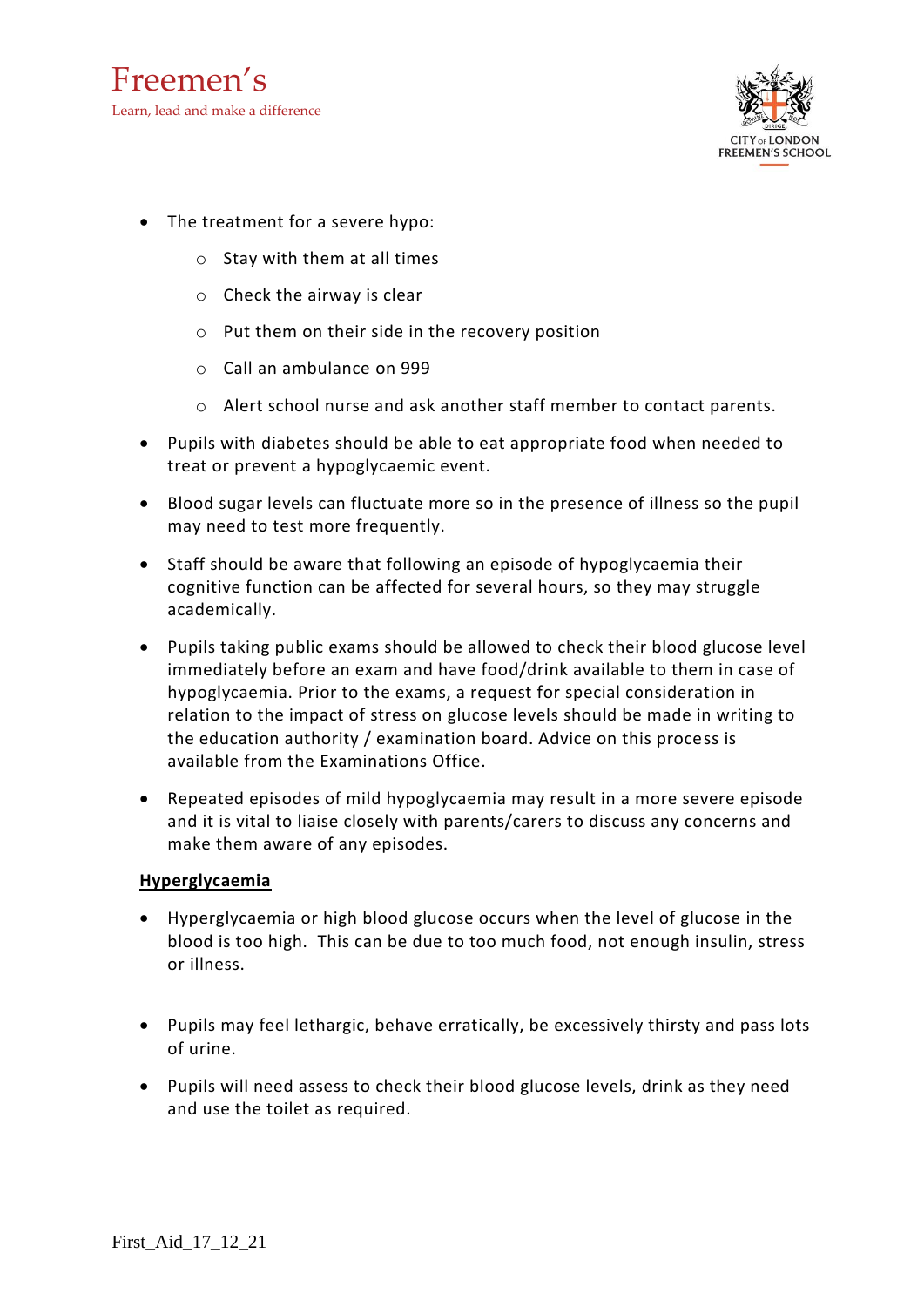

- Prolonged Hyperglycaemia can lead to Diabetic Ketoacidosis, a serious condition which can develop within hours or days. It is life threatening if not treated so early recognition is essential.
- Each individual care plan clearly identifies the action required if hyperglycaemia is indicated.

#### **Other implications:**

#### **Exercise, Activities and Physical Education**

- Taking part in sports, games and activities is an essential part of school life for all pupils
- Staff supervising physical activity must be aware of the pupils with diabetes, and how exercise may affect them.
- Sports staff to collect the pupil's care plan for off-site fixtures.
- A blood glucose test is recommended before swimming and the pupil may take before other activities.
- Exercise uses carbohydrate as a fuel and therefore lowers blood glucose. The risk in a pupil with type 1 Diabetes is the blood glucose can drop too low causing hypoglycaemia. Therefore the following actions are important:
	- o Eating a small snack containing carbohydrate before exercise
	- $\circ$  Eating a further snack during exercise if it lasts longer than 45 minutes.
	- o Ensuring normal meals are not delayed after exercise.
	- o Access to blood monitoring kit

#### **School Meals**

- There is no specific diet for someone with diabetes but food eaten should be based on healthy eating principles.
- Meals should be eaten at regular intervals and contain some non-refined complex carbohydrates, avoiding sugary drinks or too many sweet foods.
- Pupils prescribed insulin will do a blood glucose test before lunch. This provides information to assist decision-making about the effectiveness of the insulin dose and guide for the next meal.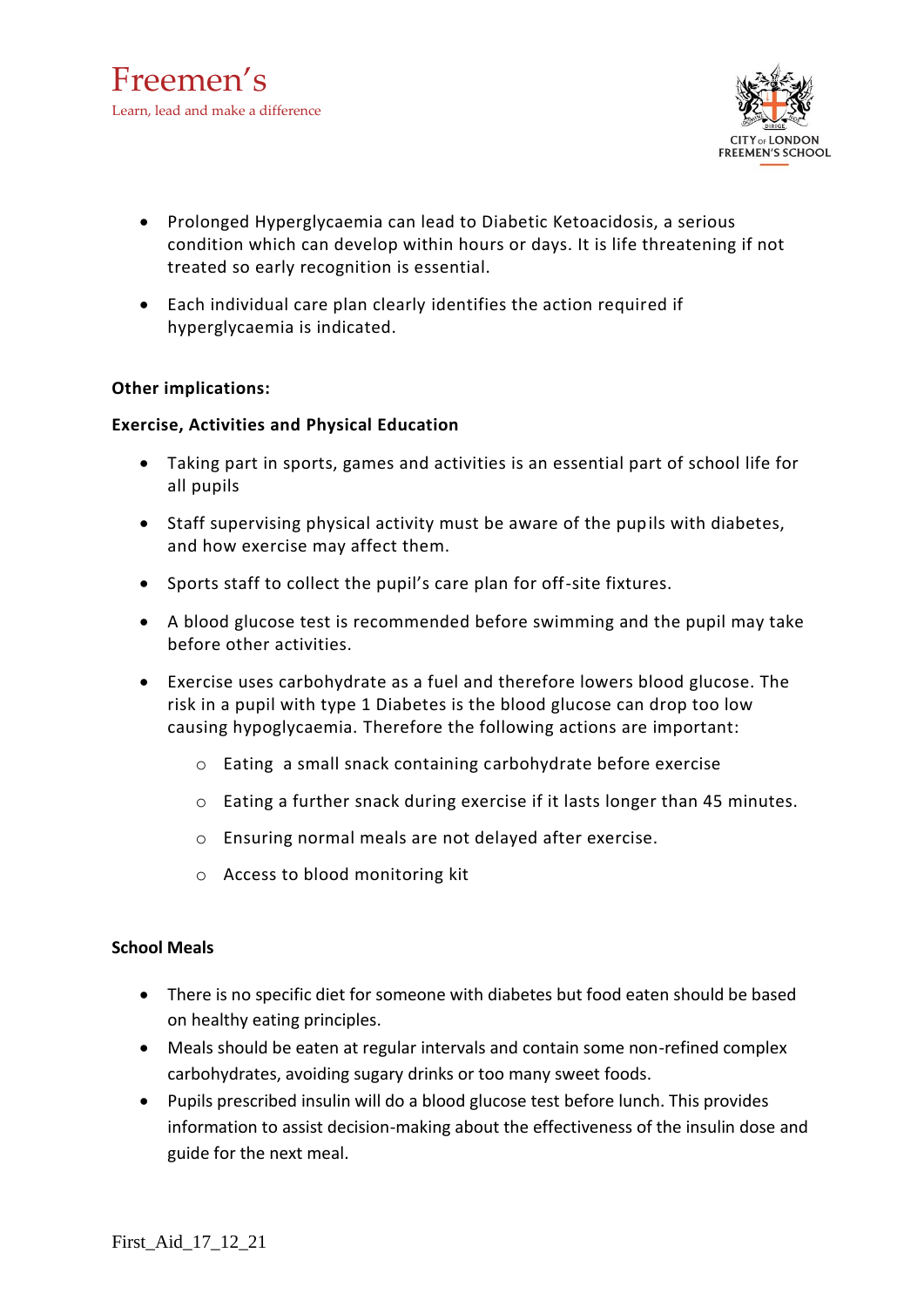

• Pupils who inject insulin or have insulin pump may need extra time before meals to administer. It is important there is no delay in eating meal following the administration of insulin.

#### **School trips /residential**

- Diabetes should not prevent a pupil from going on day or residential school trips. Full participation and opportunities in all academic, social and sporting activities should be encouraged. This develops self-esteem and confidence and positive effects on health.
- Careful planning may be necessary prior to the trip so it is recommended that school staff meet with the pupil and parents to discuss the pupil's individual needs.
- Depending on the activities involved a risk assessment may be needed and additional safety measures may be necessary.
- A copy of the pupil's care plan must be taken on the trip alongside any medication.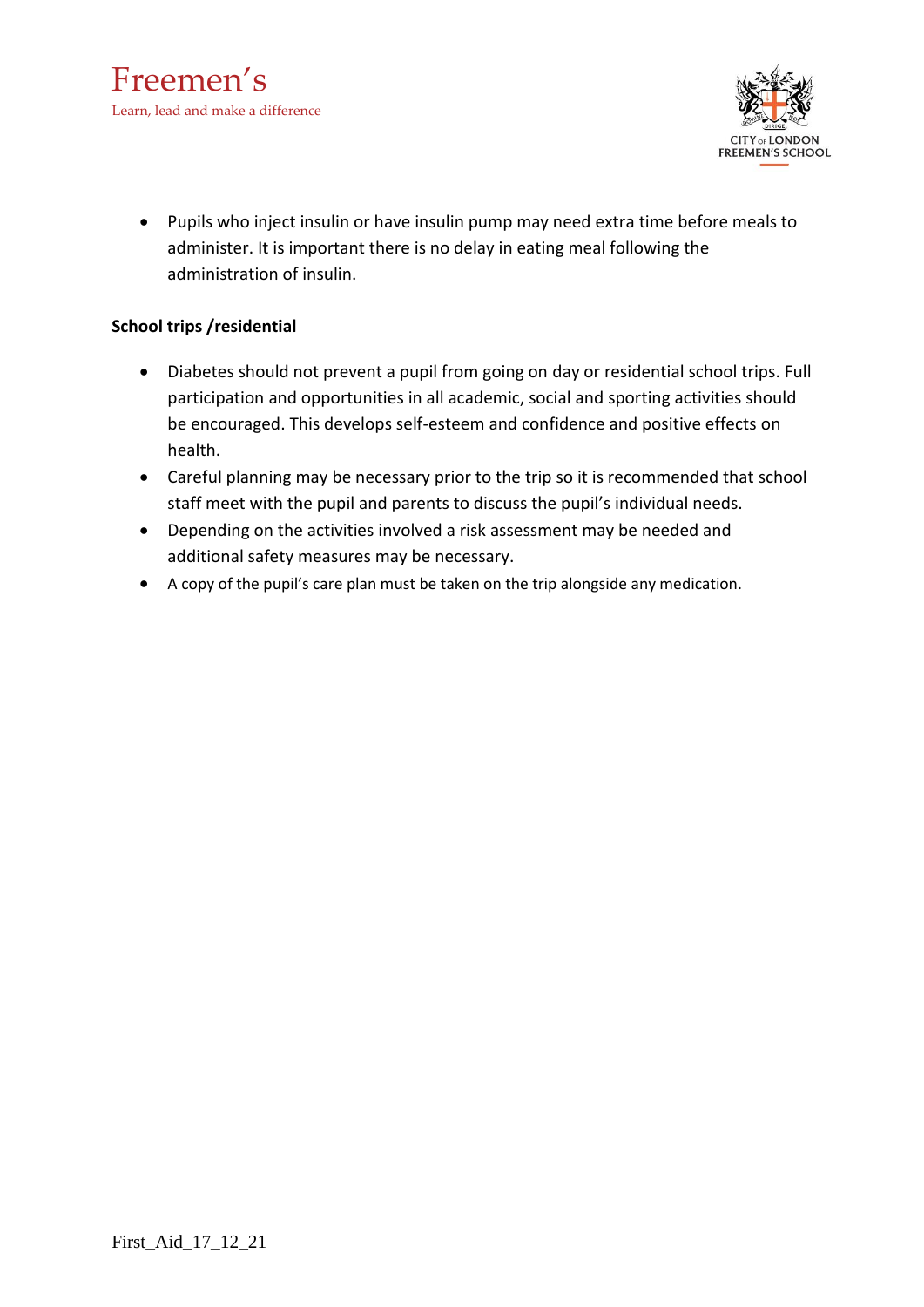

### **APPENDIX I**

### **Management of Epilepsy guidelines**

Epilepsy is a widespread, serious but generally controllable condition affecting some pupils within the School. Epilepsy is a medical diagnosis when there is a tendency to have seizures. A seizure happens when there is a sudden burst of intense electrical activity in the brain. This causes a temporary disruption to the way the brain normally works, so the brain's messages become mixed up. The result is an epileptic seizure.

- It is the parent's responsibility to ensure the school is made aware of a history of, or diagnosis of epilepsy for their children. If prescribed medication is required then parents are requested to ensure that it is clearly labelled and in date.
- Most children with Epilepsy take regular medications to prevent them occurring or reducing their impact. However the right combination and doses can be hard to achieve and can alter as the child grows. It can take some time to find the correct mix.
- For some children seizures may still occur despite taking regular medication. This may require prescribed emergency medication, such as Midazolam or rectal Diazepam. Only trained staff can administer this, maintaining dignity throughout. If emergency medication is required, the nursing team will provide specific training to staff for that pupil as per their personalised plan.
- All first aid trained staff have had training included on dealing with epileptic seizures. The school nurses are able to provide additional training in regards to specific pupils if required.
- All pupils with a diagnosis of epilepsy have a personalised care plan, which must be taken by staff for off-site trips and fixtures. This will contain the emergency medications if required or simply contact details and instructions of action to take in the event of a seizure.

Types of seizures:

Generalised Seizures:

• Absence seizures – the person will stop what they are doing, maybe stare, look vague or blink for just a few seconds.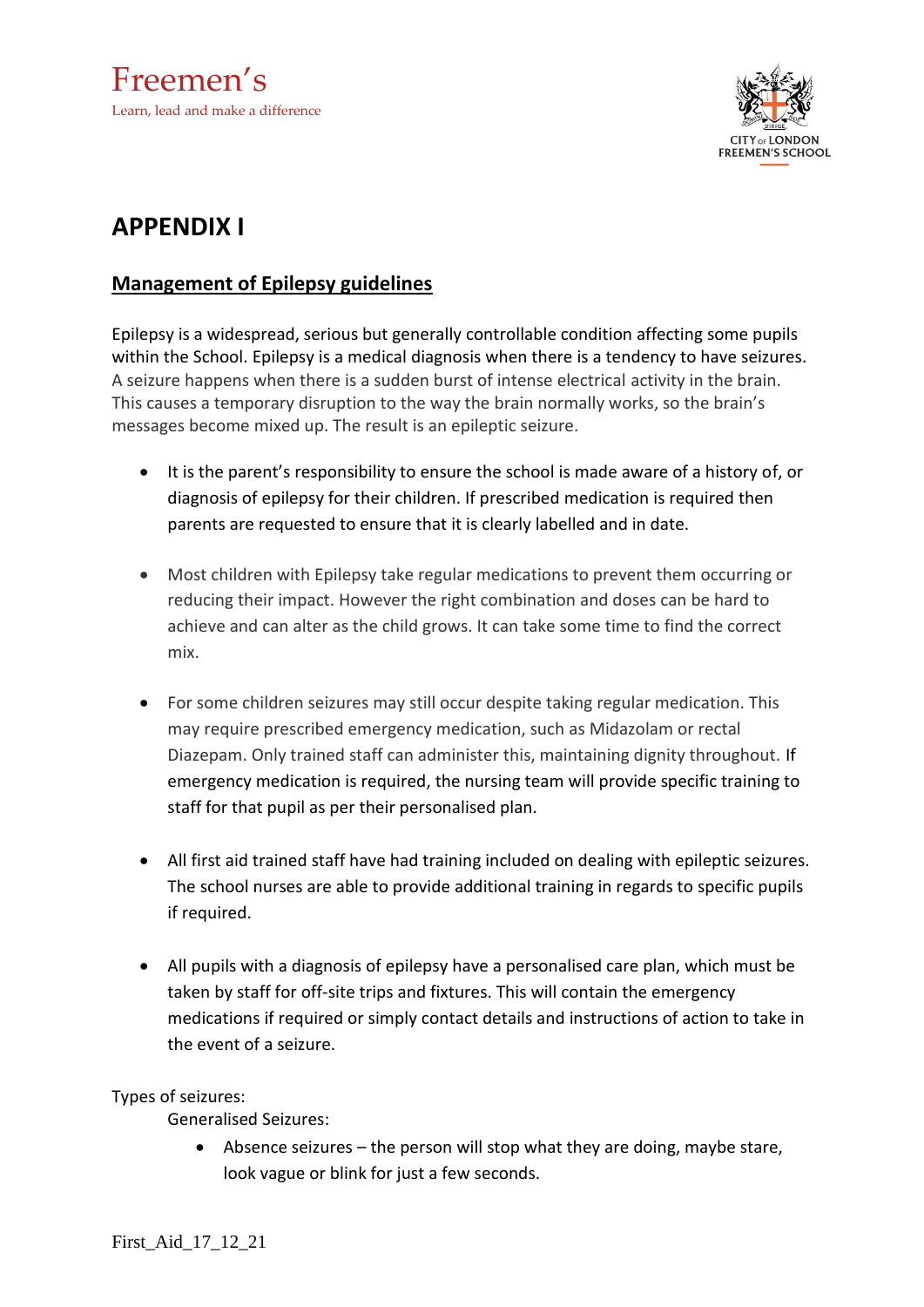

- Myoclonic seizures involve sudden contractions of muscles. This could be a single movement or a cluster of jerks. They can affect the whole body but usually the arms alone.
- Tonic-clonic seizures are the most widely recognised seizure. The person will be unresponsive, fall to the ground, their body stiffen following jerky movements. There may be a loss of bladder control. Even once the seizure has ended they are likely to be confused and very tired.
- Atonic seizures, also known as a drop attack is when the muscles suddenly weaken so the person will fall to the floor.

#### Partial Seizures:

• A group of different seizures where just small areas of the brain are affected. For example a change in sensory sensations, or repetitive movements such as plucking at clothing and smacking lips. They are conscious throughout but unable to control the activity.

#### **Emergency management of Tonic-Clonic seizures**

- Remove any danger from around the pupil
- Protect pupil from injury
- Call for help ask for the school nurses to be called
- Time the seizure
- Maintain dignity and encourage other pupils to move away
- Administer any emergency medication if trained to do so
- Once the seizure has ended place the pupil in the recovery position
- Contact the parents /carers once the situation allows.
- **Do not leave the pupil**
- Do not restrain the pupil during the seizure
- Do not put anything in their mouth
- Do not give them anything to eat or drink until fully recovered.

#### **Call 999 if:**

- It is their first known seizure
- The seizure continues for more than 5 minutes
- If emergency medication is administered.
- If one Tonic-Clonic seizure follows another without the pupil recovering in between
- The pupil is injured
- They were unwell prior to seizure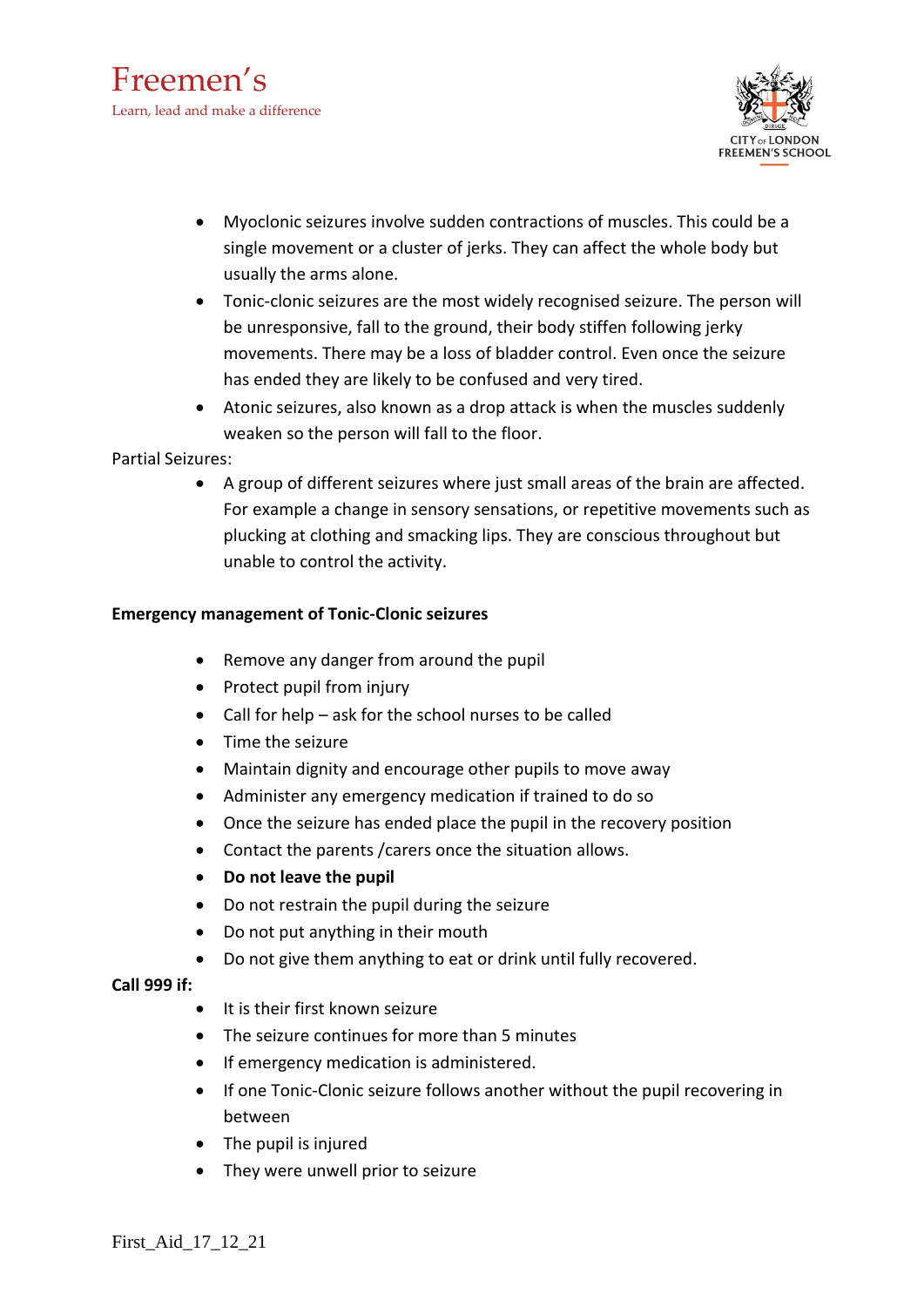



- You believe further medical attention is required
- The care plan advises that you call 999

#### **Status Epilepticus**

This a prolonged seizure or cluster of seizures without gaining consciousness in between. If this continues for more than 30 minutes it is called status Epilepticus and is a medical emergency, due to a risk of reduced oxygen to the brain. This is why, for any seizure lasting more than 5 minutes, an ambulance must be called.

Management of other seizures:

- Guide the pupil away from danger or clear the area round them
- Keep calm and give reassurance
- Speak clearly to the pupil and explain what happened once it has ended
- **Do not** shout or raise your voice
- Maintain dignity and encourage other pupils to move away
- Inform their parents/carers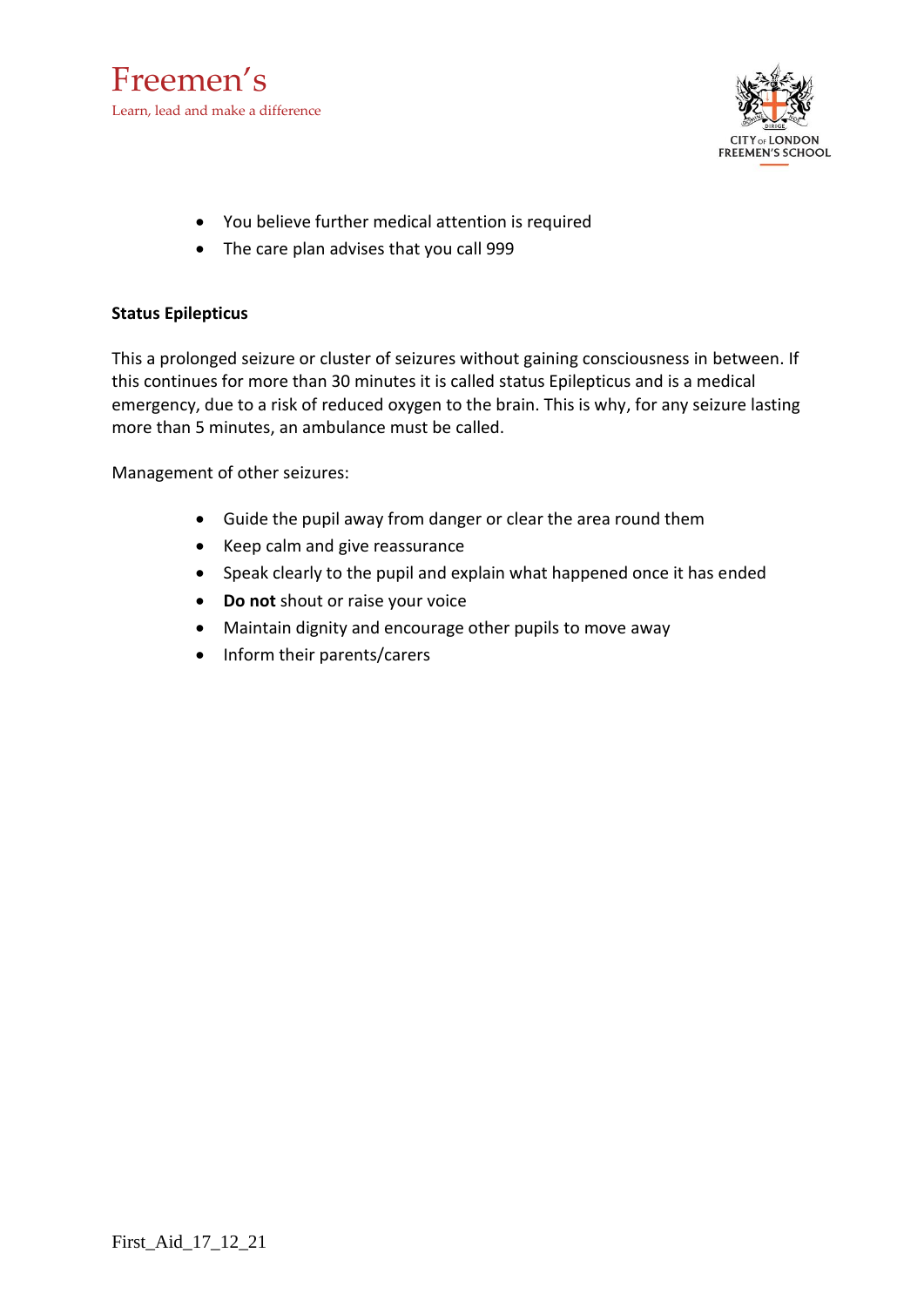



### APPENDIX J

### **Head Injury and Concussions**

#### **Head injuries**

For the purposes of this guidance, a head injury or traumatic brain injury is defined as any trauma to the head other than superficial injuries to the face.

The City of London Freemen's School has a Medical Centre that is staffed from 0830-1730 weekdays. For out of hours there are qualified first aiders throughout the School. Pitch side cover is provided by the Medical Centre and booked by the sports department.

All head injuries are potentially dangerous and require proper assessment and management. If a pupil sustains a head injury, even if thought to be minor, they must not be left alone and must always be assessed by the Medical Centre if within working hours. They should be escorted there by staff or witnessing pupils, or they must seek immediate adult assistance. If the injured pupil cannot be escorted, then the nurses should be called to assess the pupil at the site of the accident.

Staff can take the decision to call for an ambulance if they suspect the injury is serious, prior to the medical staff arriving, or if it is out of Medical Centre hours.

If the person is unconscious, has lost consciousness (even momentarily) or a neck or spine injury is suspected they should be sent to A&E by ambulance with an adult escort as a matter of urgency and without delay. The person must not be moved and neck immobilisation started if trained.

The parents or guardian should be informed as soon as possible, and the school's accident reporting procedures followed.

Potentially serious complications can develop up to 24 hours after an apparently minor head injury. Medical advice must be sought if any of the following occur:

- 1. Headache which persists
- 2. Drowsiness leading to unconsciousness
- 3. Irritability
- 4. Confusion and loss of concentration
- 5. Vomiting
- 6. Convulsions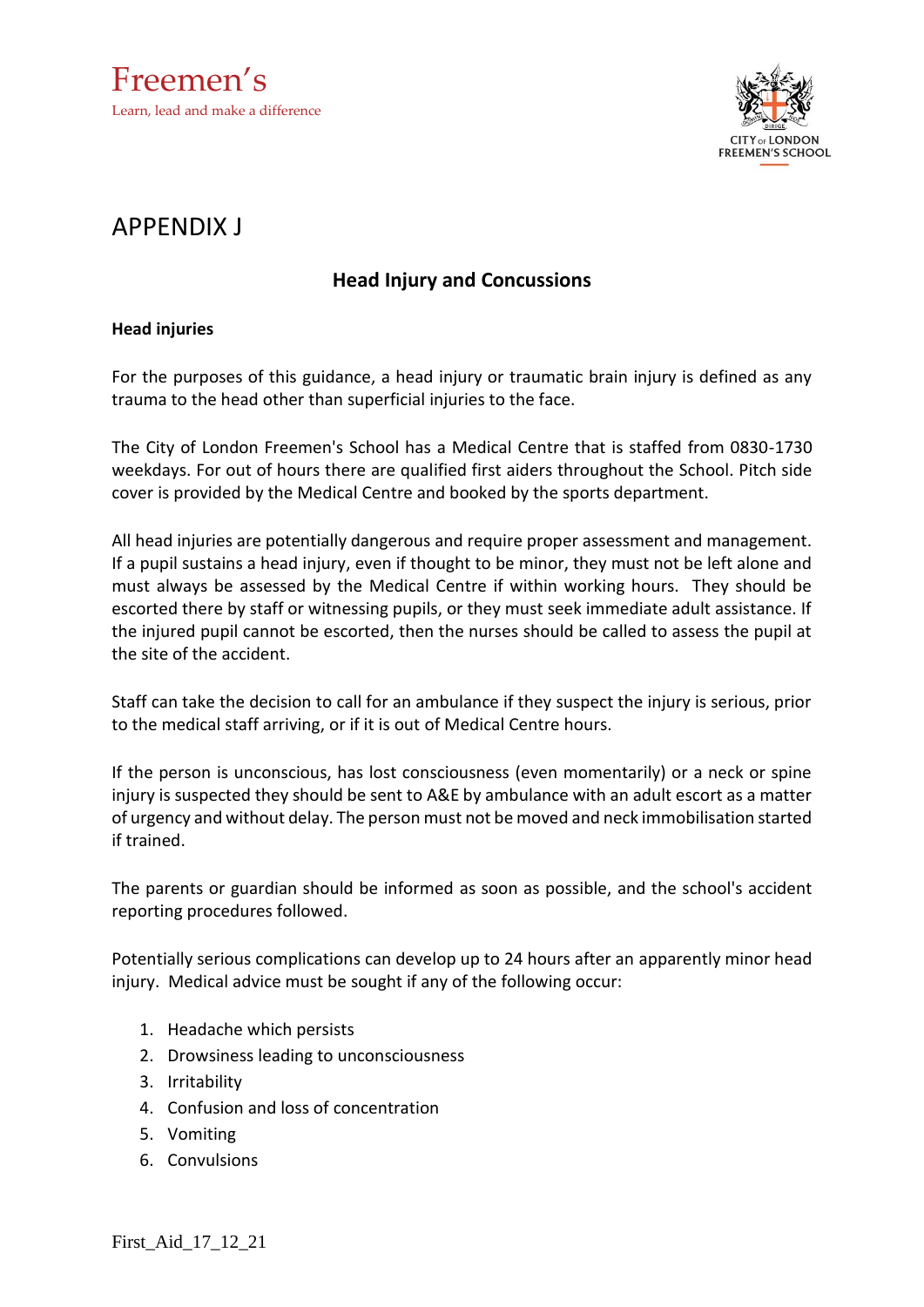

- 7. Blurred vision
- 8. Weakness of limbs or irregular movement

A head injury information leaflet from the Medical Centre, which contains this information and further advice, must always be given to a pupil who has sustained any type of head injury.

#### **Head Injuries with potential C-spine injury**

With any head injury consider the possibility of a spinal injury. Attempt and maintain full cervical spine immobilisation (if appropriately trained) for patients who have sustained a head injury and present with any of the following risk factors unless other factors prevent this:

- 1. Neck pain or tenderness
- 2. Focal neurological deficit (weakness in a certain part of the body e.g left side face, right arm)
- 3. Paraesthesia in the extremities (tingling/numbness)
- 4. Any other suspicion of cervical spine injury

An ambulance must be called to ensure C-spine immobilisation on transport to hospital.

#### **Concussion**

#### **Definition**

Concussions occur in everyday life and not just in sport. Rugby as a contact sport does involve frequent body impacts and therefore a risk of accidental head impacts, and thus a significant potential risk of concussion.

A range of signs and symptoms are typically seen, affecting the player's thinking, memory, mood, behaviour, level of consciousness, and various physical effects. Clear loss of consciousness occurs in less than 10% of cases.

Recovery typically follows a sequential course over a period of days or weeks, although in some cases symptoms may be prolonged.

The City of London Freemen's School Medical Centre adheres to a protocol that incorporates the guidance from the Rugby Football Union.

This uses the word 'player'; however it applies to any staff member/pupil with head injuries from any cause.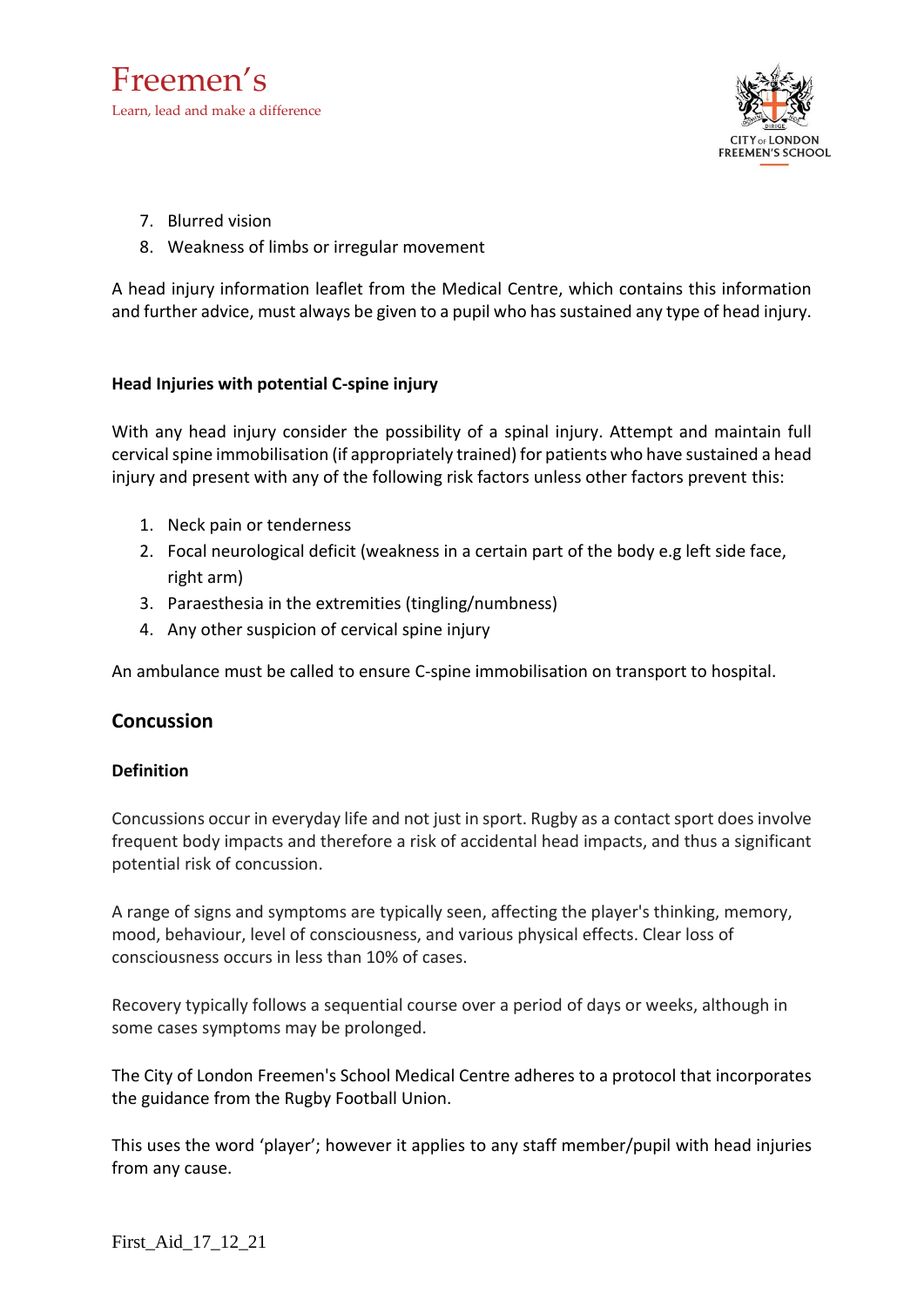

#### **Summary Principles**

- 1. Concussion must be taken extremely seriously to safeguard the short and long term health and welfare of players
- 2. Players suspected of having concussion must be removed from play and must not resume play in the match
- 3. Players suspected of having concussion must be medically assessed
- 4. Players suspected of having concussion or diagnosed with concussion must go through a graduated return to play protocol (GRTP)
- 5. Players must receive medical clearance before returning to play.

#### **Common Early Signs and Symptoms of Concussion**

| Indicator                   | <b>Evidence</b>                                                                                                                                                                         |
|-----------------------------|-----------------------------------------------------------------------------------------------------------------------------------------------------------------------------------------|
| <b>Symptoms</b>             | Headache, dizziness, 'feeling in a fog'                                                                                                                                                 |
| <b>Physical Signs</b>       | Loss of consciousness, vacant expression,<br>vomiting, inappropriate playing behaviour,<br>unsteady on legs, slowed reactions, visual<br>disturbances such as blurred or 'fuzzy' vision |
| <b>Behavioural changes</b>  | Inappropriate emotions, irritability, feeling<br>nervous or anxious                                                                                                                     |
| <b>Cognitive impairment</b> | Slowed<br>times,<br>reaction<br>confusion/disorientation, poor attention and<br>concentration, loss or memory for events up to<br>and/or after the concussion                           |
| Sleep disturbance           | <b>Drowsiness</b>                                                                                                                                                                       |

#### **Onset of Symptoms**

It should be noted that the symptoms of concussion can first present at any time (but typically in the first 24-48hrs) after the incident that caused the suspected concussion.

If a player does not show immediate signs or symptoms of a concussion but the force of the injury is such that a concussion is a possibility, s/he should be observed for at least 30 minutes before s/he is allowed to resume what they were doing. "When in doubt, sit them out."

#### **Assessment**

#### **Concussion on the pitch**

First\_Aid\_17\_12\_21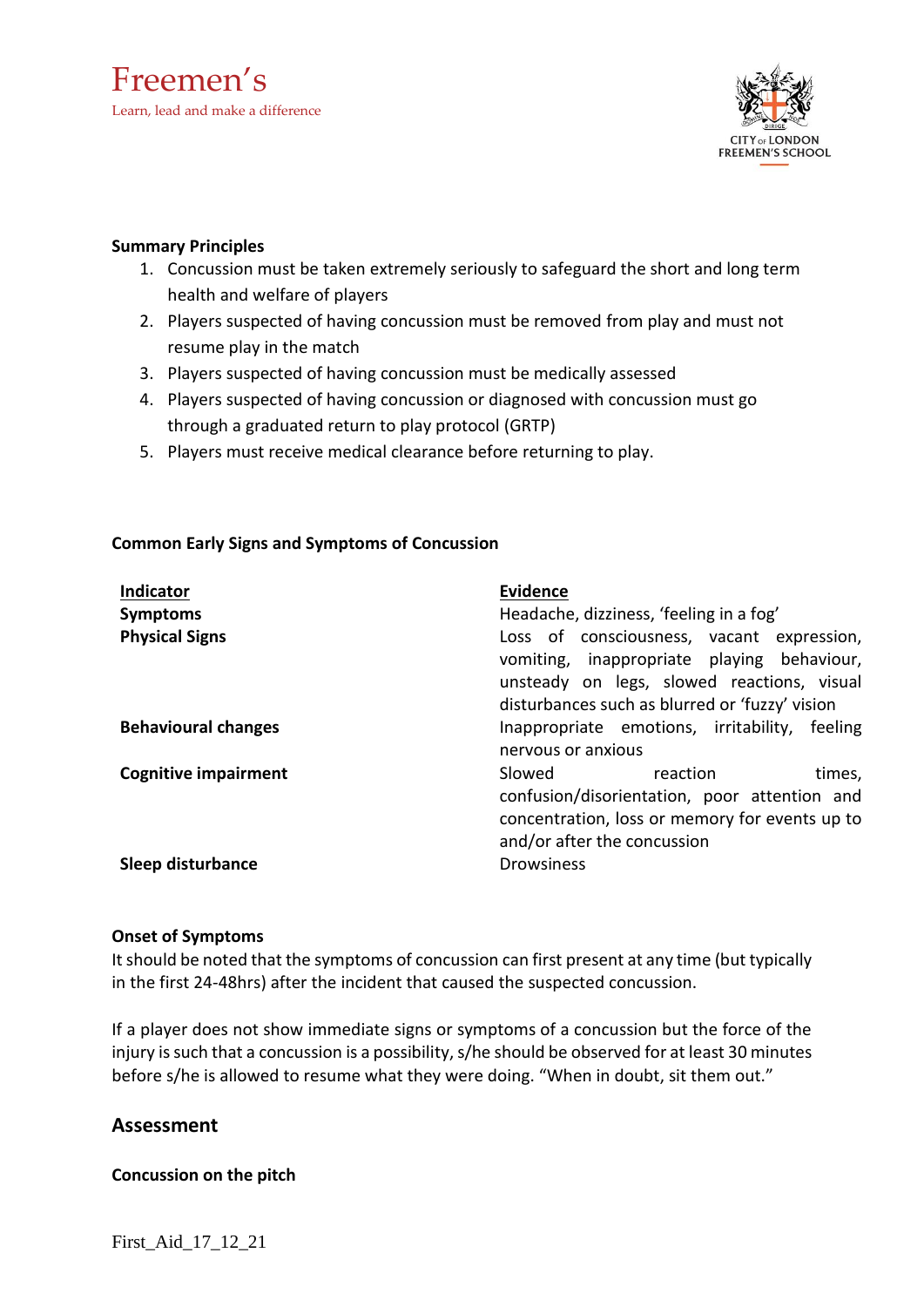



The identification of a concussed player on the pitch may be difficult; the condition should be suspected if one or more of the visible clues, signs, symptoms or errors in memory questions are present using the Pocket Concussion Recognition Tool.



The player must then be removed from play and referred to a medical professional for diagnosis and guidance. They must not be left alone at any time. Parents should be notified in all cases of head injury as they need to monitor their child following such an incident and if concerned advised to see a doctor immediately.

If a pupil presents with the symptoms listed in the Red Flag section call 999.

#### **RED FLAGS**

If **ANY** of the following are reported then the player should be safely and immediately removed from the field. If no qualified medical professional is available, consider transporting by ambulance for urgent medical assessment:

- Athlete complains of neck pain Deteriorating conscious state
- Increasing confusion or irritability Severe or increasing headache
- Repeated vomiting Unusual behaviour change
- Seizure or convulsion Double vision
- Weakness or tingling / burning in arms or legs

#### **At the Medical Centre**

For the assessment, monitoring and review of concussion in the Medical Centre the Pocket Concussion Recognition Tool identifies concussion. For any pupils with suspected concussion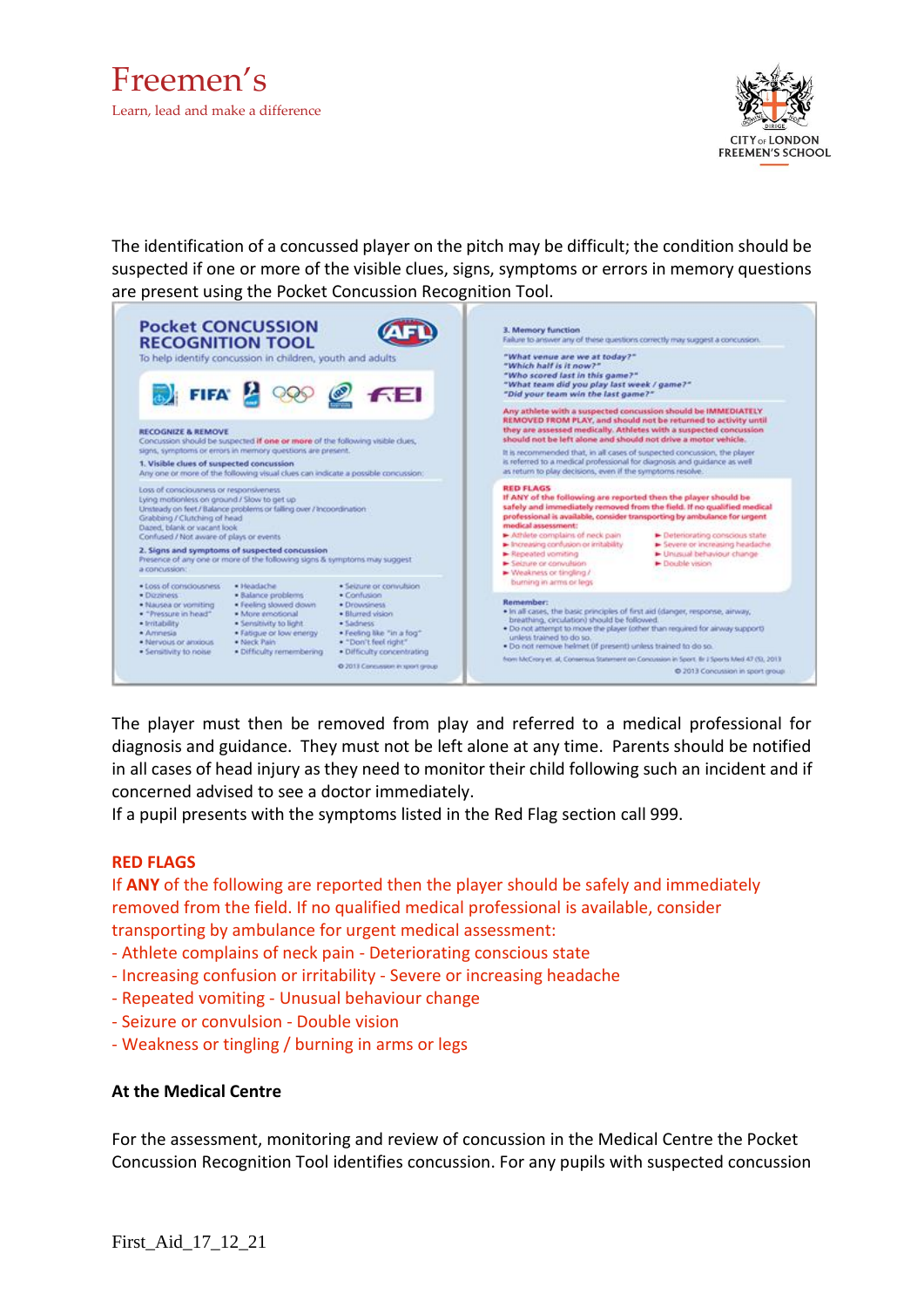

and showing signs of red flag symptoms (listed previously) an ambulance must be called and observations recorded every 15 minutes until the ambulance arrives. Incident reporting procedures should be followed.

A concussion leaflet is given to parents and they are advised on the graduated return to play process.

A record will be made of the mechanism of injury. A history of events will be obtained from witnesses of the accident, or the person.

Pupils with less serious injuries will stay within the medical centre to be monitored until the condition is stable and evidence suggests that there has not been a significant effect to the brain. The pupil can return to school with verbal and written information about head injuries advice/symptoms. Dependent on the age and ability of the pupil it may be prudent to email head injury/concussion advice to parents at this stage.

#### **Recognising concussion:**

Concussion is a temporary impairment of brain function usually caused by a blow that has shaken the brain within the skull. Signs and symptoms include:

- 1. Headache, feeling dazed
- 2. Balance problems, dizziness
- 3. Hearing problems, ringing in ears
- 4. Vision problems
- 5. Confusion
- 6. Nausea or vomiting
- 7. Drowsiness
- 8. Irritability, emotional changes
- 9. Poor concentration

Please note that, as medical health care professionals, the nursing staff can suspect and therefore treat as concussion if any of the above symptoms are present. The GRTP process does not stipulate that a concussion diagnosis needs to be made by a doctor. However, the nursing staff may refer a pupil for further medical assessment if they feel symptoms are severe or not recovering as expected.

#### **Treatment of Concussion**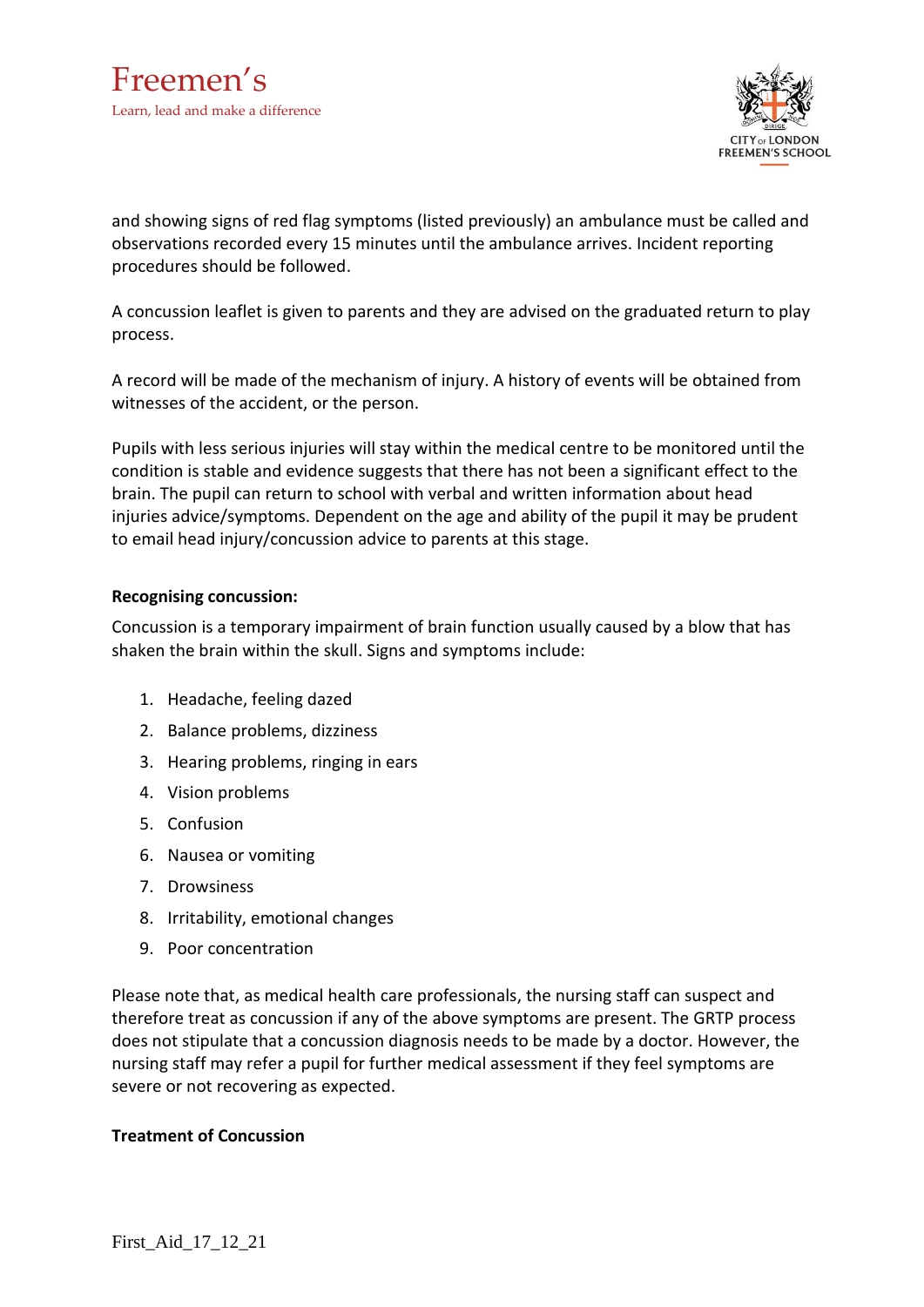

The majority (80-90%) of concussions resolve in a short (7-10 days) period in adults but this may be longer in children and adolescents, and a more conservative approach should be taken with them.

During this recovery time, however, the brain is more vulnerable to further injury, and, if a player returns to sport before they have fully recovered, this may result in:

- 1. Prolonged concussion symptoms
- 2. Possible long term health consequences such as psychological and/or brain degenerative disorders.
- 3. Further concussive events being fatal, due to severe brain swelling, known as second impact syndrome.

Pupils who sustain two or more concussions in a 12-month period should be referred to their doctor for a specialist opinion in case they have an underlying predisposition.

#### **Return to Play Protocol for Under 19 year olds following concussion**

The routine return to play pathway is shown below:





Individuals should avoid the following initially and then gradually re-introduce them: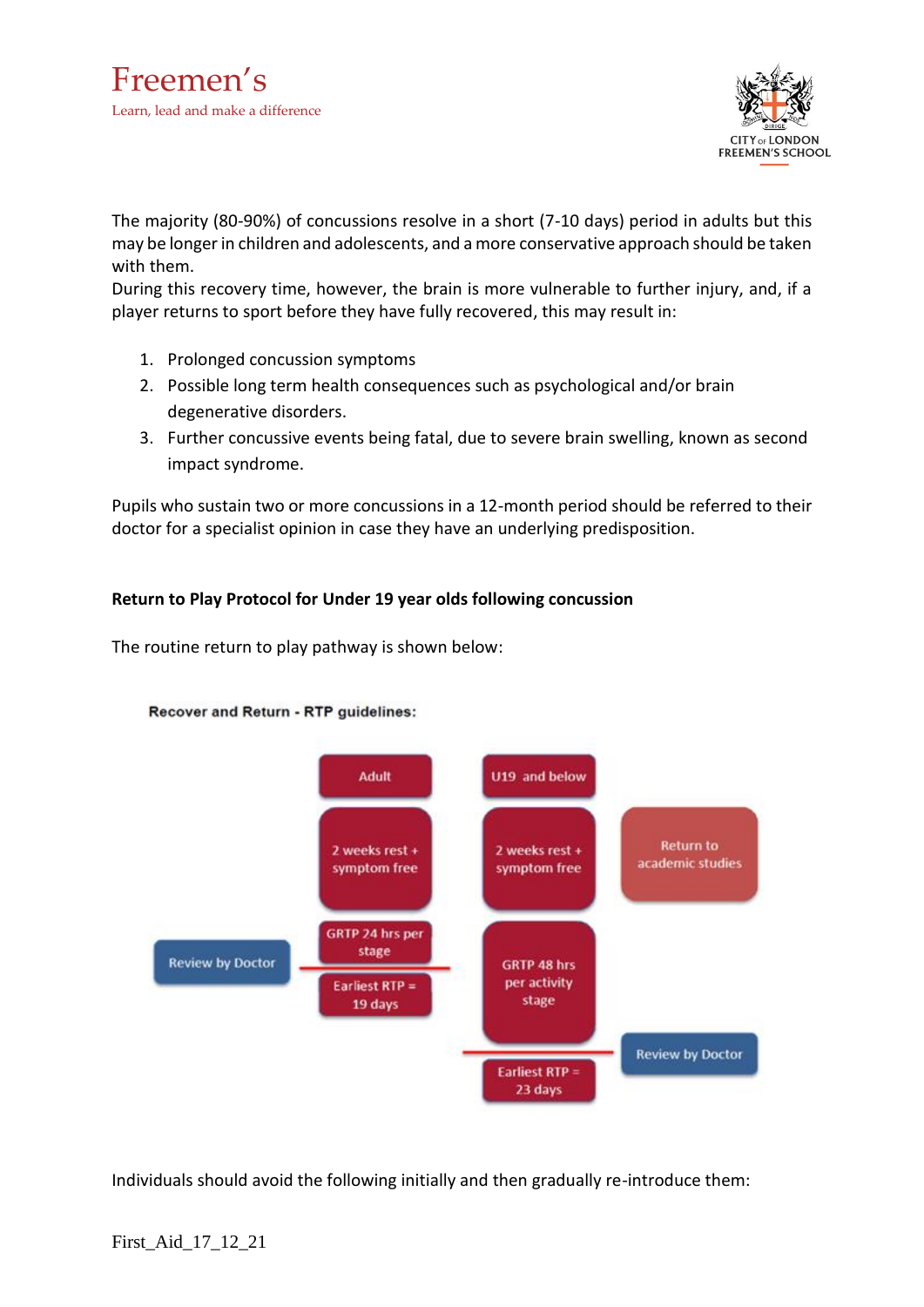

- 1. Reading
- 2. Screens
- 3. Driving

It is reasonable for a student to miss a day or two of academic studies but extended absence is uncommon.

Graduated Return to Play (GRTP) will commence once all symptoms have resolved. At City of London Freemen's School we take concussion and the management of it very seriously, so therefore we assiduously implement our guidance and will not advocate any pupil to return to play within the school setting without a clearance by a doctor.

As part of the process the nurses may consult and advise the Sports department and the pupil's tutor to ensure that their academic performance has returned to normal prior to commencing their GRTP.

After being placed on the GRTP, the School Nurse will discuss GRTP with the pupil unless he/she is registered with the external company Return2Play who offer a guided return to play with access to concussion-trained doctors for assessments.

It must be emphasised that these are minimum return to play times and some may require longer to recover.

#### **Graduated Return to Play (GRTP)**

The GRTP should be undertaken with the full cooperation of the player and their parents/guardians.

A summary of the GRTP is shown in the following diagram.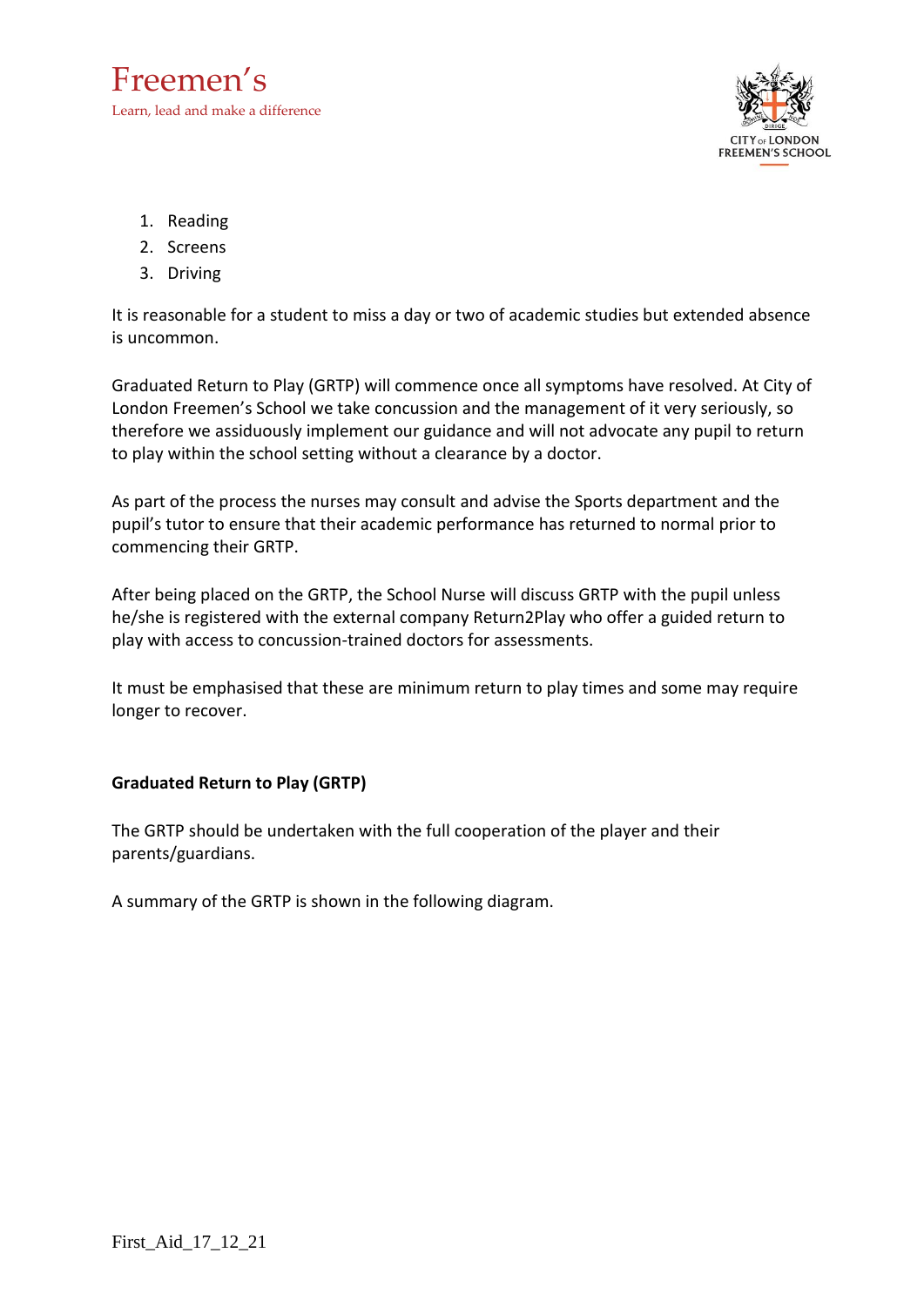## Freemen's

Learn, lead and make a difference



| <b>Stage</b>            | <b>Rehabilitation</b><br><b>Stage</b> | <b>Exercise Allowed</b>                                                                                                     | <b>Objective</b>                                                                         |
|-------------------------|---------------------------------------|-----------------------------------------------------------------------------------------------------------------------------|------------------------------------------------------------------------------------------|
| 1                       | Rest                                  | Complete physical and cognitive rest without symptoms                                                                       | Recovery                                                                                 |
| $\overline{2}$          | Light aerobic exercise                | Walking, swimming or stationary cycling keeping intensity,<br><70% maximum predicted heart rate. No resistance<br>training. | Increase heart rate and assess<br>recovery                                               |
| $\overline{A}$          | Sport-specific<br>exercise            | Running drills. No head impact<br>activities.                                                                               | Add movement and assess<br>recovery                                                      |
| Δ                       | Non-contact training<br>drills        | Progression to more complex training drills, e.g. passing<br>drills. May start progressive resistance training.             | Add exercise + coordination.<br>and cognitive load. Assess<br>recovery                   |
| $\overline{\mathbf{S}}$ | <b>Full Contact Practice</b>          | Normal training activities                                                                                                  | Restore confidence and assess<br>functional skills by coaching<br>staff. Assess recovery |
| 6                       | Return to Play                        | Player rehabilitated                                                                                                        | Safe return to play once fully<br>recovered.                                             |

The pupil can progress through each stage as long as no symptoms or signs of concussion return. In under 19 year olds where the pupil completes each stage successfully without any symptoms, the progression should take 2 days for each stage. If at any time symptoms return the pupil should stop and rest for 48 hours before returning to recommence the previous stage. The earliest possible rehabilitation is 23 days.

#### Further Considerations for Staff

All teaching staff should be aware that in order for full recovery it is necessary to rest the brain following concussion, and it may be necessary to reduce the:

- 1. Workload
- 2. Reading requirements
- 3. Use of screens

They should also be aware that during the two week rest period following a concussion, pupils will have been advised of mental activities (e.g. reading, concentrating, using the computer) worsen their symptoms, they may have to stay home from school and initially avoid the following before gradually re-introducing such activities:

- 1. Reading
- 2. TV
- 3. Computer games
- 4. Driving (if relevant)

Tutors will be informed by the School Nurses via email of any pupils who have concussion. They should observe the pupils for the following and report any concerns to the School Nurses, such as:

- 1. Drop in academic performance- difficulties with school work or problem solving
- 2. Poor attention and concentration in class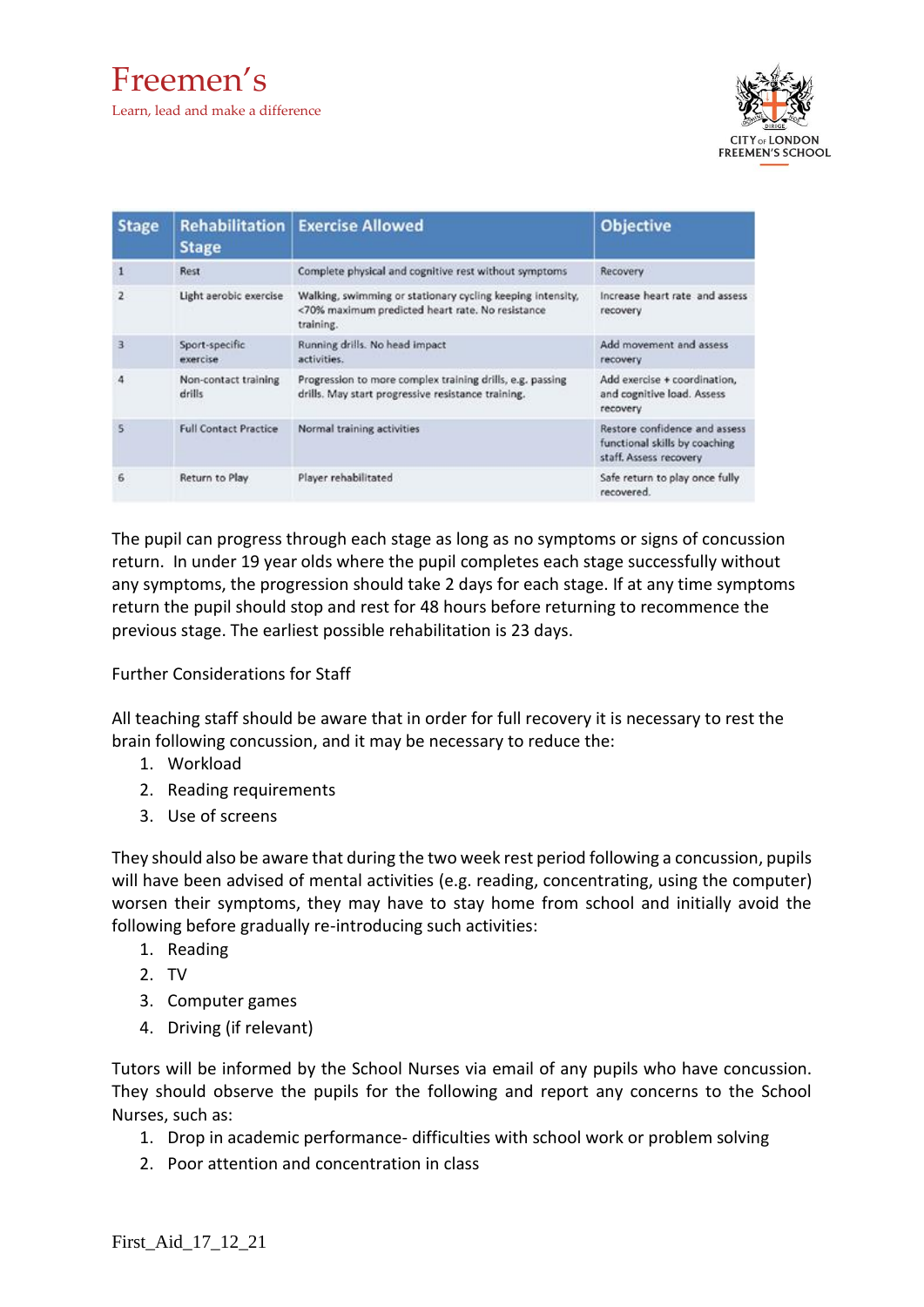

- 3. Unusual drowsiness or sleeping during class
- 4. Inappropriate emotions
- 5. Unusual irritability
- 6. Increased anxiety or nervousness

#### **Training**

First Aid training is held within the school for staff who wish to be first aiders. Any staff member needing additional training should contact the School Nurses. In addition, staff are encouraged to use the reference websites as sources of information. School Nurses work closely with the RFU and have undertaken their specialist training.

The RFU HEADCASE programme is recognised as the leading concussion awareness and education resource in UK.

#### **References**

**England Rugby:** [www.englandrugby.com](http://www.englandrugby.com/)

**Headcase**: [www.englandrugby.com/my-rugby/players/player-health/concussion](file://///sanserv01/staff-shared/Medical%20Centre/GRTP/www.englandrugby.com/my-rugby/players/player-health/concussion-headcase/)[headcase/](file://///sanserv01/staff-shared/Medical%20Centre/GRTP/www.englandrugby.com/my-rugby/players/player-health/concussion-headcase/)

**Schools specific guidance:** [www.englandrugby.com/my-rugby/players/player](http://www.englandrugby.com/my-rugby/players/player-health/concussion-headcase/schools-and-colleges/)[health/concussion-headcase/schools-and-colleges/](http://www.englandrugby.com/my-rugby/players/player-health/concussion-headcase/schools-and-colleges/)

**Patient Information Leaflet Head Injury:** <https://www.nhs.uk/conditions/minor-head-injury/>

**Patient Information Leaflet Concussion:** <https://www.nhs.uk/conditions/Concussion/>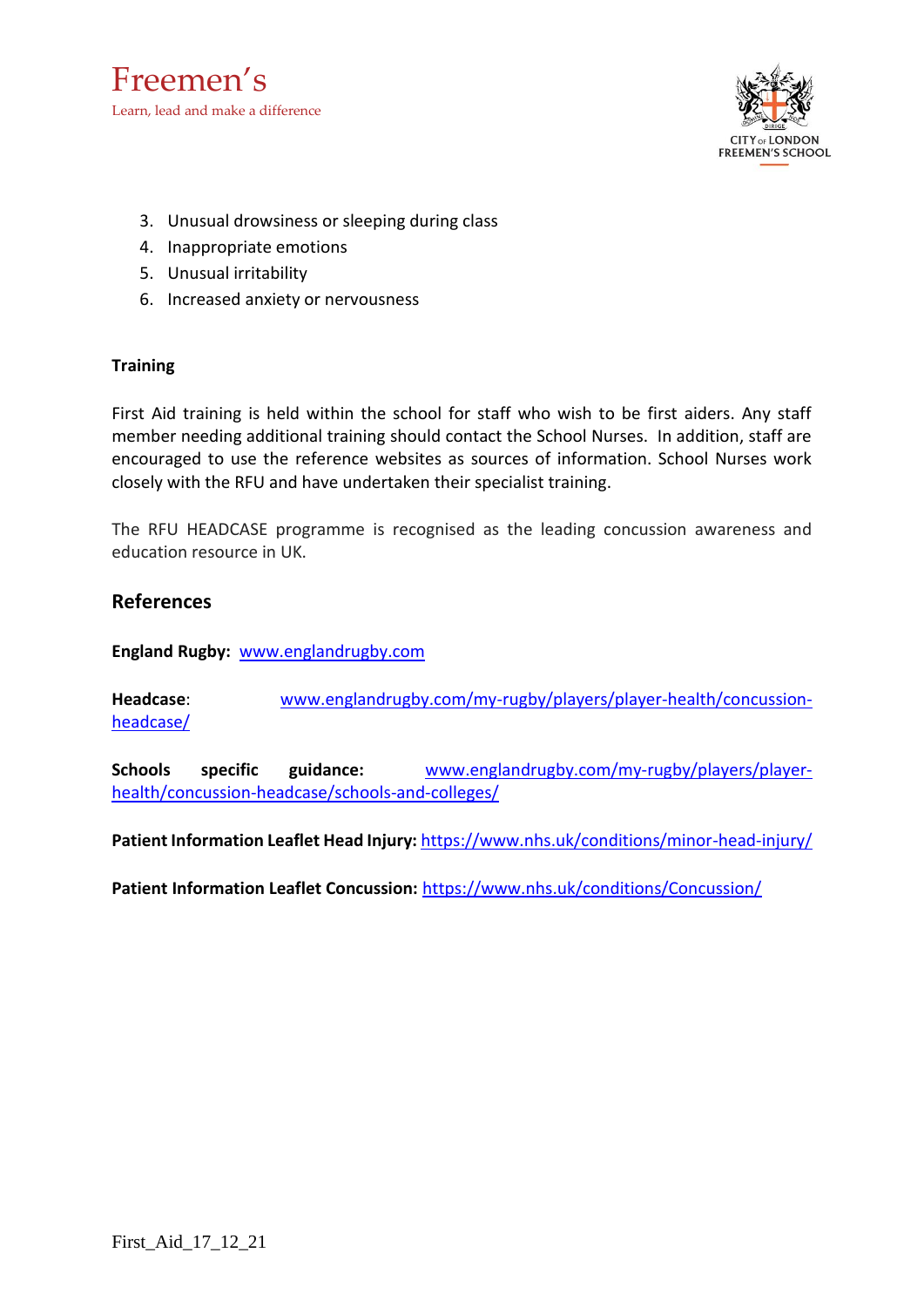Freemen's Learn, lead and make a difference



### APPENDIX K

#### **Guidance on Immunisations within the School.**

The aim of this guide is to facilitate a comprehensive immunisation programme to prevent the spread of infectious diseases and to educate staff and pupils about the importance of disease prevention.

The school will cooperate fully with outside agencies to ensure that the National Childhood Immunisation Schedule are complied with.

#### **Protocol**

- Parents are requested to complete a Medical History Form prior to their child starting at the School. This information includes dates of all childhood vaccinations.
- Parents should inform the School Nurse of any vaccinations given during their time at Freemen's so that they can update the medical records.
- All U4 pupils will be offered the Final School Booster (Tetanus / Diphtheria and Polio vaccination and Meningitis ACWY vaccine) in line with the National Childhood Immunisation Schedule
- All L4 Pupils will be offered the two doses of Human Papilloma Virus vaccination in line with the National Childhood Immunisation Schedule
- All year groups eligible for the Nasal flu vaccine to be offered in line with National Childhood Immunisation Schedule
- All boarders who are eligible for the Seasonal Influenza vaccination will be offered it via Gilbert House, Ashlea Medical Practice, in the Autumn Term
- City of London staff and Sodexo staff based at the School have the opportunity to receive the Seasonal Influenza vaccination free of charge
- Consent must be obtained from parents/guardians prior to giving any vaccination
- The NHS Immunisation Team from Central Surrey Health (CSH) will offer and administer current routine vaccinations in line with the National Childhood Immunisation Schedule
- Should vaccinations at school not be possible pupils will be referred to CSH Immunisation clinics or to their own GP

#### **Procedure**

Medical Centre staff will: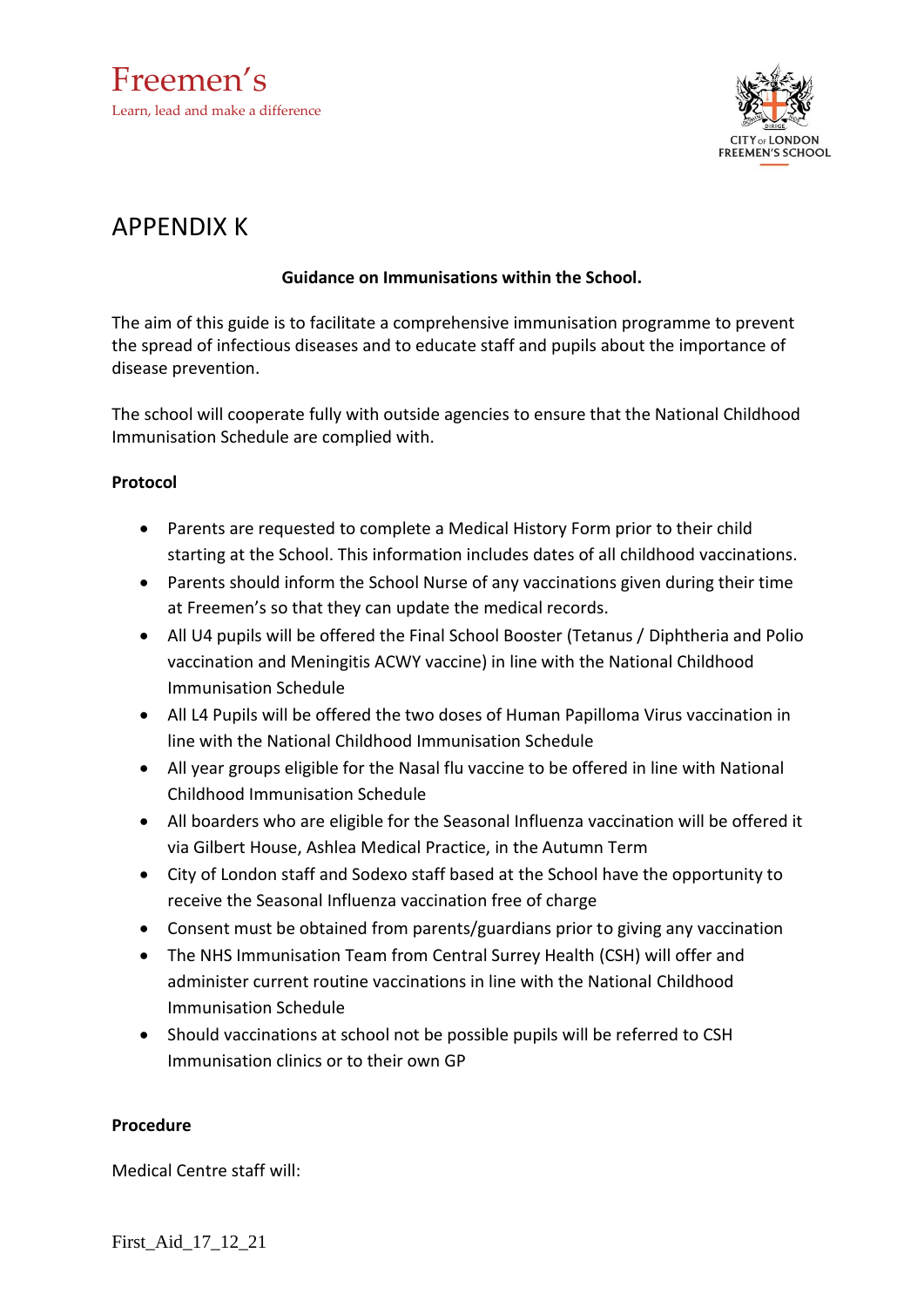

- Identify pupils eligible for immunisations
- Send out all information received from the CSH Immunisation Team to all eligible pupils, including the link for parents/guardians to give/withdraw consent
- Arrange vaccination sessions with CSH Immunisation and inform all school staff involved of relevant dates and times
- Organise room booking for the school immunisations to take place
- Complete a schedule for pupils to arrive at a specified time and send out to all relevant staff
- Dispose of all equipment safely (all sharps used by the CSH Immunisation Team are taken away by them)
- Maintain clear record keeping documentation in pupils school notes
- Report any adverse reactions to the correct authorities

#### **Adverse Event Following Immunisation**

• An Adverse event following immunisation (AEFI) can be caused by 4 main categories: 1) resulting from inappropriate practices

2) vaccine induced

3) coincidental (not true adverse reactions but only linked due to the timing of their occurrence)

4) Unknown

- Owing to the possibility of a pupil having an adverse reaction, pupils should remain onsite for 10 minutes after each vaccination
- Owing to the possibility of a pupil having an adverse reaction after the HPV vaccination, pupils should remain in the same room as the CSH Immunisation Team for 10 minutes
- An anaphylaxis pack containing adrenaline will be onsite at all times while immunisations take place.
- Nurses are ready to give emergency care due to an AEFI if life threatening.
- All suspected AEFI's in children due to the vaccines are reported to the Commission on Human Medicines using the Yellow Card Scheme. The CSH Immunisation Team will do this.
- Medical Centre staff complete an Accident Report Form due to AEFI according to the School's policies and procedures.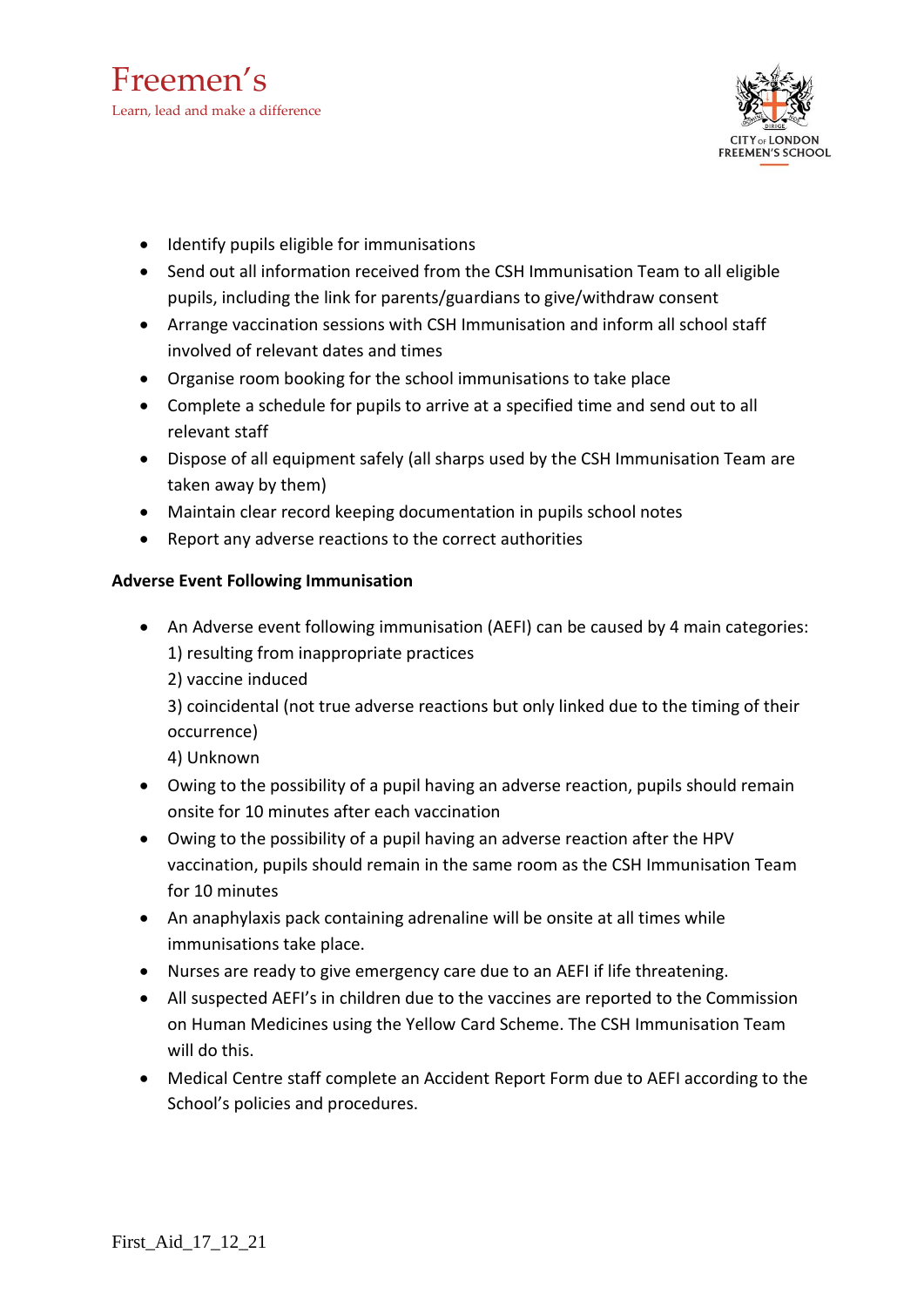



### APPENDIX L

Revised November 2021

### **Use of Medical Gases Policy**

#### **Contents:**

- 1. Introduction
- 2. Definitions in "The Health and Safety (First Aid) Regulations 1981"
- 3. Responsibilities
- 4. Use and Storage of Medical Gases Risk Assessment
	- 4.1 Specific Hazards
	- 4.1.1 Contraindications
	- 4.2 Control Measures
		- 4.2.2 Uses of cylinders.
		- 4.2.3 Leaks
		- 4.2.4 Storage of Cylinders
		- 4.2.5 Procedure in the event of a fire
		- 4.2.6 Transporting Cylinders in vehicles
- 5. Record Keeping/Incident Reporting
- 6. Policy Review

#### **1. Introduction**

Entonox is a medical gas used within emergency situations. It is an analgesic gas containing 50% Nitrous oxide and 50% oxygen.

The patient can self-administer under healthcare professional supervision, via a demand valve. It affects the pain centres within the brain and spinal cord, although its full mechanism is currently unknown. It produces a pain-relieving and sedative effect without loss of consciousness where rapid onset and offset is required. The gas is rapidly expelled from the body, so the patient does not feel lasting effects.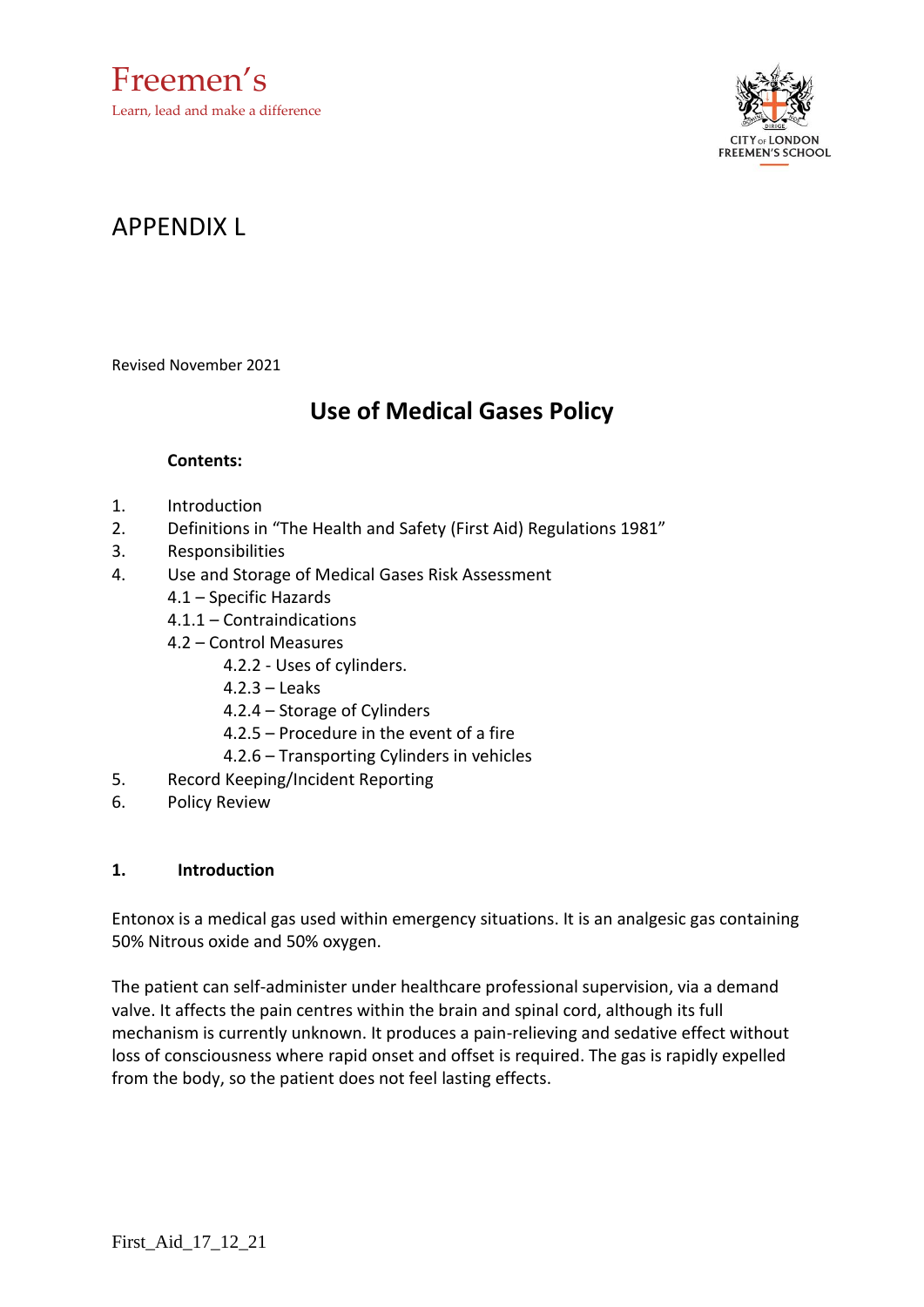

Entonox is a compressed gas and therefore an elevated risk for explosion and escalating combustion. This policy aims to explain safe use, storage, and servicing of the equipment to ensure safety to its users.

#### **2. The Health and Safety Regulations.**

Materials that do not normally burn in air will burn more easily in the presence of most medical, gaseous mixtures. For this reason smoking or naked flames must not be permitted in the vicinity of the gas cylinder or the patient who is using Entonox. Also, because of the high risk of spontaneous combustion that is associated with highly pressurised gases such as nitrous oxide, the cylinder should not be lubricated with oil or grease (BOC, 1995).

#### **3. Responsibilities**

The School Nursing Team, on behalf of the Health & Safety Committee will carry out continuous assessment of how the medical cylinders are stored and used safely. A risk assessment must be in place and yearly audits undertaken.

Any patient using the Entonox gas will remain under the observation of the administering nurse, so they can monitor its effect and supervise its use.

Nitrous oxide may have a deleterious effect if used in patients with an air-containing closed space since nitrous oxide diffuses into such a space with a resulting increase in pressure. This effect may be dangerous in conditions such as pneumothorax, which may enlarge to compromise respiration, or in the presence of intracranial air after head injury, entrapped air following recent underwater dive, or recent intra-ocular gas injection.

#### **4. Use and Storage of Medical gases- Risk assessment.**

It is paramount that good practice is observed when compressed gas cylinders are in use or stored. They present an extremely substantial risk of combustion.

The risk assessment identifies:

- Where the Entonox should be stored. This is currently in the Medical Centre office/treatment room.
- Stored in a well-ventilated room and kept clean from dust.
- When and how often checks should be made by the nursing staff of the cylinder and associated equipment. A leaking valve or hose can quickly increase the oxygen level to a dangerous level.
- How often the supplier will service the equipment.
- Specific safety notices and signs in place.
- Relevant training for nursing staff to use.
- Report any issues or concerns immediately to BOC.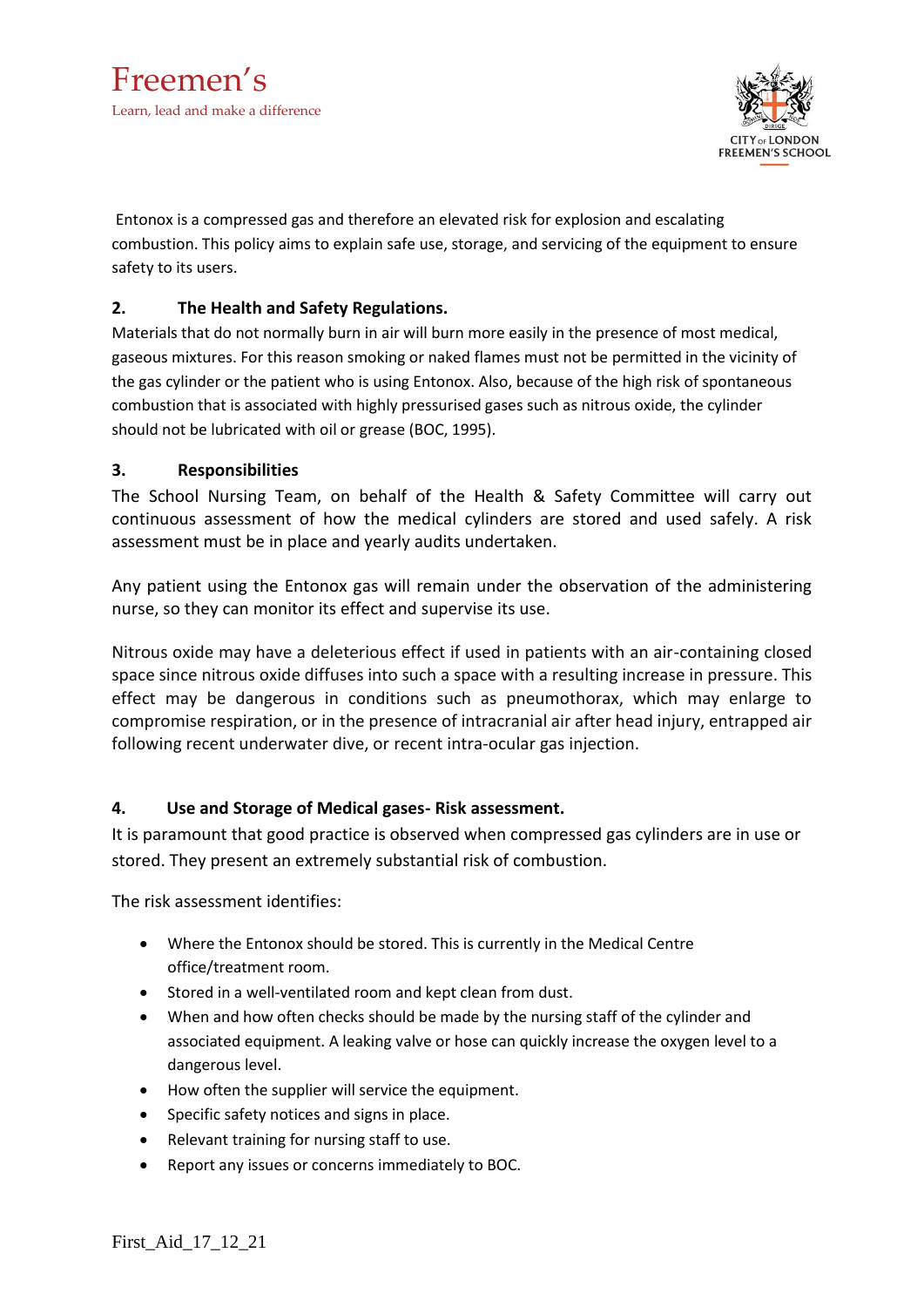

The risk assessment must be accessible to all staff (Appendix 1). It needs to include the risks involved and the measures put in place to reduce the risk.

#### **4.1 Specific Hazards**

- Entonox is not flammable itself but strongly supports combustion. In an oxygen enriched atmosphere, a fire will burn more fiercely: it may be almost impossible to put out and things that would not normally burn easily may catch fire.
- There is an added risk of explosion if an Entonox cylinder is exposed to excessive heat.
- There is a risk to the patient/person administering within an oxygen enriched atmosphere that clothing, or hair can easily catch fire, causing serious or even fatal burns, for example by smoking while receiving oxygen treatment or being near a naked flame.
- Avoid all oils and grease as these can ignite in the presence of oxygen. Ensure Vaseline not applied to the lips.

#### 4.1.1 Contraindications

Entonox should not be used for any condition in which air may be trapped in a confined space within the body (BOC, 2001). In such conditions, the N20 content of Entonox passes into tall gas-containing spaces in the body faster than nitrogen passes out of these spaces (BOC, 1995). This causes expansion and/or an increase in pressure within the space.

Entonox should not be used in cases of:

- Tension pneumothorax;
- Air embolism;
- Decompression sickness;
- Chronic lung disease;
- Myringoplasty;
- Suspected intestinal obstruction;
- When the patient has had a recent underwater dive (Pickup, 2000; BOC, 2001).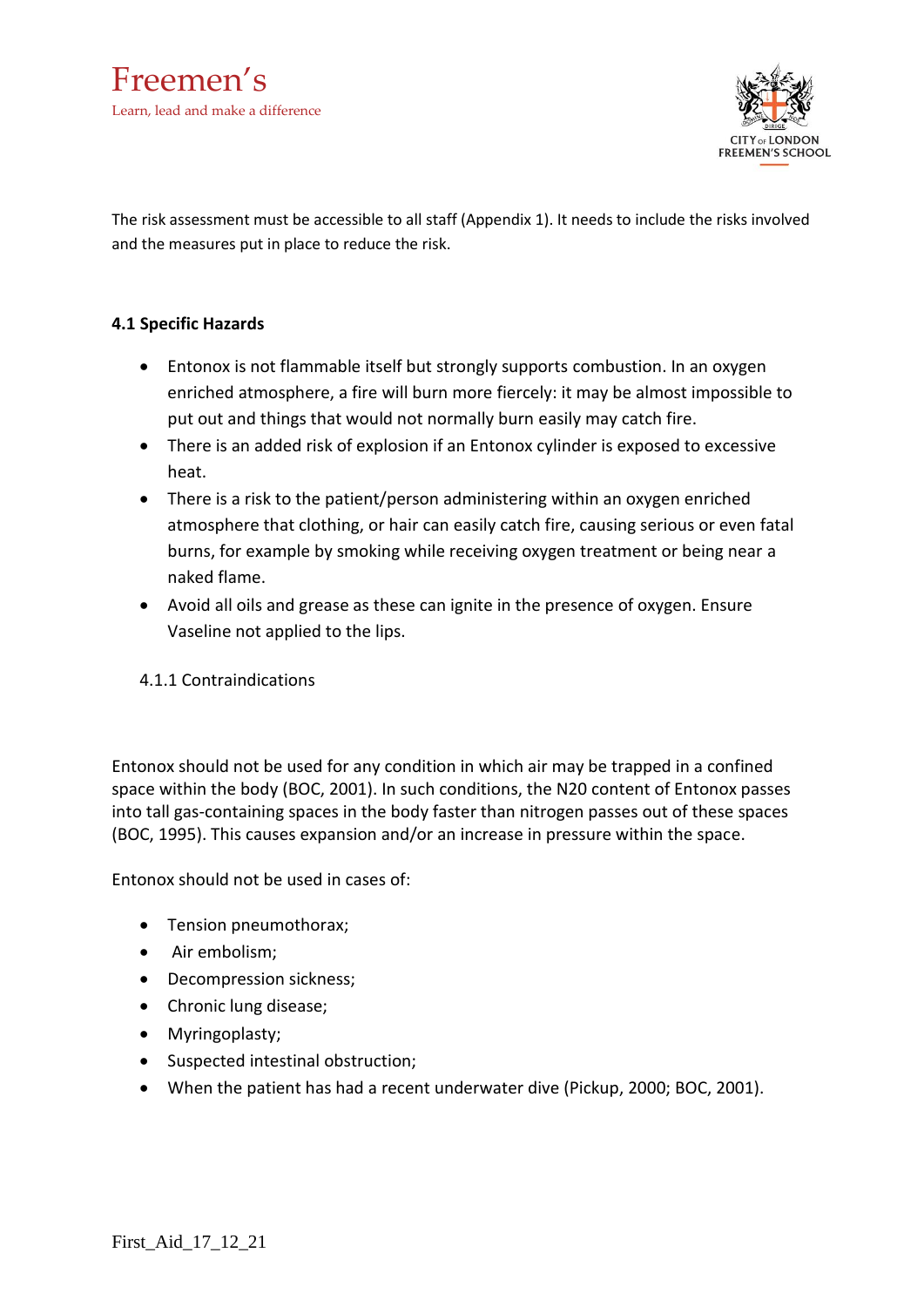

Entonox is also contraindicated where there is an actual or potential impaired level of consciousness such as with head injury, intoxication and maxillofacial injury. Furthermore, as with most analgesics, addiction is a possibility and should be considered in the use of Entonox.

#### **4.2 Control Measures**

4.2.1 All medical centre staff should have adequate knowledge and training on the

- Properties of the gas
- Correct operating procedures on the use of Entonox.
- Risk assessment accessible to include the risks involved and the measures put in place to reduce the risk.
- Precautions and actions to be taken in an emergency.

Specific training is available for nurses on the use of Entonox.<https://www.boctraining.co.uk/>

The nurses receive weekly updates from Department for Health on medications, equipment, and NICE guideline changes via emails. This highlights any adaptions required to this policy and any further training needs,

#### 4.2.2 Use of Cylinders – Below are the general guidelines for use.

#### **The supplier specific instructions for the Entonox cylinders can be found on the Medical centre one drive.**

- Do not allow children or untrained persons to use the equipment.
- Before use, make sure that the cylinder is in a safe position where it cannot fall over.
- Smoking and naked flames must not be allowed near the cylinder, or in the building.
- Under no circumstances should oils or grease be used to lubricate any part of the Entonox cylinder, valves, or associated equipment.
- When handling the cylinder and associated equipment, hands and clothes must be free from any oils or grease, including cosmetic products.
- When the cylinder is not in use, close the cylinder valve fully in a clockwise direction and release the pressure in the regulator. Use hand tight pressure only; if excessive force is used it will damage the valve seats and spindles.
- When the cylinder is empty, close the valve and put the plastic cap back onto the valve outlet to prevent moisture getting into the cylinder.
- Cylinders must be handled with care and not knocked violently or allowed to fall.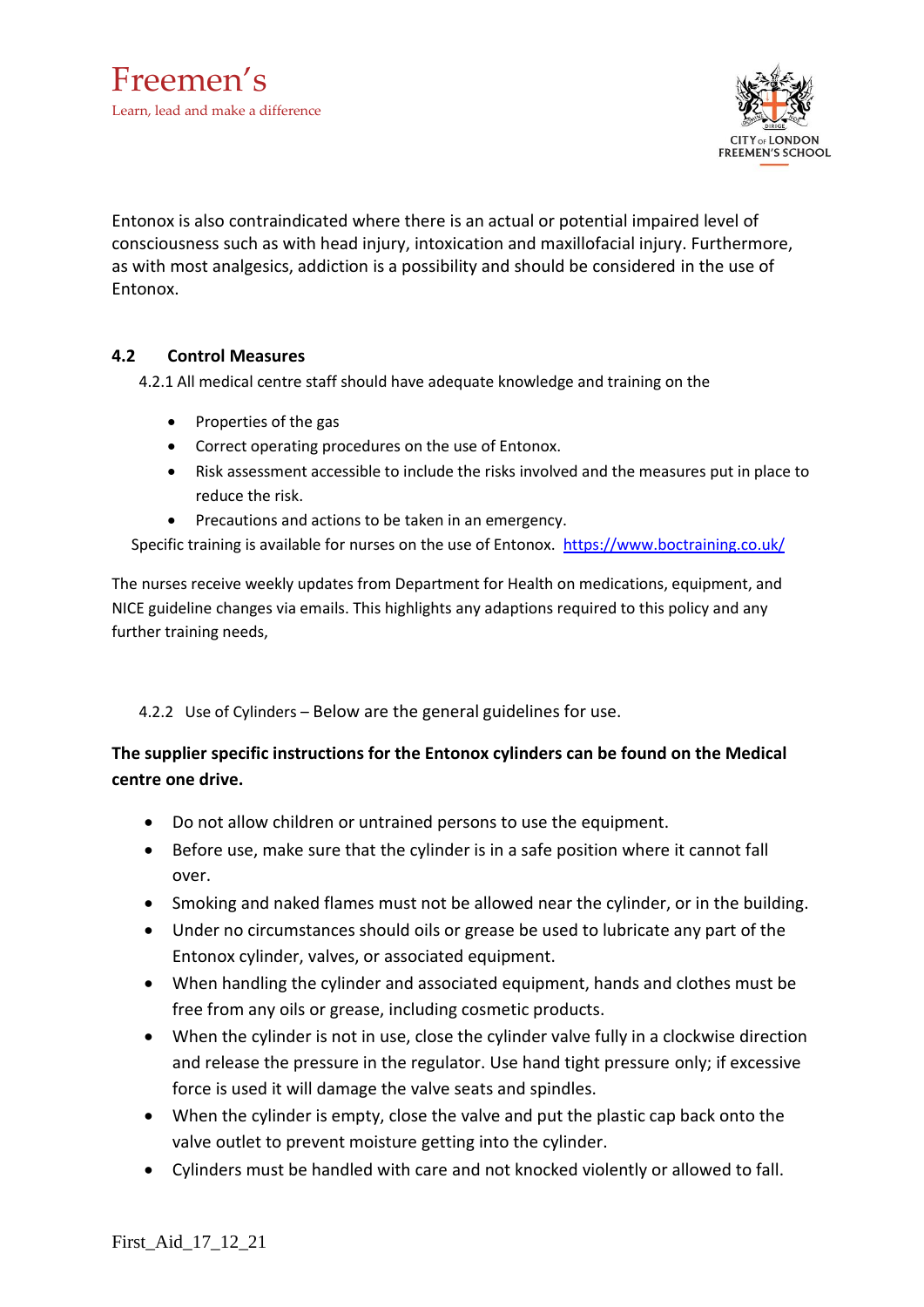

• Medical gases must only be used for medicinal purposes.

#### 4.2.3 Leaks

- Should a leak occur, this will usually be evident by a hissing noise. The hose must be disconnected, and the cylinder turned off in this event.
- Cylinder valves must be checked for leaks weekly or on use. Never use soapy water or washing up liquid to check for leaks.
- Sealing or jointing compounds must never be used to cure a leak*.* A leak may occur in the connection between the valve and the regulator. This type of leak can be confirmed by closing the cylinder valve and seeing if there is any fall on the pressure gauge attached to the equipment. Stop the leak by tightening the connection to the valve.
- If any leaks are found the area should be ventilated and the cylinder moved to the open air immediately. Do not let the concentration of gas to build up in a room.
- A cylinder with a damaged or leaking valve should be returned it to the supplier as soon as possible.

#### 4.2.4 – Storage of cylinders

- Cylinders must only be allowed in small quantities, for example, one small cylinder for use and one in storage if necessary.
- Cylinders must not be stored outside but in a secure, well ventilated room/area. They must be kept dry and clean and away from materials that combust or ignite easily. They also should not be exposed to extreme temperatures.
- Full and empty cylinders must be stored separately. When empty, the cylinder should be returned to the supplier promptly.
- Cylinders should always be stored vertically.
- Smoking and any other sources of ignition must be prohibited within the area. The area of storage must have warning signs in prominent areas, alerting people of the location of the cylinders.
- Cylinders must not have any of their labels or markings removed.
- In case of fire, the fire services must be informed that compressed medical gas cylinders are on site. This must be done by the person responsible for the evacuation of premises.

#### 4.2.5 – Procedure in an Event of a Fire.

If you discover a fire or one is reported to you: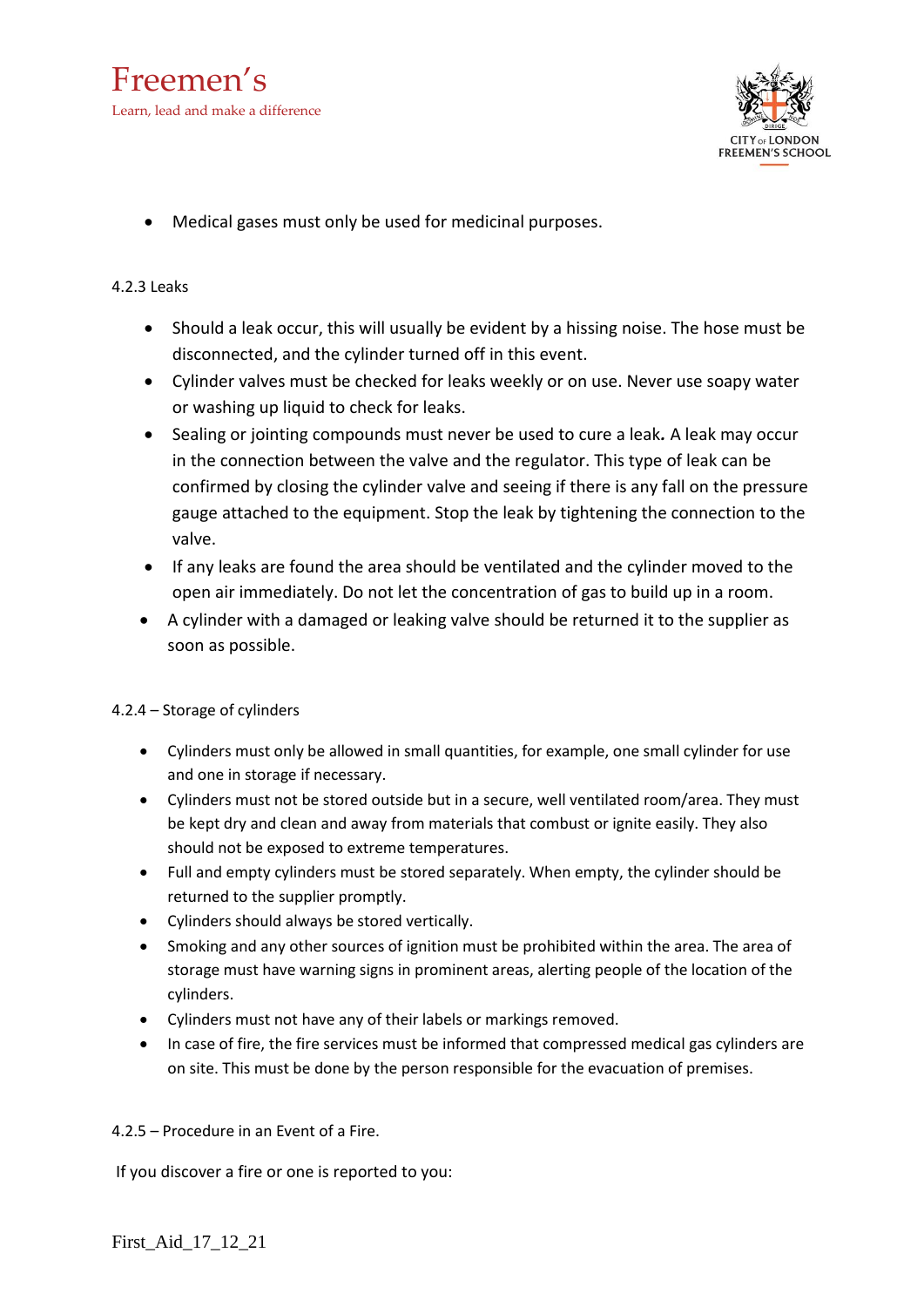Freemen's Learn, lead and make a difference



• **Sound the nearest alarm bell.** 

If you hear a continuous alarm bell:

- **Leave the building and make your way to the main field behind (North side) of Main House.**
- **Do not enter or re-enter any building until told to do so by the Headmaster, Bursar, Facilities Manager or Deputy Facilities Manager.**
- If a fire is discovered, notify the Fire Service, and warn them that there is a compressed gas cylinder on the premises.
- It is good practice to fix a note next to the fire panel referring to the fact that gas cylinders are being kept in the Medical Centre.

#### 4.2.6 – Transporting cylinders in vehicles.

This is currently not a practice we use here at the current time. It will be reviewed in the future and a suitable risk assessment identified.

#### **5. Record keeping/ Incident Reporting.**

In the event of using the Medical Gas cylinders for medical purposes, the event must be documented including the following details:

- Date, time, and place of incident
- Name of casualty
- Factual details of the injury/illness
- Treatment and advice given.
- Destination for the casualty after treatment, for example, ambulance called, taken to hospital.
- Accident report completed by phoning the Health and Safety Incident line 0207 332 1920
- Name and signature of the person dealing with the incident.

The above is all documented in the treatment section of the medical notes on School base. Depending on the nature and severity of the injury/illness, further written records may be required.

#### **6. Policy Review**

The use of Medical Gases within the school is continually being monitored by the Medical Centre. The Health and Safety Committee formally review these arrangements annually to ensure use and maintenance is adequate and effective.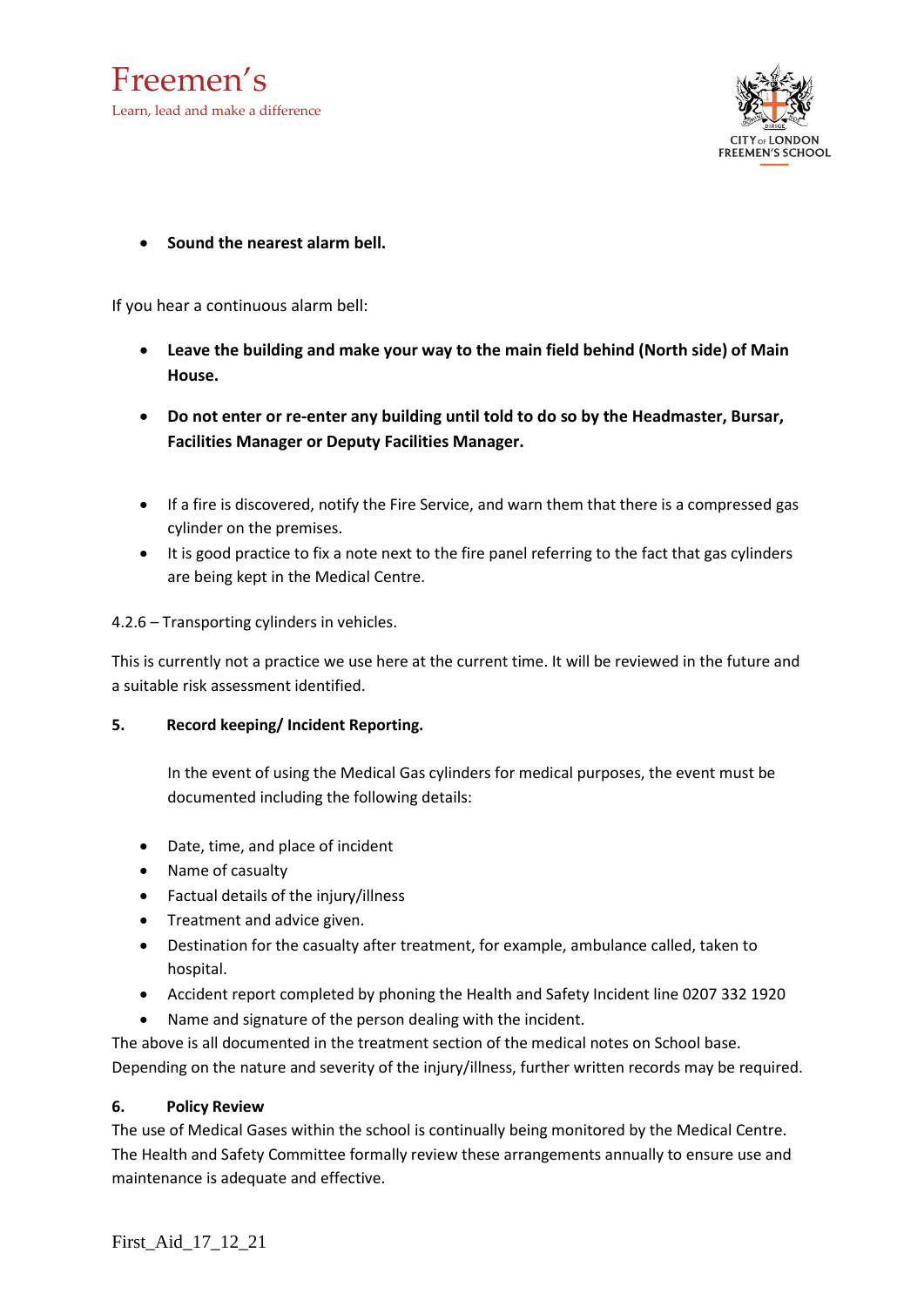

Any concerns regarding Medical Gases being held and used in the Medical Centre should be reported to the Bursar who is the Chairman of the Health and Safety Committee.

#### **7. References**

Medical gases on-line training for registered nurses <https://www.boctraining.co.uk/>

Entonox Standard Operation instructions.

[Download%20Patient%20Information%20Leaflet%20nitrous%20oxide\\_tcm409-528657.pdf](https://www.bochealthcare.co.uk/en/images/Download%2520Patient%2520Information%2520Leaflet%2520nitrous%2520oxide_tcm409-528657.pdf)  [\(bochealthcare.co.uk\)](https://www.bochealthcare.co.uk/en/images/Download%2520Patient%2520Information%2520Leaflet%2520nitrous%2520oxide_tcm409-528657.pdf)

Medical Gas Data Sheets (MGDS) [Medical Gas Data Sheets \(MGDS\) | BOC Healthcare](https://www.bochealthcare.co.uk/en/quality-and-safety/safety-and-technical-data/safety-data-sheets/safety-data-sheets.html)

British National Formulary (child) [NITROUS OXIDE | Drug | BNFc content published by NICE](https://bnfc.nice.org.uk/drug/nitrous-oxide.html#directionsForAdministration)

Information for parents [Nitrous oxide for pain | Medicines for Children](https://www.medicinesforchildren.org.uk/nitrous-oxide-pain)

BOC Essential guide on the use of Entonox. entonox essential guide hlc401955 Sep10 tcm409-[64836.pdf \(bochealthcare.co.uk\)](https://www.bochealthcare.co.uk/en/images/entonox_essential_guide_hlc401955_Sep10_tcm409-64836.pdf)

| Name of Nurse     | Entonox - Pain         | Integral Valve Entonox     |
|-------------------|------------------------|----------------------------|
|                   | Management course (BOC | Administration course (BOC |
|                   | on-line)               | on-line)                   |
|                   | Date of completion.    | Date of completion.        |
| Elizabeth Holmden |                        |                            |
| Kate Barron       |                        |                            |
| Diana Carter      |                        |                            |
| Priscilla Mills   |                        |                            |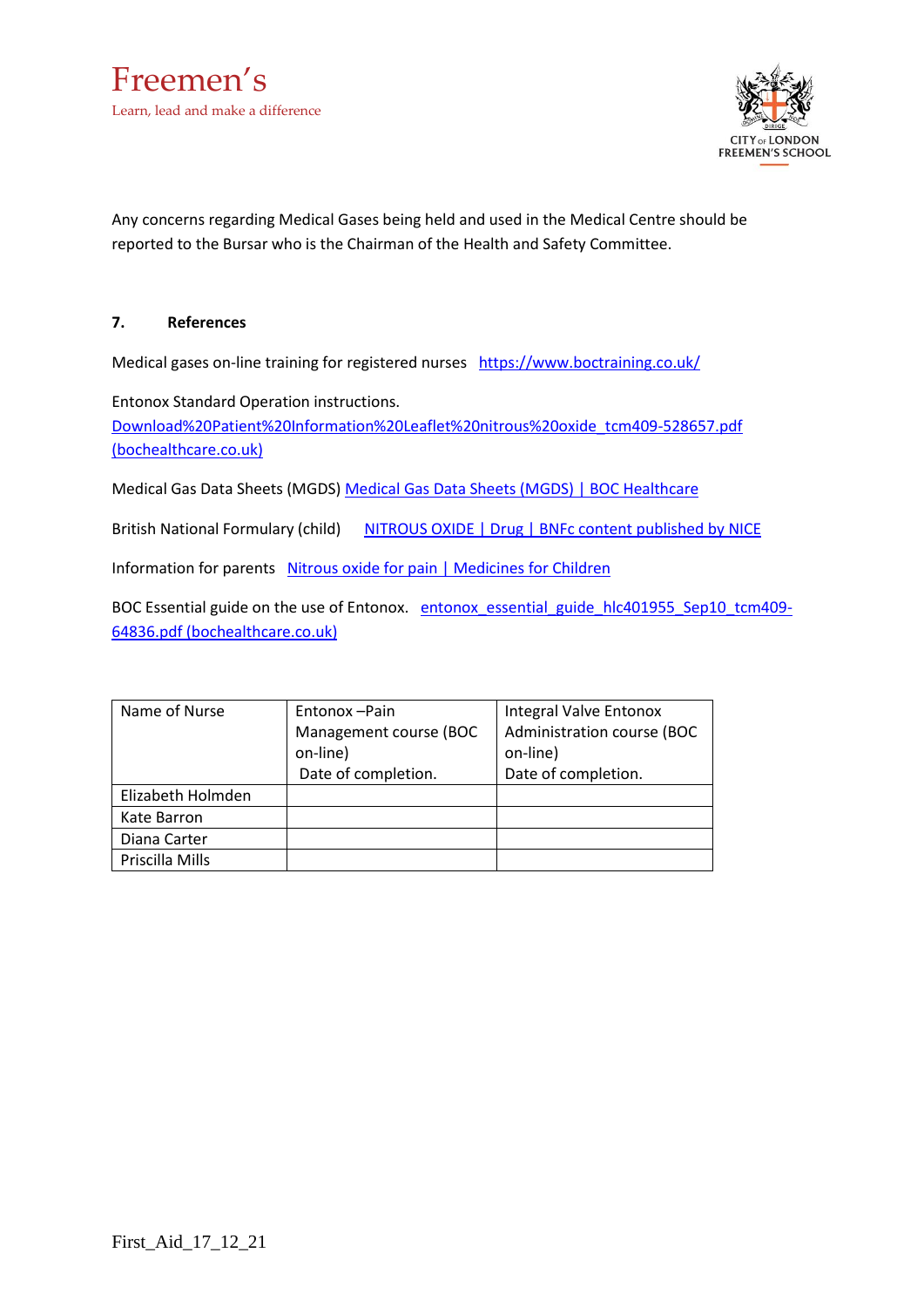



| <b>Risk Assessor:</b>    | Kate Barron/Elizabeth Holmden | Signature: | Datel |
|--------------------------|-------------------------------|------------|-------|
| <b>Business Manager:</b> | <b>Stuart Bachelor</b>        | Signature: | Datel |

| <b>Description of Task:</b>       | <b>Associated Documents</b>                    |
|-----------------------------------|------------------------------------------------|
|                                   |                                                |
| Storage and use of Medical Gases. | Health and Safety Executive<br>INDG459 (01/13) |
|                                   | Manual Handling at Work -a brief guid          |
|                                   |                                                |

| <b>Risk Assessor</b> | <b>Reason for review</b>            | Da |
|----------------------|-------------------------------------|----|
| Elizabeth Holmden    | Annual review                       | 15 |
| Priscilla Mills      | Annual review                       | 15 |
| Elizabeth Holmden    | Annual review                       | 24 |
| Kate Barron          | <b>Annual Review and Amendments</b> | 04 |
| Kate Barron          | <b>Annual Review</b>                | 09 |
| Elizabeth Holmden    | <b>Annual Review</b>                | 12 |

| <b>Consequence</b>                         |            | <b>Likelihood</b>                                  |            |
|--------------------------------------------|------------|----------------------------------------------------|------------|
| Describe the Hazard and how it might cause | Rating     | <b>Existing Control Measures and Justification</b> | Rating     |
| harm                                       | L1, M2, H3 |                                                    | L1, M2, H3 |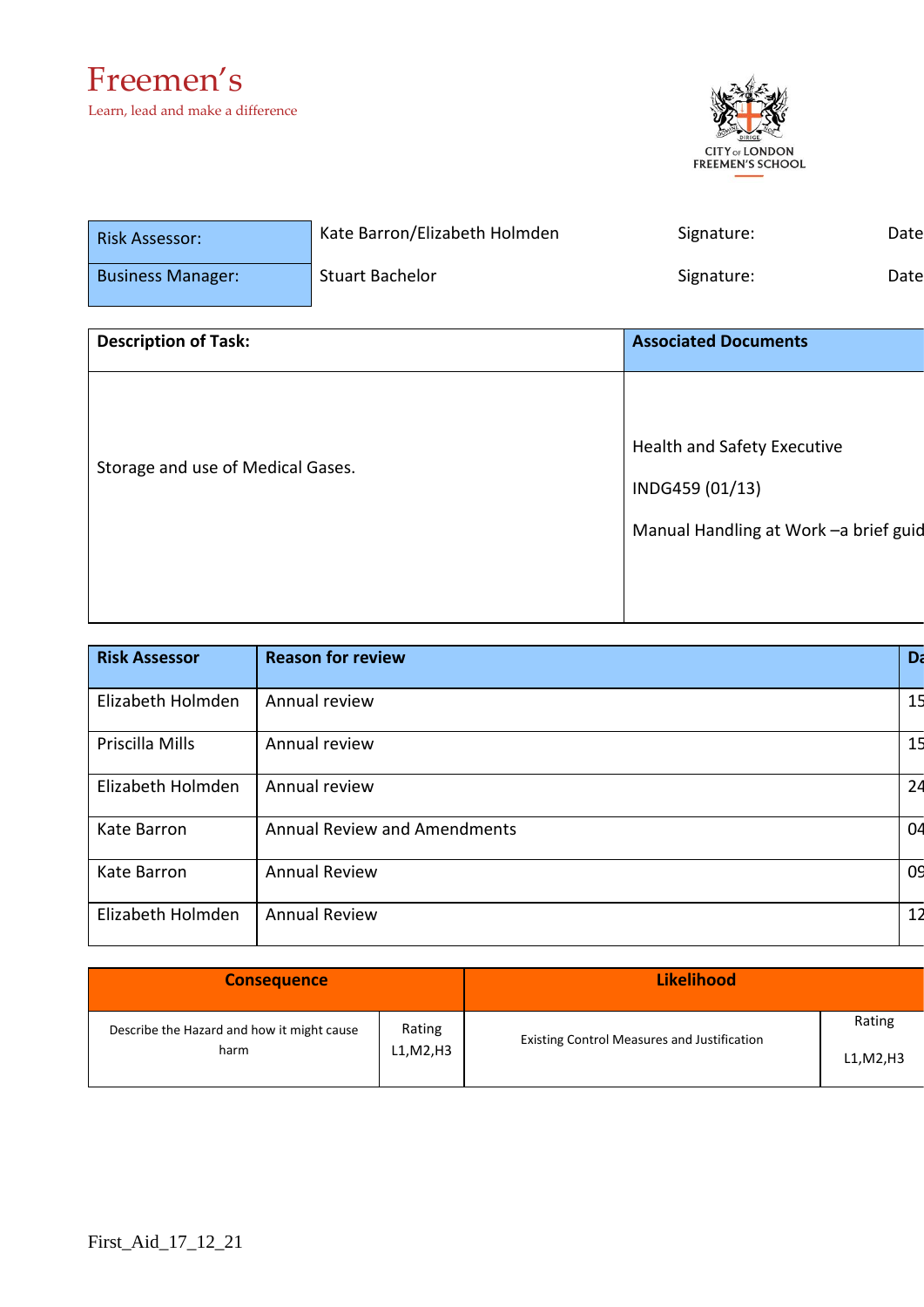



| Accidental ignition due to poor<br>housekeeping and work area design.<br>This could cause disabling injury<br>with a significant amount of time off<br>work and capable of causing death. | H <sub>3</sub> | Clear work area of flammable<br>materials,<br>Ensure fire extinguishers are placed in<br>appropriate locations,<br>No smoking,<br>$\qquad \qquad -$<br>Avoid<br>of<br>non-compatible<br>use<br>materials, ie, oil based emollients,<br>petroleum etc.<br>Store in a non-confined space,<br>$\overline{\phantom{a}}$<br>Ensure fire escape routes are kept<br>clear,                                                                               | M <sub>2</sub> |
|-------------------------------------------------------------------------------------------------------------------------------------------------------------------------------------------|----------------|---------------------------------------------------------------------------------------------------------------------------------------------------------------------------------------------------------------------------------------------------------------------------------------------------------------------------------------------------------------------------------------------------------------------------------------------------|----------------|
| Malfunction<br>Medical<br>of<br>Gas<br>Cylinders                                                                                                                                          | L1             | Regular yearly service,<br>Monthly checks of cylinders ensuring hoses,<br>pipes and valves are in working order. Also<br>that valves are kept closed at all times when<br>not in use,<br>Ensure good ventilation to prevent Oxygen<br>enrichment,<br>Ensure the Medical cylinders are kept clean<br>and free from dust and debris as portable<br>equipment is particularly susceptible to<br>contamination,<br>Ensure cylinders are kept upright. | L1             |
| Accidents due to<br>storage<br>and<br>transporting. This could cause minor<br>injury.                                                                                                     | L1             | Cylinders must be kept upright and secured<br>to ensure they cannot fall over,<br>Cylinder valves must be kept closed at all<br>times when not in use,                                                                                                                                                                                                                                                                                            | H <sub>3</sub> |